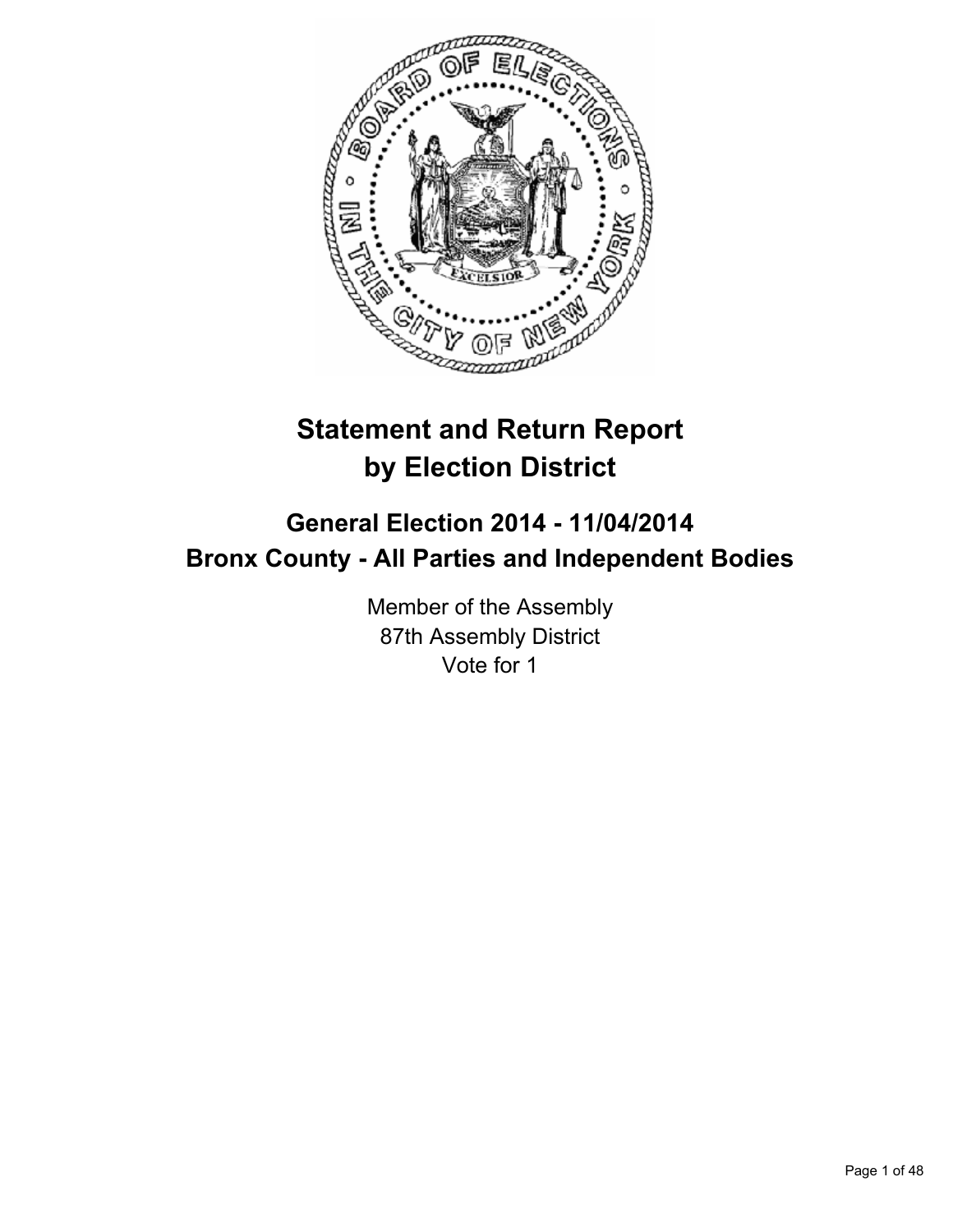

| <b>PUBLIC COUNTER</b>                                    | 17 |
|----------------------------------------------------------|----|
| <b>EMERGENCY</b>                                         | 0  |
| ABSENTEE/MILITARY                                        | 0  |
| <b>FEDERAL</b>                                           | 0  |
| <b>SPECIAL PRESIDENTIAL</b>                              | 0  |
| <b>AFFIDAVIT</b>                                         | 3  |
| <b>Total Ballots</b>                                     | 20 |
| Less - Inapplicable Federal/Special Presidential Ballots | 0  |
| <b>Total Applicable Ballots</b>                          | 20 |
| LUIS R. SEPULVEDA (DEMOCRATIC)                           | 19 |
| MICHAEL J. DENNIS (REPUBLICAN)                           | 0  |
| MICHAEL J. DENNIS (CONSERVATIVE)                         | 1  |
| LUIS R. SEPULVEDA (WORKING FAMILIES)                     | 0  |
| <b>Total Votes</b>                                       | 20 |

| <b>PUBLIC COUNTER</b>                                    | 102 |
|----------------------------------------------------------|-----|
| <b>EMERGENCY</b>                                         | 0   |
| ABSENTEE/MILITARY                                        | 2   |
| <b>FEDERAL</b>                                           | 0   |
| SPECIAL PRESIDENTIAL                                     | 0   |
| <b>AFFIDAVIT</b>                                         | 1   |
| <b>Total Ballots</b>                                     | 105 |
| Less - Inapplicable Federal/Special Presidential Ballots | 0   |
| <b>Total Applicable Ballots</b>                          | 105 |
| LUIS R. SEPULVEDA (DEMOCRATIC)                           | 91  |
| MICHAEL J. DENNIS (REPUBLICAN)                           | 7   |
| MICHAEL J. DENNIS (CONSERVATIVE)                         | 0   |
| LUIS R. SEPULVEDA (WORKING FAMILIES)                     | 2   |
| <b>Total Votes</b>                                       | 100 |
| Unrecorded                                               | 5   |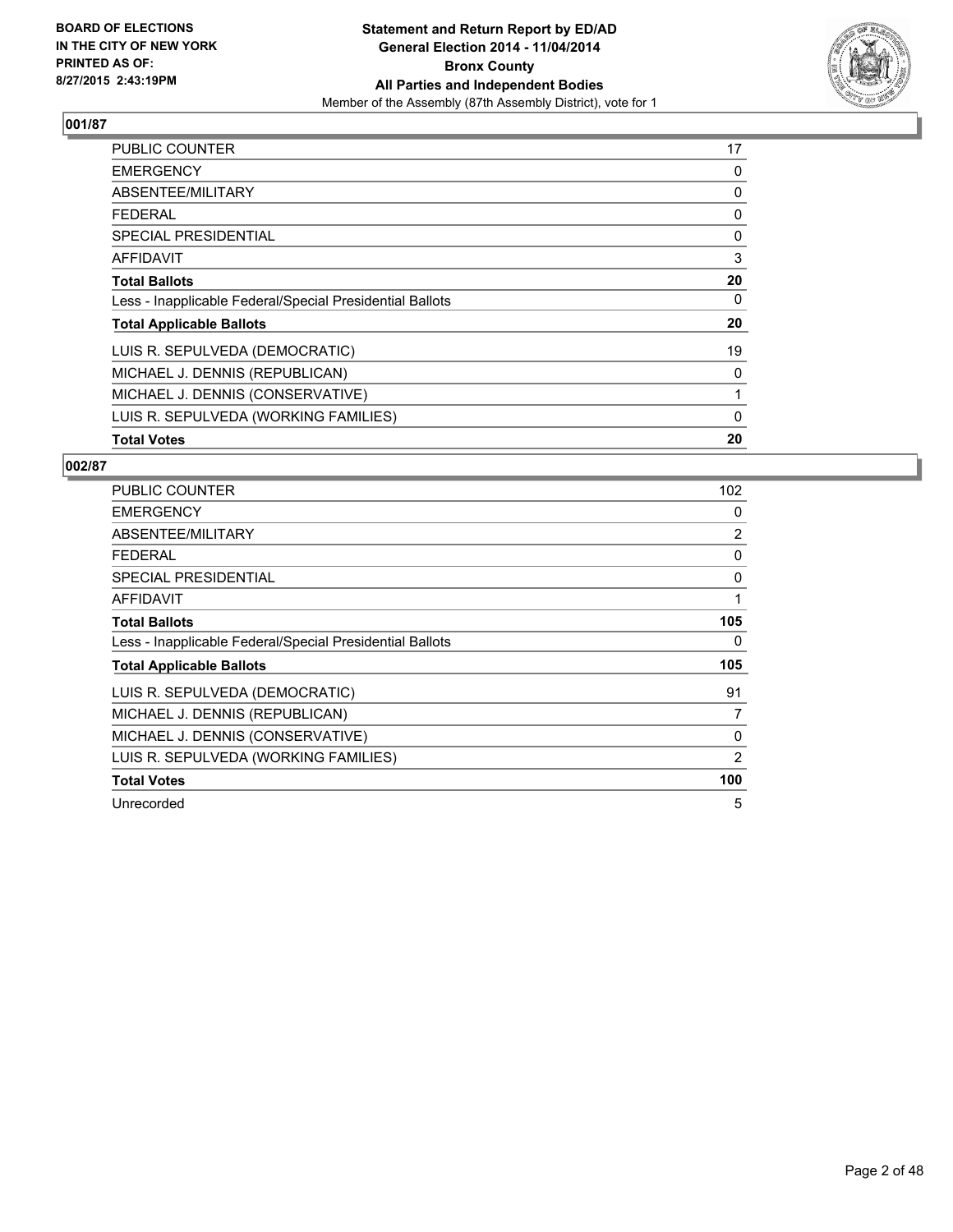

| <b>PUBLIC COUNTER</b>                                    | 69 |
|----------------------------------------------------------|----|
| <b>EMERGENCY</b>                                         | 0  |
| ABSENTEE/MILITARY                                        | 1  |
| <b>FEDERAL</b>                                           | 0  |
| <b>SPECIAL PRESIDENTIAL</b>                              | 0  |
| <b>AFFIDAVIT</b>                                         | 4  |
| <b>Total Ballots</b>                                     | 74 |
| Less - Inapplicable Federal/Special Presidential Ballots | 0  |
| <b>Total Applicable Ballots</b>                          | 74 |
| LUIS R. SEPULVEDA (DEMOCRATIC)                           | 63 |
| MICHAEL J. DENNIS (REPUBLICAN)                           | 4  |
| MICHAEL J. DENNIS (CONSERVATIVE)                         | 0  |
| LUIS R. SEPULVEDA (WORKING FAMILIES)                     | 4  |
| <b>Total Votes</b>                                       | 71 |
| Unrecorded                                               | 3  |

| PUBLIC COUNTER                                           | 139 |
|----------------------------------------------------------|-----|
| <b>EMERGENCY</b>                                         | 0   |
| ABSENTEE/MILITARY                                        | 1   |
| <b>FEDERAL</b>                                           | 0   |
| <b>SPECIAL PRESIDENTIAL</b>                              | 0   |
| <b>AFFIDAVIT</b>                                         | 2   |
| <b>Total Ballots</b>                                     | 142 |
| Less - Inapplicable Federal/Special Presidential Ballots | 0   |
| <b>Total Applicable Ballots</b>                          | 142 |
| LUIS R. SEPULVEDA (DEMOCRATIC)                           | 120 |
| MICHAEL J. DENNIS (REPUBLICAN)                           | 6   |
| MICHAEL J. DENNIS (CONSERVATIVE)                         | 3   |
| LUIS R. SEPULVEDA (WORKING FAMILIES)                     | 1   |
| <b>Total Votes</b>                                       | 130 |
| Unrecorded                                               | 12  |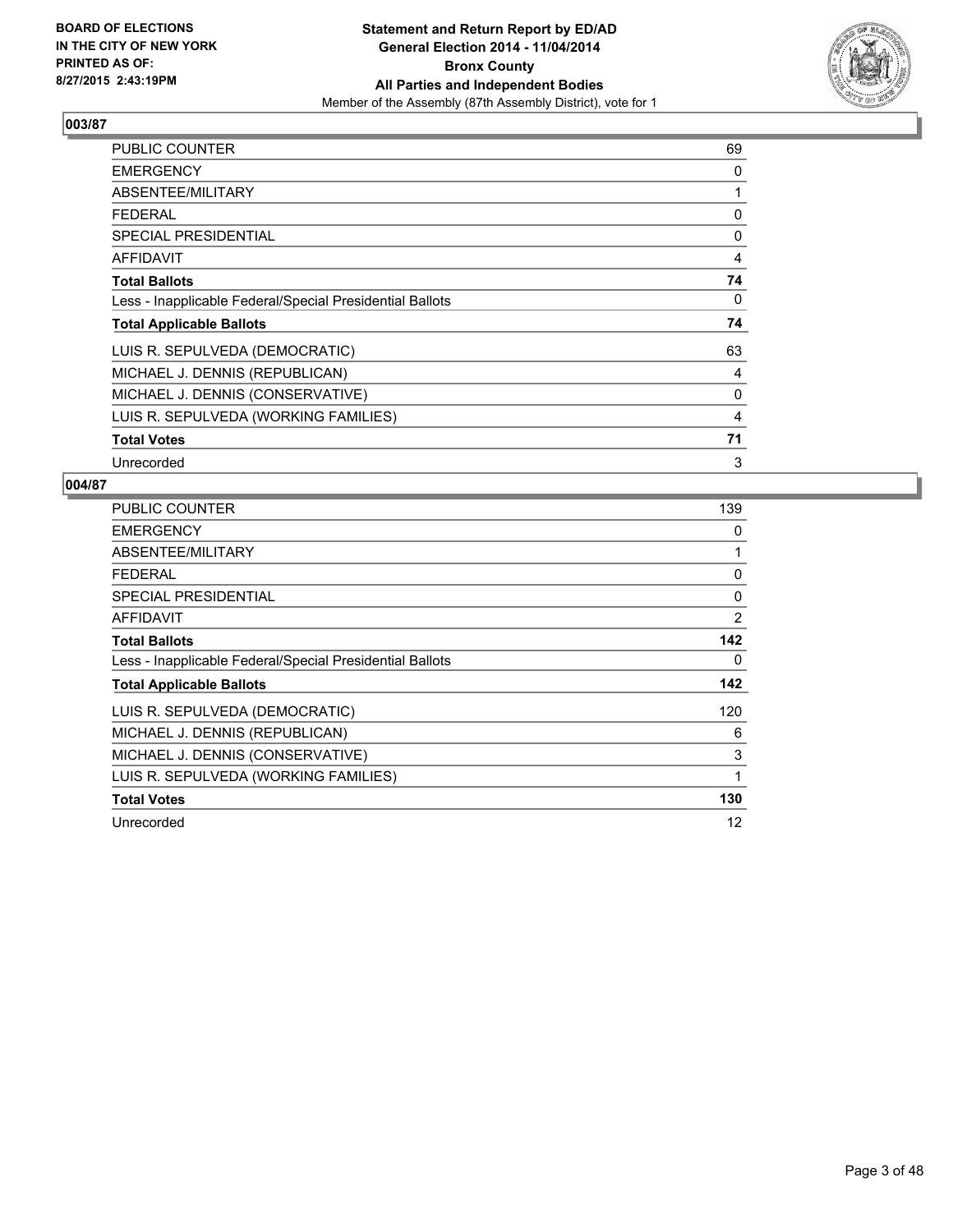

| <b>PUBLIC COUNTER</b>                                    | 92 |
|----------------------------------------------------------|----|
| <b>EMERGENCY</b>                                         | 0  |
| ABSENTEE/MILITARY                                        | 0  |
| <b>FEDERAL</b>                                           | 0  |
| <b>SPECIAL PRESIDENTIAL</b>                              | 0  |
| <b>AFFIDAVIT</b>                                         | 2  |
| <b>Total Ballots</b>                                     | 94 |
| Less - Inapplicable Federal/Special Presidential Ballots | 0  |
| <b>Total Applicable Ballots</b>                          | 94 |
| LUIS R. SEPULVEDA (DEMOCRATIC)                           | 80 |
| MICHAEL J. DENNIS (REPUBLICAN)                           | 2  |
| MICHAEL J. DENNIS (CONSERVATIVE)                         | 0  |
| LUIS R. SEPULVEDA (WORKING FAMILIES)                     | 2  |
| <b>Total Votes</b>                                       | 84 |
| Unrecorded                                               | 10 |

| <b>PUBLIC COUNTER</b>                                    | 184 |
|----------------------------------------------------------|-----|
| <b>EMERGENCY</b>                                         | 0   |
| ABSENTEE/MILITARY                                        | 0   |
| <b>FEDERAL</b>                                           | 0   |
| SPECIAL PRESIDENTIAL                                     | 0   |
| <b>AFFIDAVIT</b>                                         | 11  |
| <b>Total Ballots</b>                                     | 195 |
| Less - Inapplicable Federal/Special Presidential Ballots | 0   |
| <b>Total Applicable Ballots</b>                          | 195 |
| LUIS R. SEPULVEDA (DEMOCRATIC)                           | 161 |
| MICHAEL J. DENNIS (REPUBLICAN)                           | 8   |
| MICHAEL J. DENNIS (CONSERVATIVE)                         | 1   |
| LUIS R. SEPULVEDA (WORKING FAMILIES)                     | 1   |
| <b>Total Votes</b>                                       | 171 |
| Unrecorded                                               | 24  |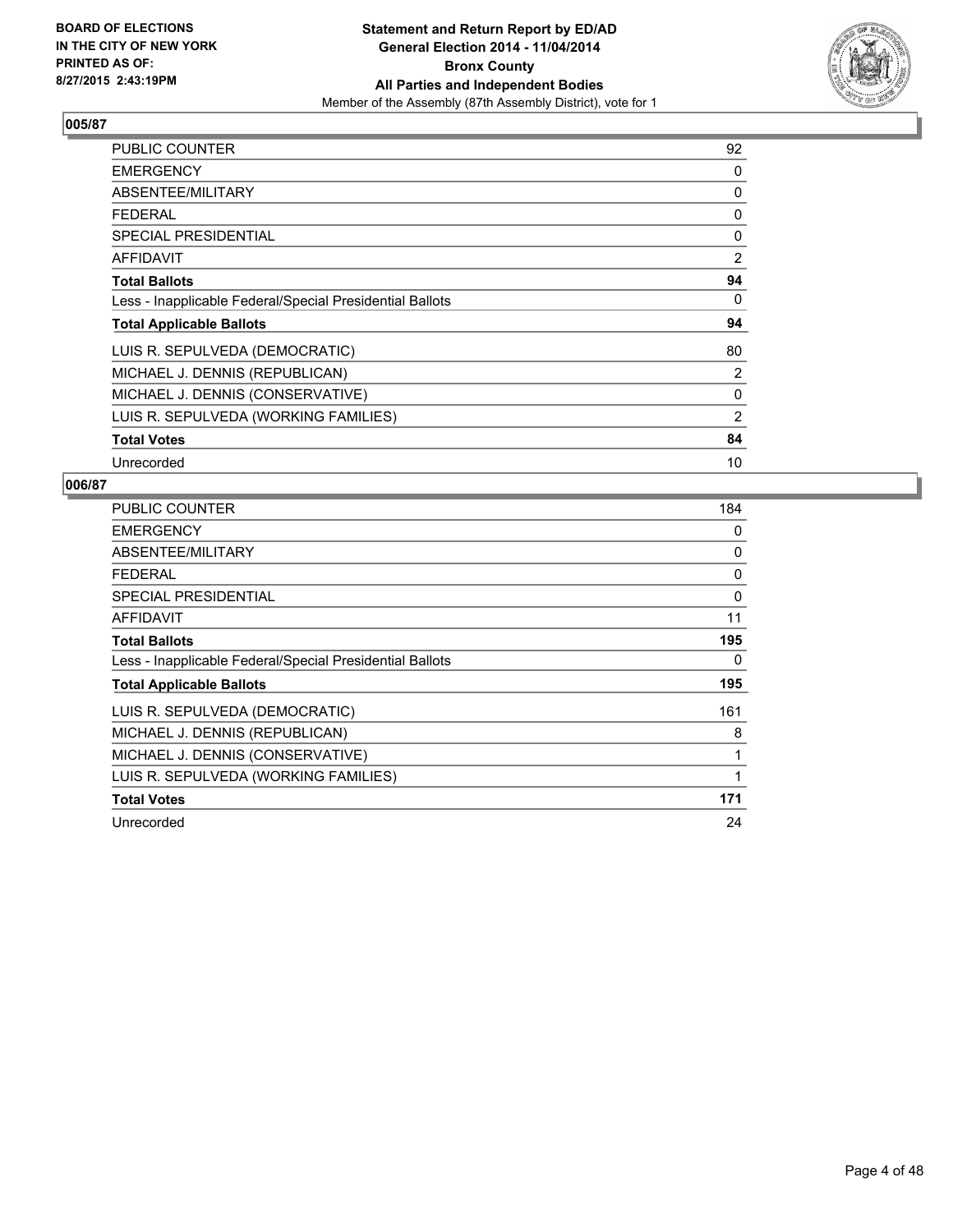

| <b>PUBLIC COUNTER</b>                                    | 110 |
|----------------------------------------------------------|-----|
| <b>EMERGENCY</b>                                         | 0   |
| ABSENTEE/MILITARY                                        | 0   |
| <b>FEDERAL</b>                                           | 1   |
| <b>SPECIAL PRESIDENTIAL</b>                              | 0   |
| <b>AFFIDAVIT</b>                                         | 3   |
| <b>Total Ballots</b>                                     | 114 |
| Less - Inapplicable Federal/Special Presidential Ballots | (1) |
| <b>Total Applicable Ballots</b>                          | 113 |
| LUIS R. SEPULVEDA (DEMOCRATIC)                           | 98  |
| MICHAEL J. DENNIS (REPUBLICAN)                           | 4   |
| MICHAEL J. DENNIS (CONSERVATIVE)                         | 0   |
| LUIS R. SEPULVEDA (WORKING FAMILIES)                     | 2   |
| <b>Total Votes</b>                                       | 104 |
| Unrecorded                                               | 9   |

| PUBLIC COUNTER                                           | 107            |
|----------------------------------------------------------|----------------|
| <b>EMERGENCY</b>                                         | 0              |
| ABSENTEE/MILITARY                                        | 0              |
| <b>FEDERAL</b>                                           | 1              |
| <b>SPECIAL PRESIDENTIAL</b>                              | 0              |
| AFFIDAVIT                                                | 2              |
| <b>Total Ballots</b>                                     | 110            |
| Less - Inapplicable Federal/Special Presidential Ballots | (1)            |
| <b>Total Applicable Ballots</b>                          | 109            |
| LUIS R. SEPULVEDA (DEMOCRATIC)                           | 101            |
| MICHAEL J. DENNIS (REPUBLICAN)                           | 0              |
| MICHAEL J. DENNIS (CONSERVATIVE)                         | 0              |
| LUIS R. SEPULVEDA (WORKING FAMILIES)                     | 6              |
| <b>Total Votes</b>                                       | 107            |
| Unrecorded                                               | $\overline{2}$ |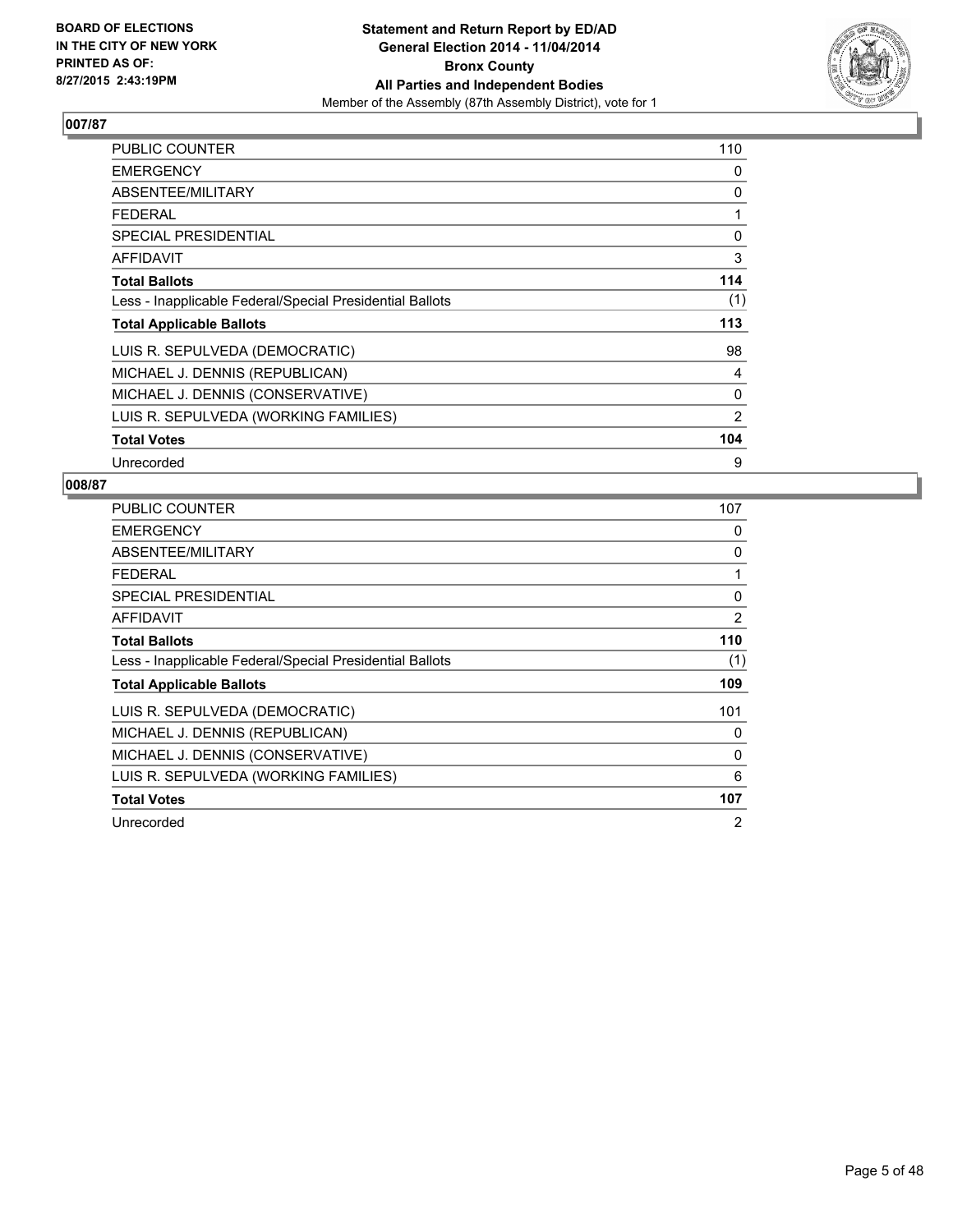

| <b>PUBLIC COUNTER</b>                                    | 143 |
|----------------------------------------------------------|-----|
| <b>EMERGENCY</b>                                         | 0   |
| ABSENTEE/MILITARY                                        | 5   |
| <b>FEDERAL</b>                                           | 1   |
| <b>SPECIAL PRESIDENTIAL</b>                              | 0   |
| <b>AFFIDAVIT</b>                                         | 3   |
| <b>Total Ballots</b>                                     | 152 |
| Less - Inapplicable Federal/Special Presidential Ballots | (1) |
| <b>Total Applicable Ballots</b>                          | 151 |
| LUIS R. SEPULVEDA (DEMOCRATIC)                           | 134 |
| MICHAEL J. DENNIS (REPUBLICAN)                           | 4   |
| MICHAEL J. DENNIS (CONSERVATIVE)                         | 0   |
| LUIS R. SEPULVEDA (WORKING FAMILIES)                     | 0   |
| <b>Total Votes</b>                                       | 138 |
| Unrecorded                                               | 13  |

| <b>PUBLIC COUNTER</b>                                    | 172 |
|----------------------------------------------------------|-----|
| <b>EMERGENCY</b>                                         | 0   |
| ABSENTEE/MILITARY                                        | 1   |
| <b>FEDERAL</b>                                           | 1   |
| SPECIAL PRESIDENTIAL                                     | 0   |
| AFFIDAVIT                                                | 7   |
| <b>Total Ballots</b>                                     | 181 |
| Less - Inapplicable Federal/Special Presidential Ballots | (1) |
| <b>Total Applicable Ballots</b>                          | 180 |
| LUIS R. SEPULVEDA (DEMOCRATIC)                           | 157 |
| MICHAEL J. DENNIS (REPUBLICAN)                           | 8   |
| MICHAEL J. DENNIS (CONSERVATIVE)                         | 1   |
| LUIS R. SEPULVEDA (WORKING FAMILIES)                     | 5   |
| <b>Total Votes</b>                                       | 171 |
| Unrecorded                                               | 9   |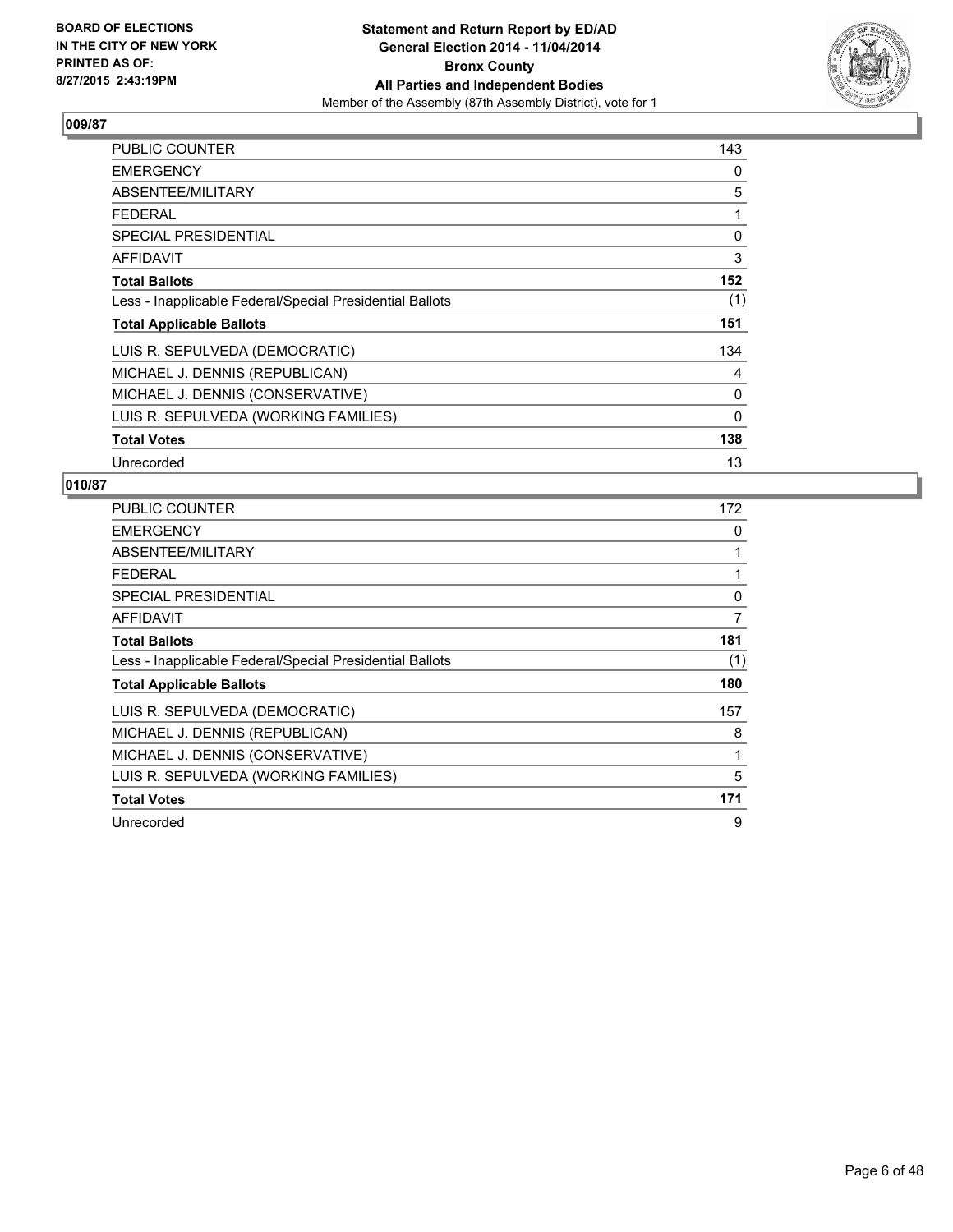

| <b>PUBLIC COUNTER</b>                                    | 122 |
|----------------------------------------------------------|-----|
| <b>EMERGENCY</b>                                         | 0   |
| ABSENTEE/MILITARY                                        | 2   |
| <b>FEDERAL</b>                                           | 2   |
| <b>SPECIAL PRESIDENTIAL</b>                              | 0   |
| <b>AFFIDAVIT</b>                                         | 6   |
| <b>Total Ballots</b>                                     | 132 |
| Less - Inapplicable Federal/Special Presidential Ballots | (2) |
| <b>Total Applicable Ballots</b>                          | 130 |
| LUIS R. SEPULVEDA (DEMOCRATIC)                           | 110 |
| MICHAEL J. DENNIS (REPUBLICAN)                           | 3   |
| MICHAEL J. DENNIS (CONSERVATIVE)                         | 1   |
| LUIS R. SEPULVEDA (WORKING FAMILIES)                     | 5   |
| <b>Total Votes</b>                                       | 119 |
| Unrecorded                                               | 11  |

## **012/87 COMBINED into: 013/87**

| <b>PUBLIC COUNTER</b>                                    | 43             |
|----------------------------------------------------------|----------------|
| <b>EMERGENCY</b>                                         | 0              |
| ABSENTEE/MILITARY                                        | 0              |
| <b>FEDERAL</b>                                           | 0              |
| <b>SPECIAL PRESIDENTIAL</b>                              | 0              |
| AFFIDAVIT                                                | 0              |
| <b>Total Ballots</b>                                     | 43             |
| Less - Inapplicable Federal/Special Presidential Ballots | 0              |
| <b>Total Applicable Ballots</b>                          | 43             |
| LUIS R. SEPULVEDA (DEMOCRATIC)                           | 37             |
| MICHAEL J. DENNIS (REPUBLICAN)                           |                |
| MICHAEL J. DENNIS (CONSERVATIVE)                         | 0              |
| LUIS R. SEPULVEDA (WORKING FAMILIES)                     | $\overline{2}$ |
| <b>Total Votes</b>                                       | 40             |
| Unrecorded                                               | 3              |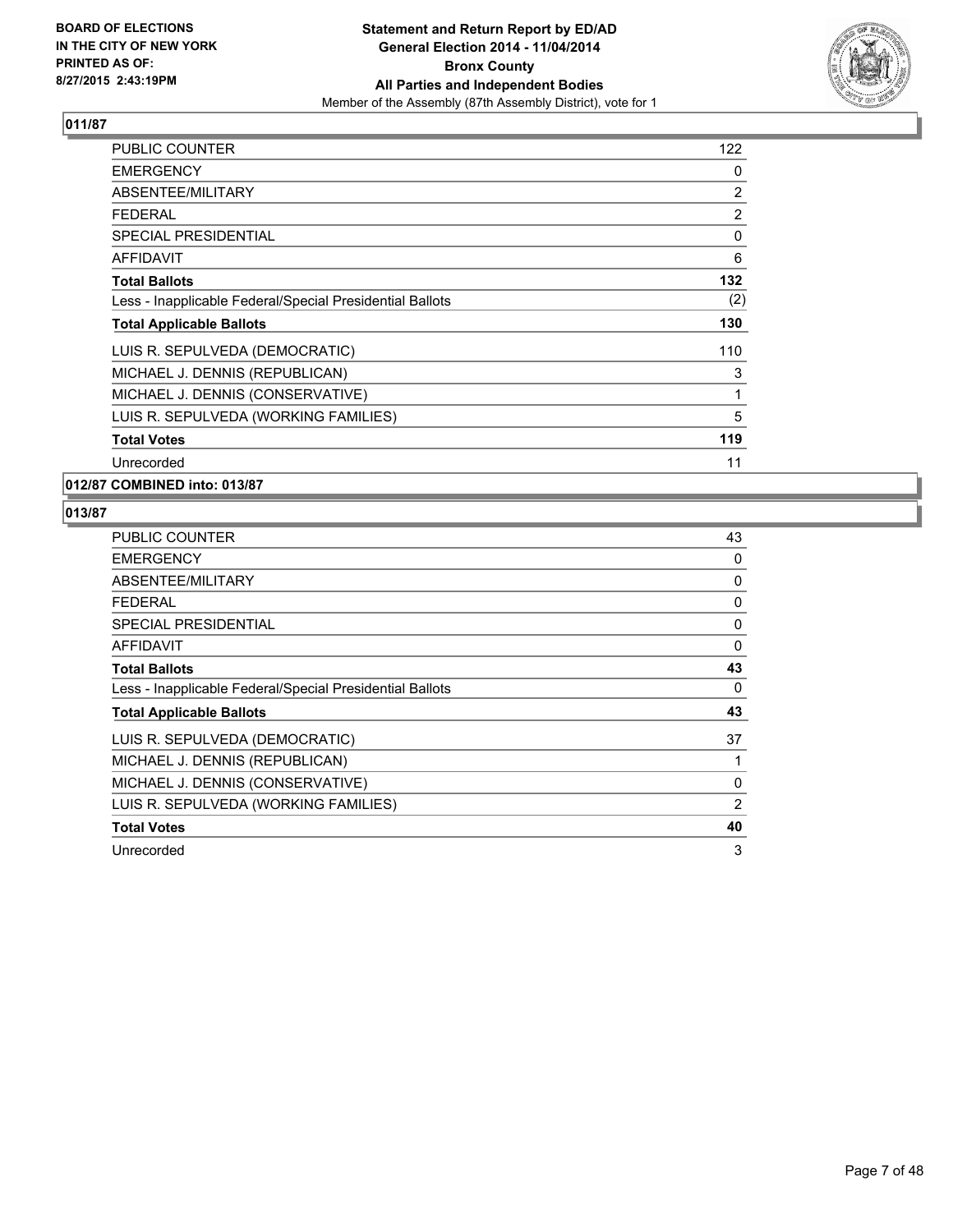

| PUBLIC COUNTER                                           | 28       |
|----------------------------------------------------------|----------|
| <b>EMERGENCY</b>                                         | 0        |
| ABSENTEE/MILITARY                                        | 0        |
| <b>FEDERAL</b>                                           | 0        |
| <b>SPECIAL PRESIDENTIAL</b>                              | 0        |
| <b>AFFIDAVIT</b>                                         | $\Omega$ |
| <b>Total Ballots</b>                                     | 28       |
| Less - Inapplicable Federal/Special Presidential Ballots | 0        |
| <b>Total Applicable Ballots</b>                          | 28       |
| LUIS R. SEPULVEDA (DEMOCRATIC)                           | 23       |
| MICHAEL J. DENNIS (REPUBLICAN)                           | 1        |
| MICHAEL J. DENNIS (CONSERVATIVE)                         | 1        |
| LUIS R. SEPULVEDA (WORKING FAMILIES)                     | 0        |
| <b>Total Votes</b>                                       | 25       |
| Unrecorded                                               | 3        |

| <b>PUBLIC COUNTER</b>                                    | 46 |
|----------------------------------------------------------|----|
| <b>EMERGENCY</b>                                         | 0  |
| ABSENTEE/MILITARY                                        | 1  |
| <b>FEDERAL</b>                                           | 0  |
| <b>SPECIAL PRESIDENTIAL</b>                              | 0  |
| AFFIDAVIT                                                | 2  |
| <b>Total Ballots</b>                                     | 49 |
| Less - Inapplicable Federal/Special Presidential Ballots | 0  |
| <b>Total Applicable Ballots</b>                          | 49 |
| LUIS R. SEPULVEDA (DEMOCRATIC)                           | 42 |
| MICHAEL J. DENNIS (REPUBLICAN)                           | 3  |
| MICHAEL J. DENNIS (CONSERVATIVE)                         | 0  |
| LUIS R. SEPULVEDA (WORKING FAMILIES)                     | 1  |
| <b>Total Votes</b>                                       | 46 |
| Unrecorded                                               | 3  |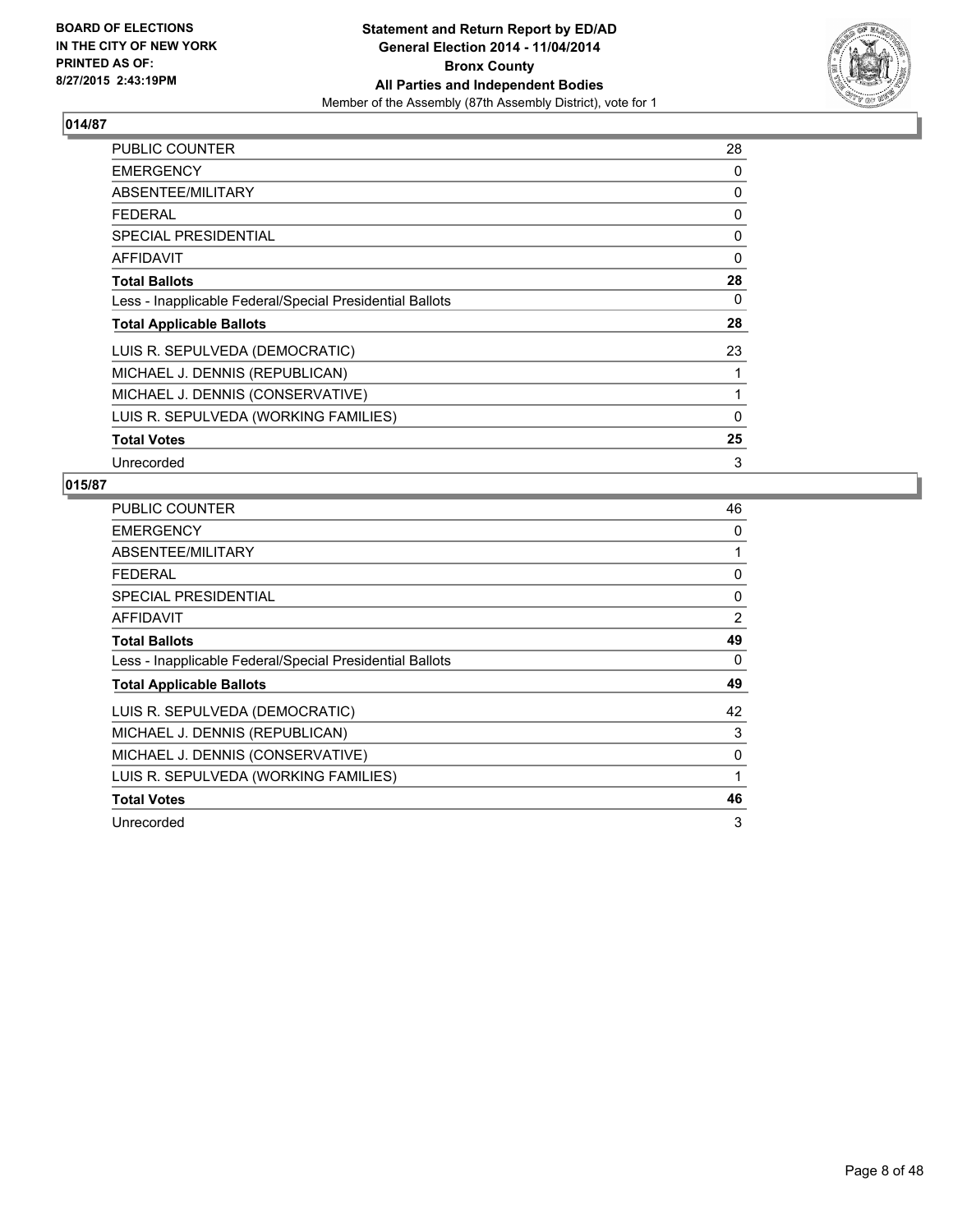

| <b>PUBLIC COUNTER</b>                                    | 43  |
|----------------------------------------------------------|-----|
| <b>EMERGENCY</b>                                         | 0   |
| ABSENTEE/MILITARY                                        | 0   |
| <b>FEDERAL</b>                                           |     |
| <b>SPECIAL PRESIDENTIAL</b>                              | 0   |
| <b>AFFIDAVIT</b>                                         | 1   |
| <b>Total Ballots</b>                                     | 45  |
| Less - Inapplicable Federal/Special Presidential Ballots | (1) |
| <b>Total Applicable Ballots</b>                          | 44  |
| LUIS R. SEPULVEDA (DEMOCRATIC)                           | 39  |
| MICHAEL J. DENNIS (REPUBLICAN)                           | 2   |
| MICHAEL J. DENNIS (CONSERVATIVE)                         | 1   |
| LUIS R. SEPULVEDA (WORKING FAMILIES)                     | 2   |
| <b>Total Votes</b>                                       | 44  |

| <b>PUBLIC COUNTER</b>                                    | 39 |
|----------------------------------------------------------|----|
| <b>EMERGENCY</b>                                         | 0  |
| ABSENTEE/MILITARY                                        | 0  |
| <b>FEDERAL</b>                                           | 0  |
| <b>SPECIAL PRESIDENTIAL</b>                              | 0  |
| AFFIDAVIT                                                | 1  |
| <b>Total Ballots</b>                                     | 40 |
| Less - Inapplicable Federal/Special Presidential Ballots | 0  |
| <b>Total Applicable Ballots</b>                          | 40 |
| LUIS R. SEPULVEDA (DEMOCRATIC)                           | 35 |
| MICHAEL J. DENNIS (REPUBLICAN)                           |    |
| MICHAEL J. DENNIS (CONSERVATIVE)                         |    |
| LUIS R. SEPULVEDA (WORKING FAMILIES)                     |    |
| <b>Total Votes</b>                                       | 38 |
| Unrecorded                                               | 2  |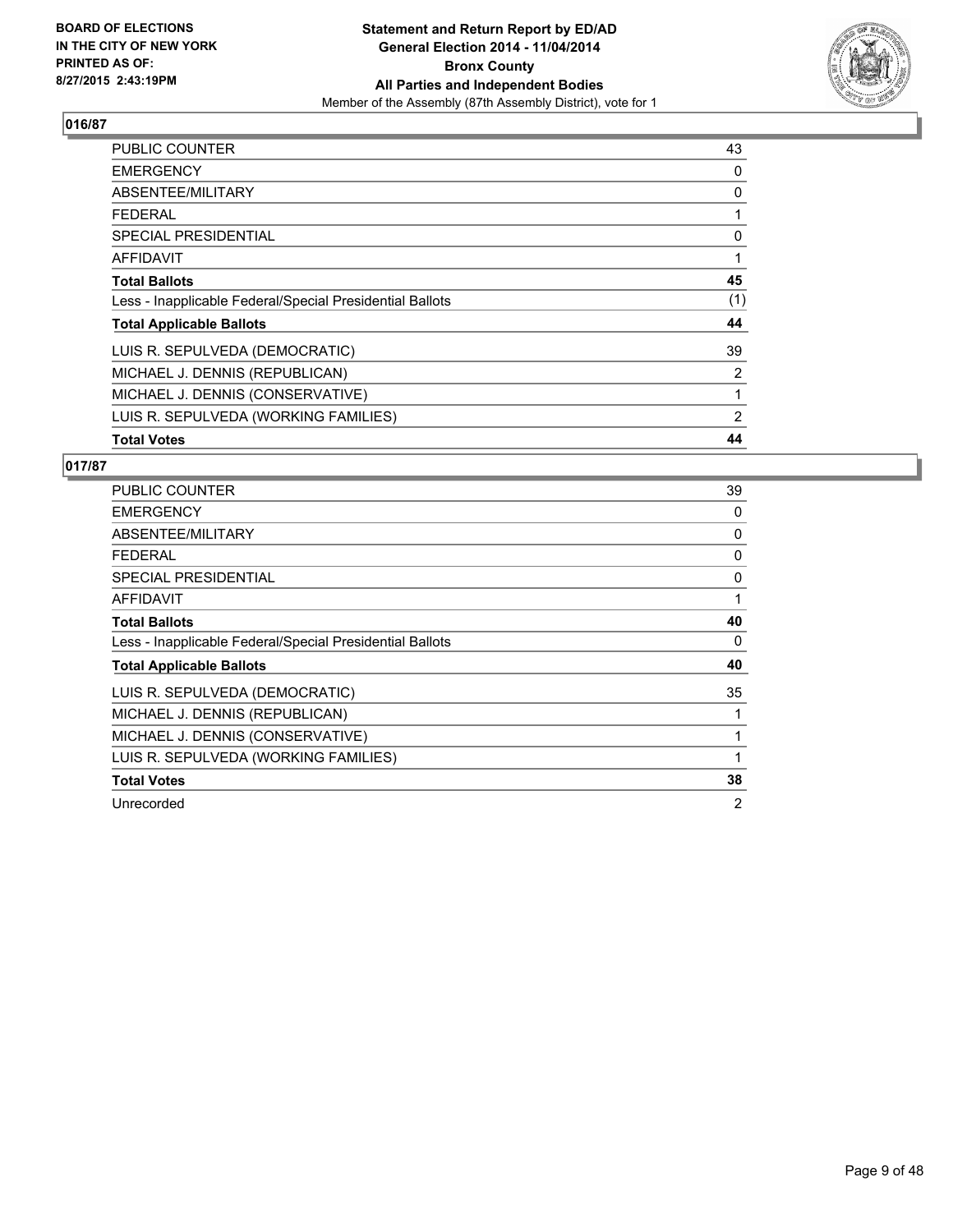

| <b>PUBLIC COUNTER</b>                                    | 91 |
|----------------------------------------------------------|----|
| <b>EMERGENCY</b>                                         | 0  |
| ABSENTEE/MILITARY                                        | 2  |
| <b>FEDERAL</b>                                           | 0  |
| <b>SPECIAL PRESIDENTIAL</b>                              | 0  |
| <b>AFFIDAVIT</b>                                         | 4  |
| <b>Total Ballots</b>                                     | 97 |
| Less - Inapplicable Federal/Special Presidential Ballots | 0  |
| <b>Total Applicable Ballots</b>                          | 97 |
| LUIS R. SEPULVEDA (DEMOCRATIC)                           | 78 |
| MICHAEL J. DENNIS (REPUBLICAN)                           | 6  |
| MICHAEL J. DENNIS (CONSERVATIVE)                         | 1  |
| LUIS R. SEPULVEDA (WORKING FAMILIES)                     | 6  |
| <b>Total Votes</b>                                       | 91 |
| Unrecorded                                               | 6  |

| <b>PUBLIC COUNTER</b>                                    | 84             |
|----------------------------------------------------------|----------------|
| <b>EMERGENCY</b>                                         | 0              |
| ABSENTEE/MILITARY                                        | $\overline{2}$ |
| <b>FEDERAL</b>                                           | 0              |
| <b>SPECIAL PRESIDENTIAL</b>                              | 0              |
| <b>AFFIDAVIT</b>                                         | 2              |
| <b>Total Ballots</b>                                     | 88             |
| Less - Inapplicable Federal/Special Presidential Ballots | 0              |
| <b>Total Applicable Ballots</b>                          | 88             |
| LUIS R. SEPULVEDA (DEMOCRATIC)                           | 74             |
| MICHAEL J. DENNIS (REPUBLICAN)                           | 5              |
| MICHAEL J. DENNIS (CONSERVATIVE)                         | 1              |
| LUIS R. SEPULVEDA (WORKING FAMILIES)                     | 6              |
| <b>Total Votes</b>                                       | 86             |
| Unrecorded                                               | 2              |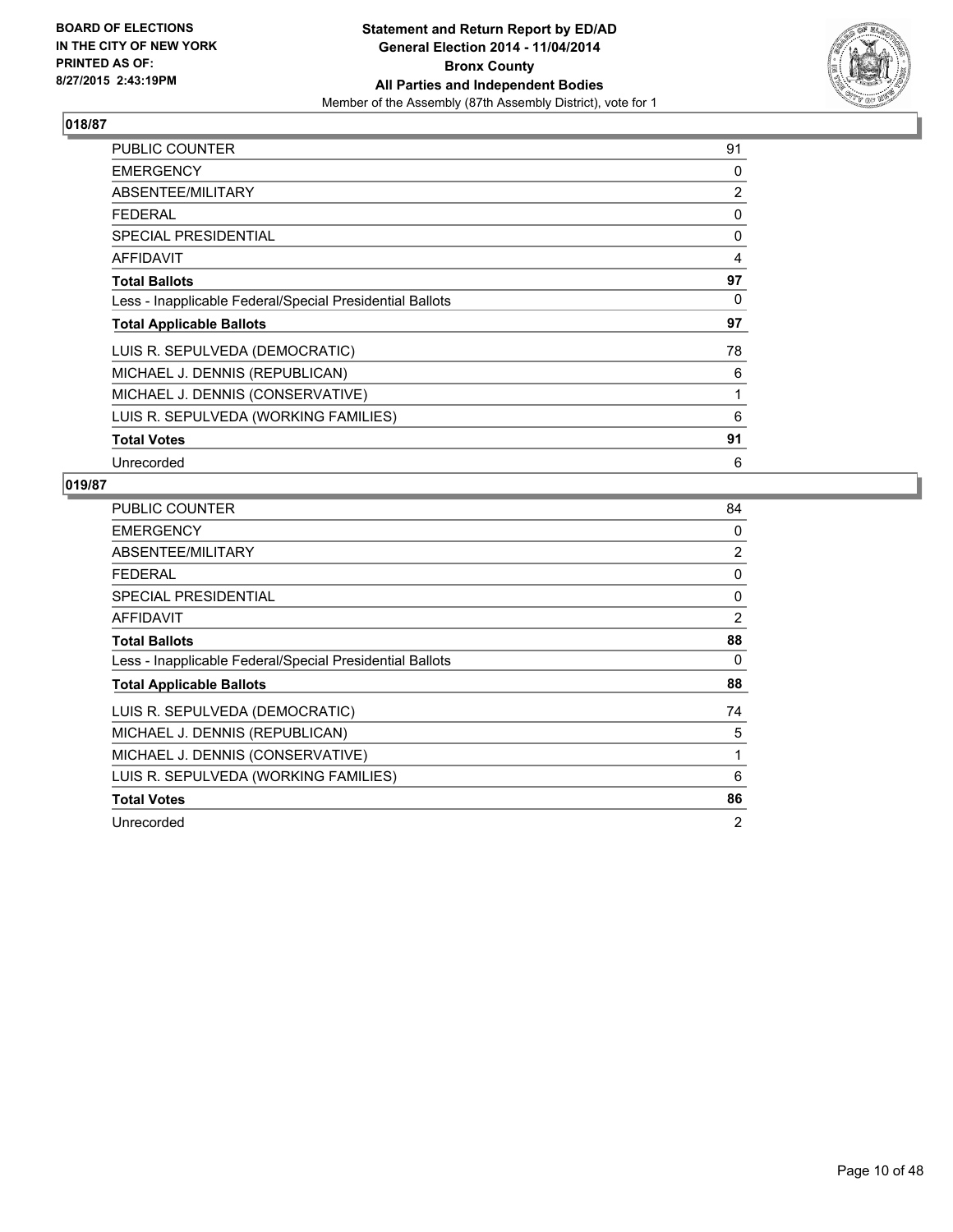

| <b>PUBLIC COUNTER</b>                                    | 106 |
|----------------------------------------------------------|-----|
| <b>EMERGENCY</b>                                         | 0   |
| ABSENTEE/MILITARY                                        | 1   |
| <b>FEDERAL</b>                                           | 0   |
| <b>SPECIAL PRESIDENTIAL</b>                              | 0   |
| <b>AFFIDAVIT</b>                                         | 2   |
| <b>Total Ballots</b>                                     | 109 |
| Less - Inapplicable Federal/Special Presidential Ballots | 0   |
| <b>Total Applicable Ballots</b>                          | 109 |
| LUIS R. SEPULVEDA (DEMOCRATIC)                           | 81  |
| MICHAEL J. DENNIS (REPUBLICAN)                           | 10  |
| MICHAEL J. DENNIS (CONSERVATIVE)                         | 3   |
| LUIS R. SEPULVEDA (WORKING FAMILIES)                     | 9   |
| <b>Total Votes</b>                                       | 103 |
| Unrecorded                                               | 6   |

| PUBLIC COUNTER                                           | 30 |
|----------------------------------------------------------|----|
| <b>EMERGENCY</b>                                         | 0  |
| ABSENTEE/MILITARY                                        | 1  |
| <b>FEDERAL</b>                                           | 0  |
| <b>SPECIAL PRESIDENTIAL</b>                              | 0  |
| AFFIDAVIT                                                | 1  |
| <b>Total Ballots</b>                                     | 32 |
| Less - Inapplicable Federal/Special Presidential Ballots | 0  |
| <b>Total Applicable Ballots</b>                          | 32 |
| LUIS R. SEPULVEDA (DEMOCRATIC)                           | 29 |
| MICHAEL J. DENNIS (REPUBLICAN)                           | 0  |
| MICHAEL J. DENNIS (CONSERVATIVE)                         | 0  |
| LUIS R. SEPULVEDA (WORKING FAMILIES)                     | 1  |
| <b>Total Votes</b>                                       | 30 |
| Unrecorded                                               | 2  |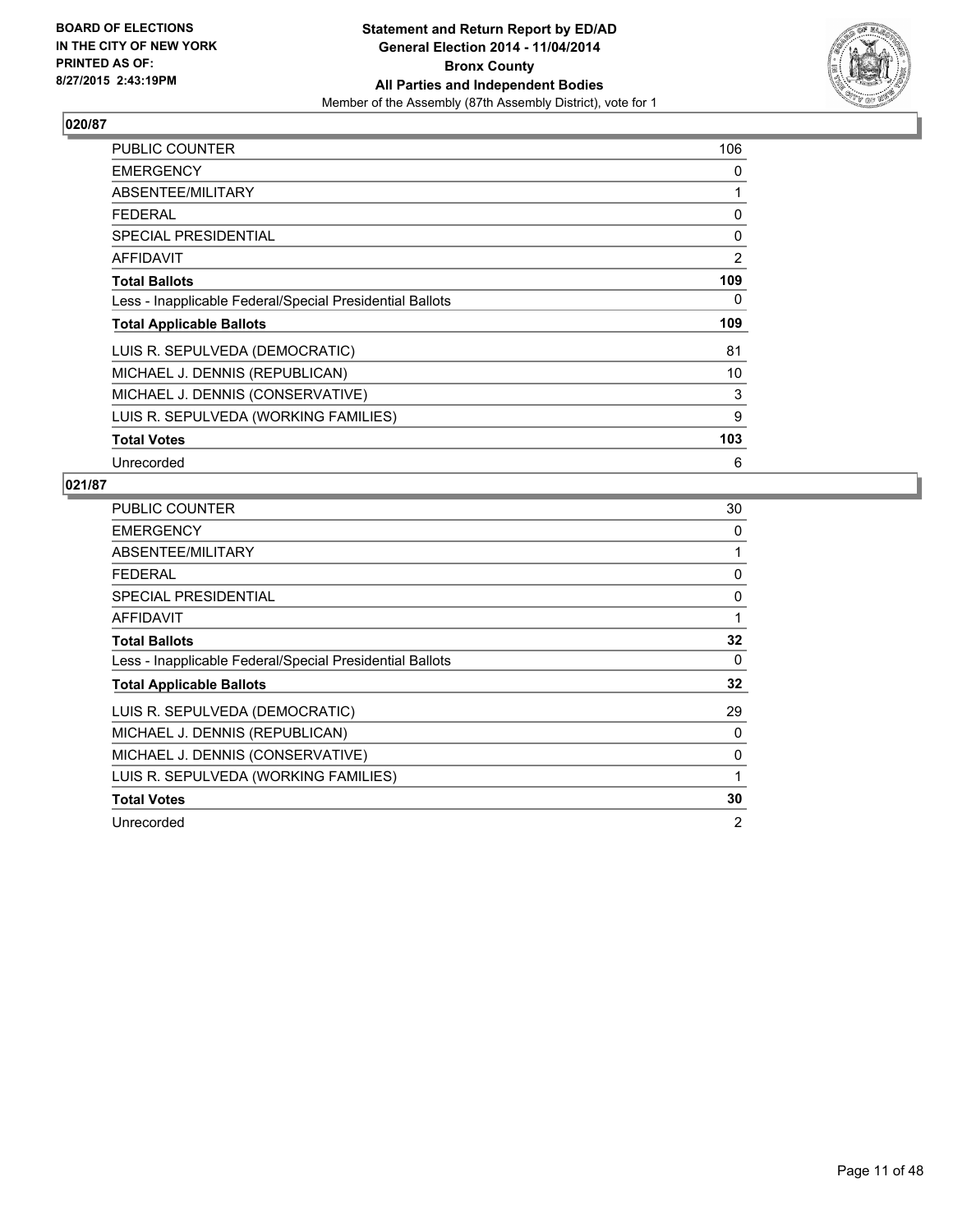

| <b>PUBLIC COUNTER</b>                                    | 115 |
|----------------------------------------------------------|-----|
| <b>EMERGENCY</b>                                         | 0   |
| ABSENTEE/MILITARY                                        | 2   |
| <b>FEDERAL</b>                                           | 0   |
| <b>SPECIAL PRESIDENTIAL</b>                              | 0   |
| <b>AFFIDAVIT</b>                                         | 1   |
| <b>Total Ballots</b>                                     | 118 |
| Less - Inapplicable Federal/Special Presidential Ballots | 0   |
| <b>Total Applicable Ballots</b>                          | 118 |
| LUIS R. SEPULVEDA (DEMOCRATIC)                           | 103 |
| MICHAEL J. DENNIS (REPUBLICAN)                           | 4   |
| MICHAEL J. DENNIS (CONSERVATIVE)                         | 2   |
| LUIS R. SEPULVEDA (WORKING FAMILIES)                     | 1   |
| <b>Total Votes</b>                                       | 110 |
| Unrecorded                                               | 8   |

| <b>PUBLIC COUNTER</b>                                    | 169 |
|----------------------------------------------------------|-----|
| <b>EMERGENCY</b>                                         | 0   |
| ABSENTEE/MILITARY                                        | 0   |
| <b>FEDERAL</b>                                           | 0   |
| SPECIAL PRESIDENTIAL                                     | 0   |
| <b>AFFIDAVIT</b>                                         | 3   |
| <b>Total Ballots</b>                                     | 172 |
| Less - Inapplicable Federal/Special Presidential Ballots | 0   |
| <b>Total Applicable Ballots</b>                          | 172 |
| LUIS R. SEPULVEDA (DEMOCRATIC)                           | 147 |
| MICHAEL J. DENNIS (REPUBLICAN)                           | 8   |
| MICHAEL J. DENNIS (CONSERVATIVE)                         | 4   |
| LUIS R. SEPULVEDA (WORKING FAMILIES)                     | 5   |
| <b>Total Votes</b>                                       | 164 |
| Unrecorded                                               | 8   |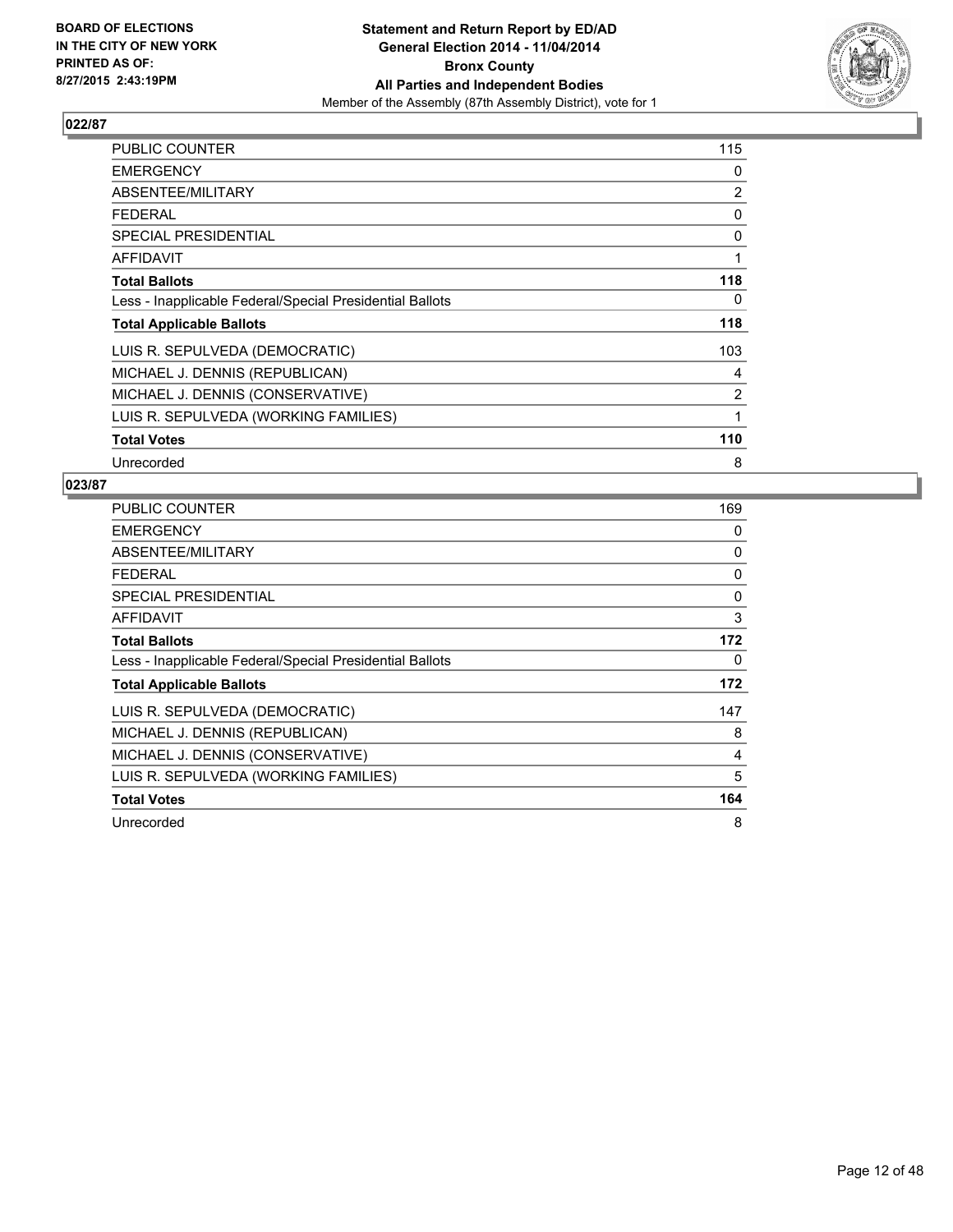

| <b>PUBLIC COUNTER</b>                                    | 81 |
|----------------------------------------------------------|----|
| <b>EMERGENCY</b>                                         | 0  |
| ABSENTEE/MILITARY                                        | 1  |
| FEDERAL                                                  | 0  |
| <b>SPECIAL PRESIDENTIAL</b>                              | 0  |
| <b>AFFIDAVIT</b>                                         | 1  |
| <b>Total Ballots</b>                                     | 83 |
| Less - Inapplicable Federal/Special Presidential Ballots | 0  |
| <b>Total Applicable Ballots</b>                          | 83 |
| LUIS R. SEPULVEDA (DEMOCRATIC)                           | 71 |
| MICHAEL J. DENNIS (REPUBLICAN)                           | 6  |
| MICHAEL J. DENNIS (CONSERVATIVE)                         | 1  |
| LUIS R. SEPULVEDA (WORKING FAMILIES)                     | 0  |
| <b>Total Votes</b>                                       | 78 |
| Unrecorded                                               | 5  |

| PUBLIC COUNTER                                           | 61 |
|----------------------------------------------------------|----|
| <b>EMERGENCY</b>                                         | 0  |
| ABSENTEE/MILITARY                                        | 0  |
| <b>FEDERAL</b>                                           | 0  |
| SPECIAL PRESIDENTIAL                                     | 0  |
| AFFIDAVIT                                                | 1  |
| <b>Total Ballots</b>                                     | 62 |
| Less - Inapplicable Federal/Special Presidential Ballots | 0  |
| <b>Total Applicable Ballots</b>                          | 62 |
| LUIS R. SEPULVEDA (DEMOCRATIC)                           | 54 |
| MICHAEL J. DENNIS (REPUBLICAN)                           | 2  |
| MICHAEL J. DENNIS (CONSERVATIVE)                         | 0  |
| LUIS R. SEPULVEDA (WORKING FAMILIES)                     | 2  |
| <b>Total Votes</b>                                       | 58 |
| Unrecorded                                               | 4  |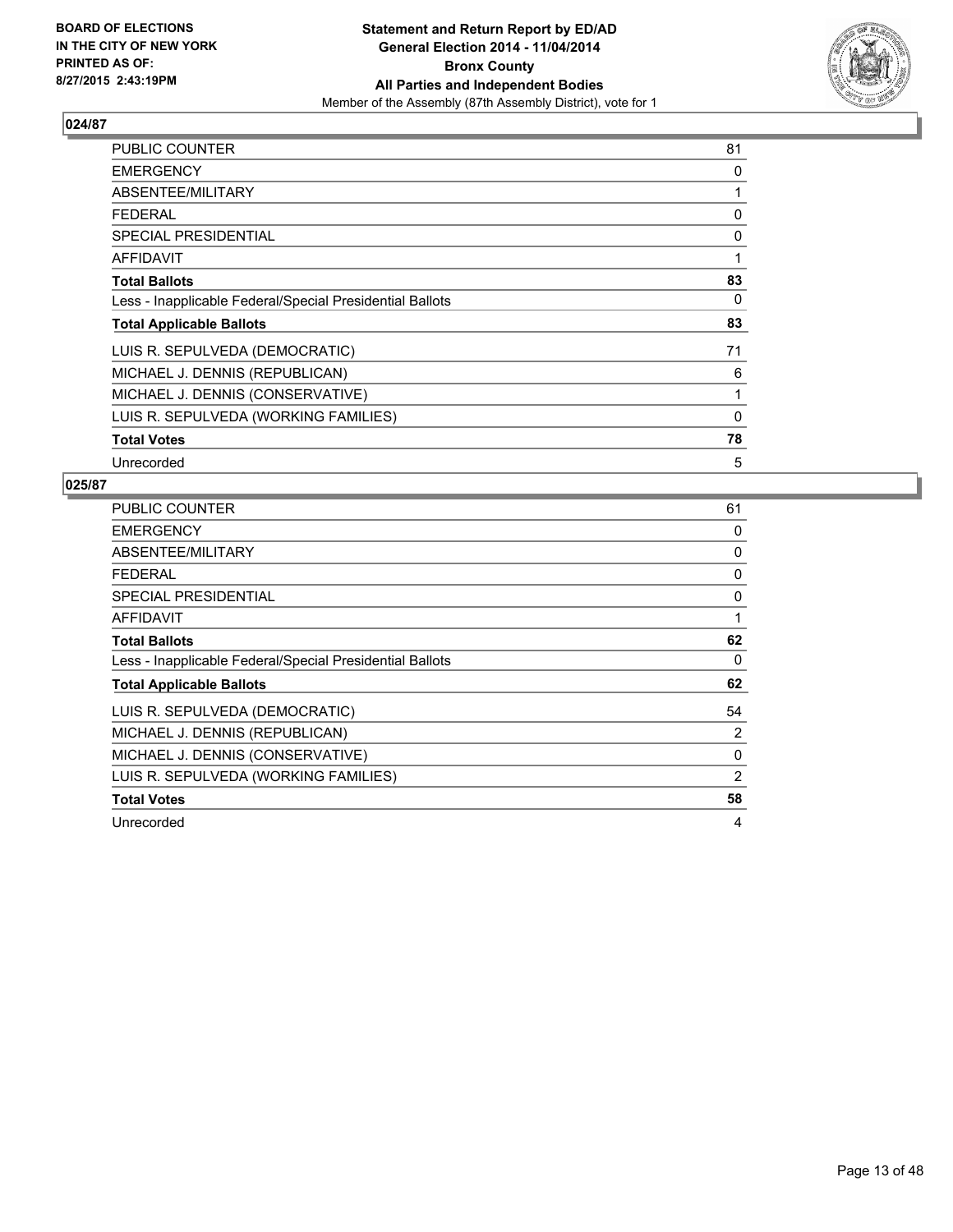

| PUBLIC COUNTER                                           | 158 |
|----------------------------------------------------------|-----|
| <b>EMERGENCY</b>                                         | 0   |
| ABSENTEE/MILITARY                                        | 1   |
| <b>FEDERAL</b>                                           | 1   |
| <b>SPECIAL PRESIDENTIAL</b>                              | 0   |
| <b>AFFIDAVIT</b>                                         | 8   |
| <b>Total Ballots</b>                                     | 168 |
| Less - Inapplicable Federal/Special Presidential Ballots | (1) |
| <b>Total Applicable Ballots</b>                          | 167 |
| LUIS R. SEPULVEDA (DEMOCRATIC)                           | 135 |
| MICHAEL J. DENNIS (REPUBLICAN)                           | 11  |
| MICHAEL J. DENNIS (CONSERVATIVE)                         | 2   |
| LUIS R. SEPULVEDA (WORKING FAMILIES)                     | 9   |
| <b>Total Votes</b>                                       | 157 |
| Unrecorded                                               | 10  |

| PUBLIC COUNTER                                           | 96       |
|----------------------------------------------------------|----------|
| <b>EMERGENCY</b>                                         | 0        |
| ABSENTEE/MILITARY                                        | 0        |
| <b>FEDERAL</b>                                           | 0        |
| <b>SPECIAL PRESIDENTIAL</b>                              | $\Omega$ |
| AFFIDAVIT                                                | 5        |
| <b>Total Ballots</b>                                     | 101      |
| Less - Inapplicable Federal/Special Presidential Ballots | 0        |
| <b>Total Applicable Ballots</b>                          | 101      |
| LUIS R. SEPULVEDA (DEMOCRATIC)                           | 85       |
| MICHAEL J. DENNIS (REPUBLICAN)                           | 3        |
| MICHAEL J. DENNIS (CONSERVATIVE)                         | 3        |
| LUIS R. SEPULVEDA (WORKING FAMILIES)                     | 7        |
| <b>Total Votes</b>                                       | 98       |
| Unrecorded                                               | 3        |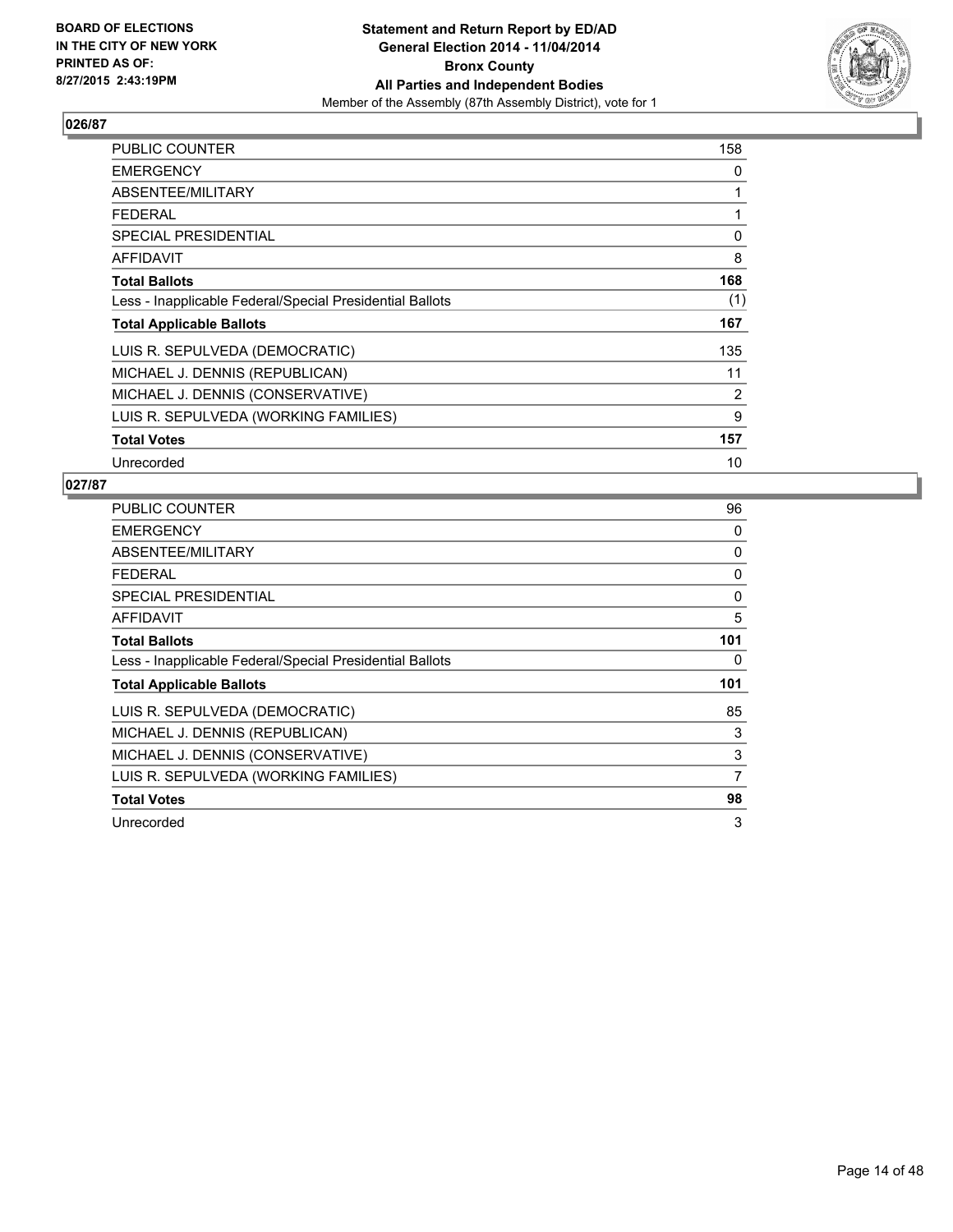

| PUBLIC COUNTER                                           | 160 |
|----------------------------------------------------------|-----|
| <b>EMERGENCY</b>                                         | 0   |
| ABSENTEE/MILITARY                                        | 4   |
| <b>FEDERAL</b>                                           | 1   |
| <b>SPECIAL PRESIDENTIAL</b>                              | 0   |
| AFFIDAVIT                                                | 1   |
| <b>Total Ballots</b>                                     | 166 |
| Less - Inapplicable Federal/Special Presidential Ballots | (1) |
| <b>Total Applicable Ballots</b>                          | 165 |
| LUIS R. SEPULVEDA (DEMOCRATIC)                           | 138 |
| MICHAEL J. DENNIS (REPUBLICAN)                           | 6   |
| MICHAEL J. DENNIS (CONSERVATIVE)                         | 0   |
| LUIS R. SEPULVEDA (WORKING FAMILIES)                     | 10  |
| <b>Total Votes</b>                                       | 154 |
| Unrecorded                                               | 11  |

| <b>PUBLIC COUNTER</b>                                    | 118 |
|----------------------------------------------------------|-----|
| <b>EMERGENCY</b>                                         | 0   |
| ABSENTEE/MILITARY                                        | 2   |
| <b>FEDERAL</b>                                           | 0   |
| SPECIAL PRESIDENTIAL                                     | 0   |
| AFFIDAVIT                                                | 1   |
| <b>Total Ballots</b>                                     | 121 |
| Less - Inapplicable Federal/Special Presidential Ballots | 0   |
| <b>Total Applicable Ballots</b>                          | 121 |
| LUIS R. SEPULVEDA (DEMOCRATIC)                           | 94  |
| MICHAEL J. DENNIS (REPUBLICAN)                           | 7   |
| MICHAEL J. DENNIS (CONSERVATIVE)                         | 5   |
| LUIS R. SEPULVEDA (WORKING FAMILIES)                     | 7   |
| <b>Total Votes</b>                                       | 113 |
| Unrecorded                                               | 8   |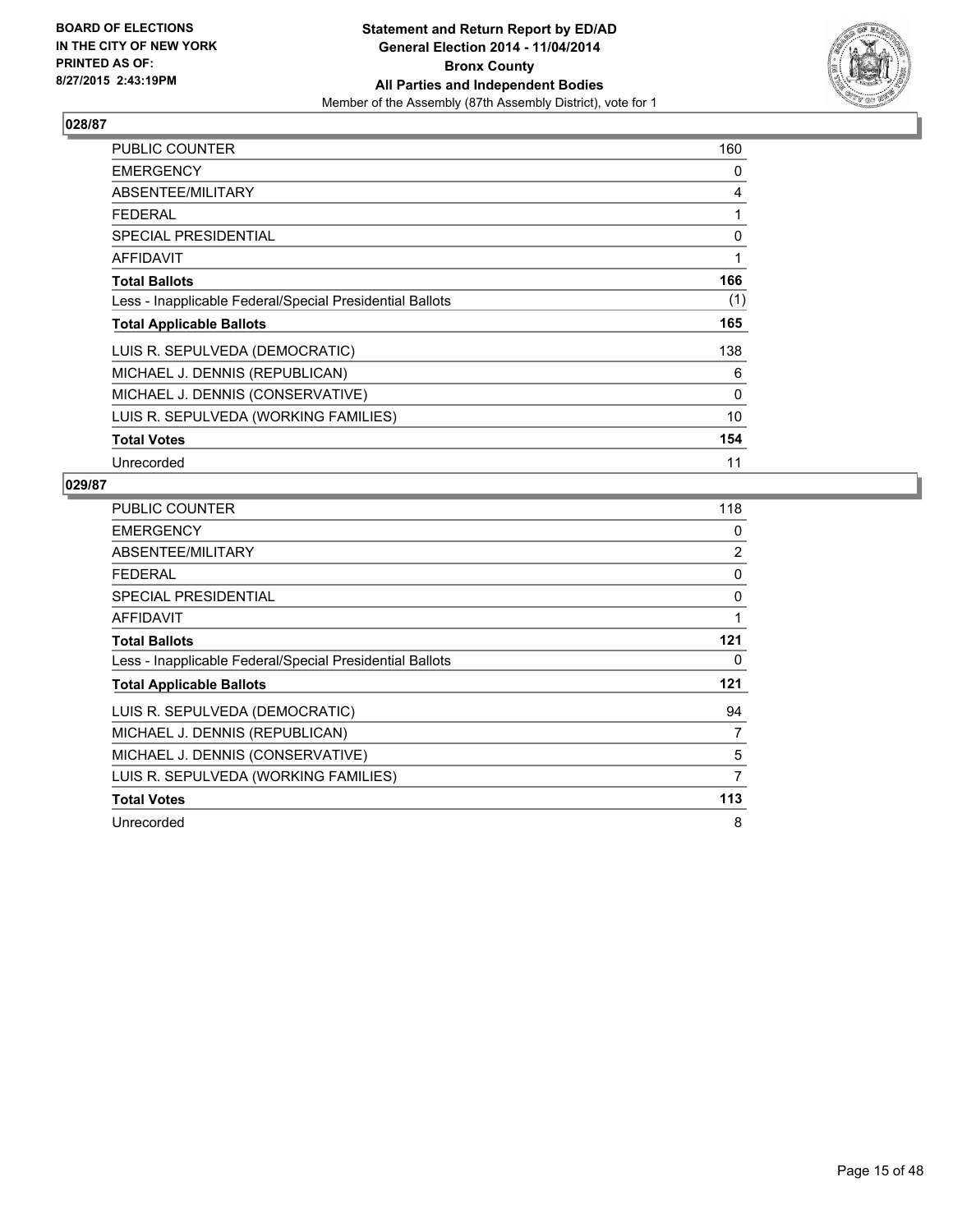

| <b>PUBLIC COUNTER</b>                                    | 55 |
|----------------------------------------------------------|----|
| <b>EMERGENCY</b>                                         | 0  |
| ABSENTEE/MILITARY                                        | 5  |
| FEDERAL                                                  | 0  |
| <b>SPECIAL PRESIDENTIAL</b>                              | 0  |
| <b>AFFIDAVIT</b>                                         | 2  |
| <b>Total Ballots</b>                                     | 62 |
| Less - Inapplicable Federal/Special Presidential Ballots | 0  |
| <b>Total Applicable Ballots</b>                          | 62 |
| LUIS R. SEPULVEDA (DEMOCRATIC)                           | 52 |
| MICHAEL J. DENNIS (REPUBLICAN)                           | 1  |
| MICHAEL J. DENNIS (CONSERVATIVE)                         | 1  |
| LUIS R. SEPULVEDA (WORKING FAMILIES)                     | 3  |
| <b>Total Votes</b>                                       | 57 |
| Unrecorded                                               | 5  |

| PUBLIC COUNTER                                           | 84 |
|----------------------------------------------------------|----|
| <b>EMERGENCY</b>                                         | 0  |
| ABSENTEE/MILITARY                                        | 4  |
| <b>FEDERAL</b>                                           | 0  |
| <b>SPECIAL PRESIDENTIAL</b>                              | 0  |
| AFFIDAVIT                                                | 4  |
| <b>Total Ballots</b>                                     | 92 |
| Less - Inapplicable Federal/Special Presidential Ballots | 0  |
| <b>Total Applicable Ballots</b>                          | 92 |
| LUIS R. SEPULVEDA (DEMOCRATIC)                           | 81 |
| MICHAEL J. DENNIS (REPUBLICAN)                           | 4  |
| MICHAEL J. DENNIS (CONSERVATIVE)                         | 0  |
| LUIS R. SEPULVEDA (WORKING FAMILIES)                     | 3  |
| <b>Total Votes</b>                                       | 88 |
| Unrecorded                                               | 4  |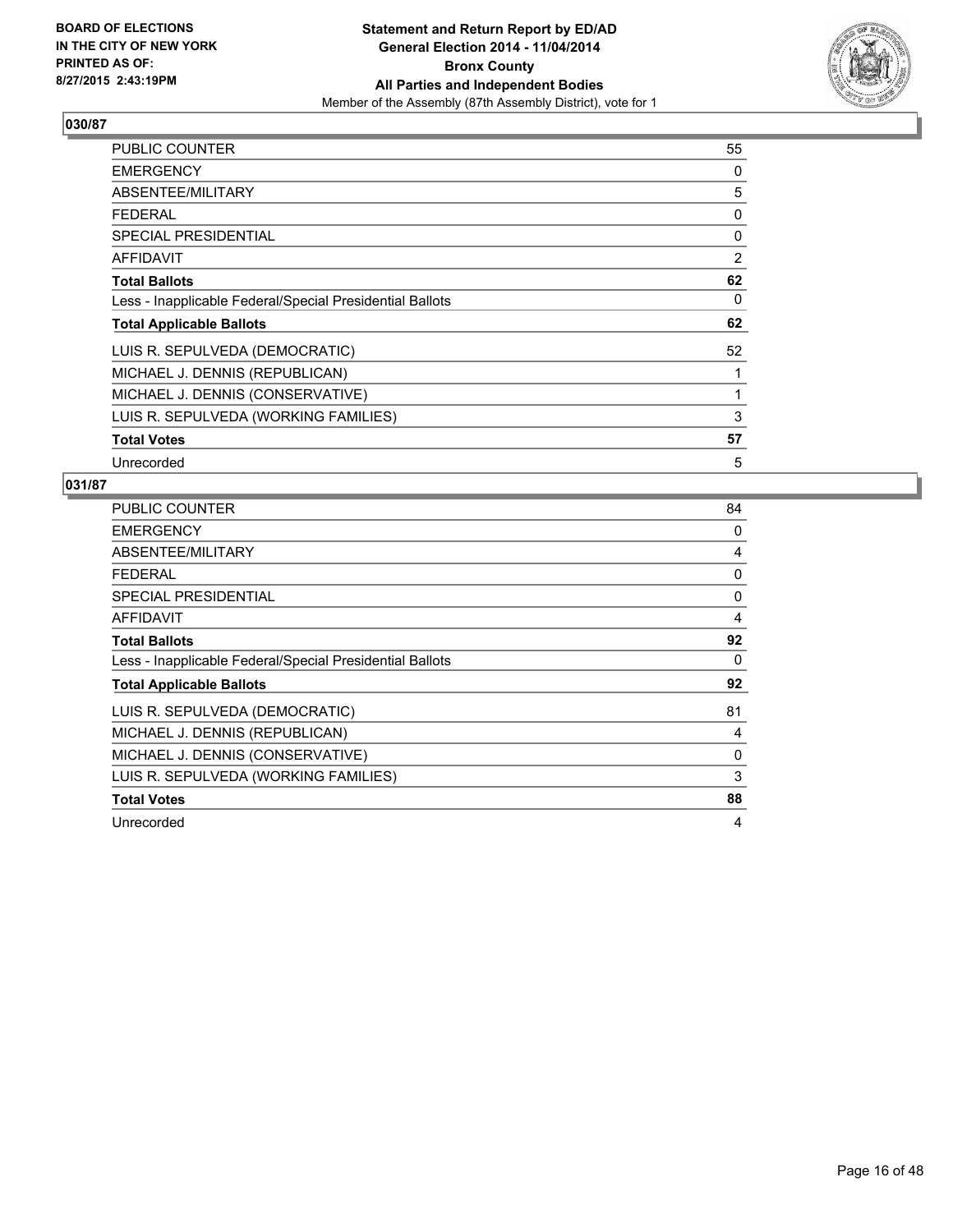

| <b>PUBLIC COUNTER</b>                                    | 165 |
|----------------------------------------------------------|-----|
| <b>EMERGENCY</b>                                         | 0   |
| ABSENTEE/MILITARY                                        | 2   |
| <b>FEDERAL</b>                                           | 0   |
| <b>SPECIAL PRESIDENTIAL</b>                              | 0   |
| AFFIDAVIT                                                | 5   |
| <b>Total Ballots</b>                                     | 172 |
| Less - Inapplicable Federal/Special Presidential Ballots | 0   |
| <b>Total Applicable Ballots</b>                          | 172 |
| LUIS R. SEPULVEDA (DEMOCRATIC)                           | 146 |
| MICHAEL J. DENNIS (REPUBLICAN)                           | 6   |
| MICHAEL J. DENNIS (CONSERVATIVE)                         | 3   |
| LUIS R. SEPULVEDA (WORKING FAMILIES)                     | 3   |
| WILLIAM R. MOORE (WRITE-IN)                              | 2   |
| <b>Total Votes</b>                                       | 160 |
| Unrecorded                                               | 12  |

| <b>PUBLIC COUNTER</b>                                    | 186 |
|----------------------------------------------------------|-----|
| <b>EMERGENCY</b>                                         | 0   |
| ABSENTEE/MILITARY                                        | 1   |
| <b>FEDERAL</b>                                           | 1   |
| <b>SPECIAL PRESIDENTIAL</b>                              | 0   |
| <b>AFFIDAVIT</b>                                         | 0   |
| <b>Total Ballots</b>                                     | 188 |
| Less - Inapplicable Federal/Special Presidential Ballots | (1) |
| <b>Total Applicable Ballots</b>                          | 187 |
| LUIS R. SEPULVEDA (DEMOCRATIC)                           | 158 |
| MICHAEL J. DENNIS (REPUBLICAN)                           | 4   |
| MICHAEL J. DENNIS (CONSERVATIVE)                         | 8   |
| LUIS R. SEPULVEDA (WORKING FAMILIES)                     | 9   |
| <b>Total Votes</b>                                       | 179 |
| Unrecorded                                               | 8   |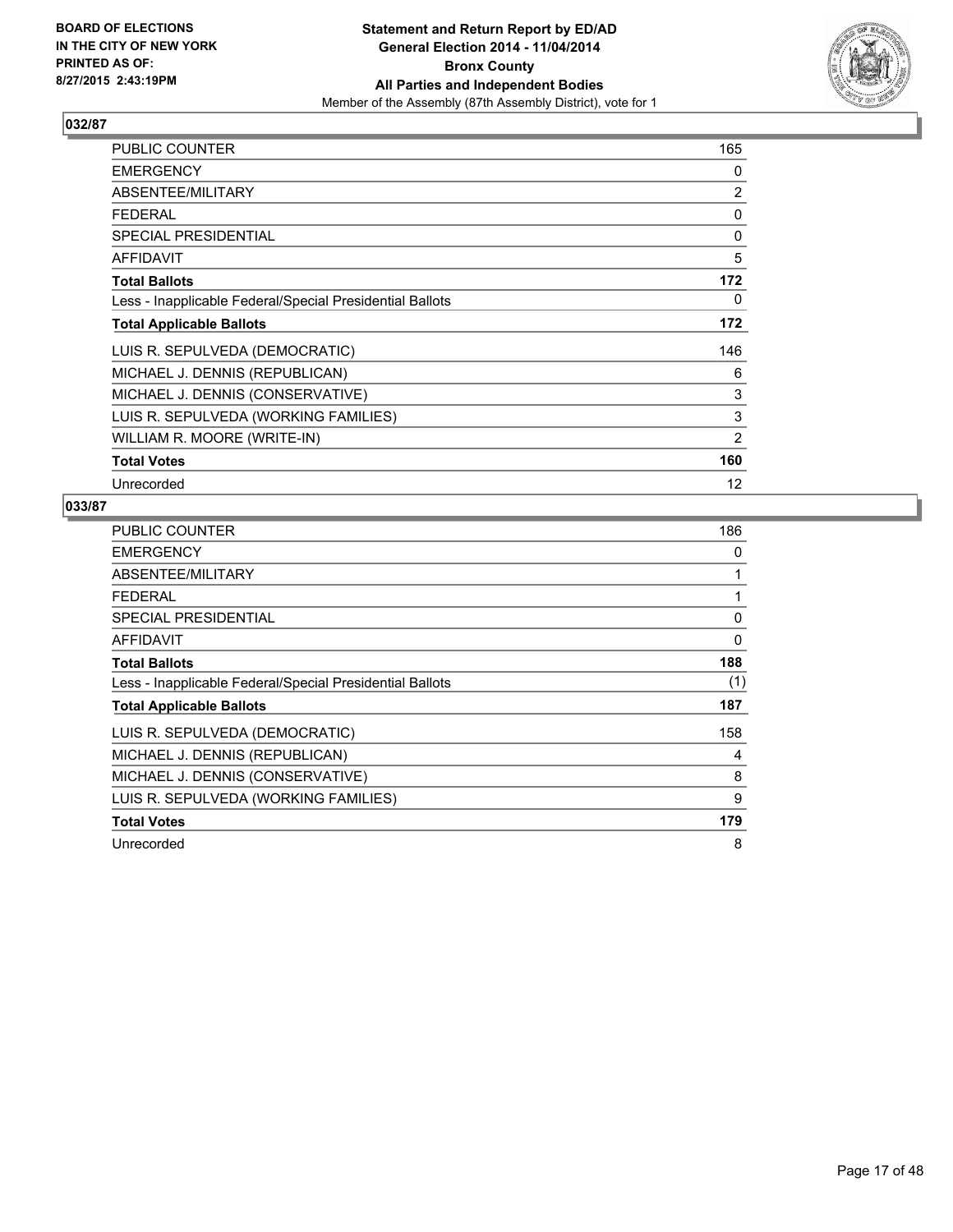

| <b>PUBLIC COUNTER</b>                                    | 165 |
|----------------------------------------------------------|-----|
| <b>EMERGENCY</b>                                         | 0   |
| ABSENTEE/MILITARY                                        | 1   |
| <b>FEDERAL</b>                                           | 0   |
| <b>SPECIAL PRESIDENTIAL</b>                              | 0   |
| <b>AFFIDAVIT</b>                                         | 0   |
| <b>Total Ballots</b>                                     | 166 |
| Less - Inapplicable Federal/Special Presidential Ballots | 0   |
| <b>Total Applicable Ballots</b>                          | 166 |
| LUIS R. SEPULVEDA (DEMOCRATIC)                           | 144 |
| MICHAEL J. DENNIS (REPUBLICAN)                           | 5   |
| MICHAEL J. DENNIS (CONSERVATIVE)                         | 3   |
| LUIS R. SEPULVEDA (WORKING FAMILIES)                     | 3   |
| <b>Total Votes</b>                                       | 155 |
| Unrecorded                                               | 11  |

| PUBLIC COUNTER                                           | 130 |
|----------------------------------------------------------|-----|
| <b>EMERGENCY</b>                                         | 0   |
| ABSENTEE/MILITARY                                        | 1   |
| <b>FEDERAL</b>                                           | 0   |
| <b>SPECIAL PRESIDENTIAL</b>                              | 0   |
| <b>AFFIDAVIT</b>                                         | 3   |
| <b>Total Ballots</b>                                     | 134 |
| Less - Inapplicable Federal/Special Presidential Ballots | 0   |
| <b>Total Applicable Ballots</b>                          | 134 |
| LUIS R. SEPULVEDA (DEMOCRATIC)                           | 107 |
| MICHAEL J. DENNIS (REPUBLICAN)                           | 6   |
| MICHAEL J. DENNIS (CONSERVATIVE)                         | 4   |
| LUIS R. SEPULVEDA (WORKING FAMILIES)                     | 4   |
| <b>Total Votes</b>                                       | 121 |
| Unrecorded                                               | 13  |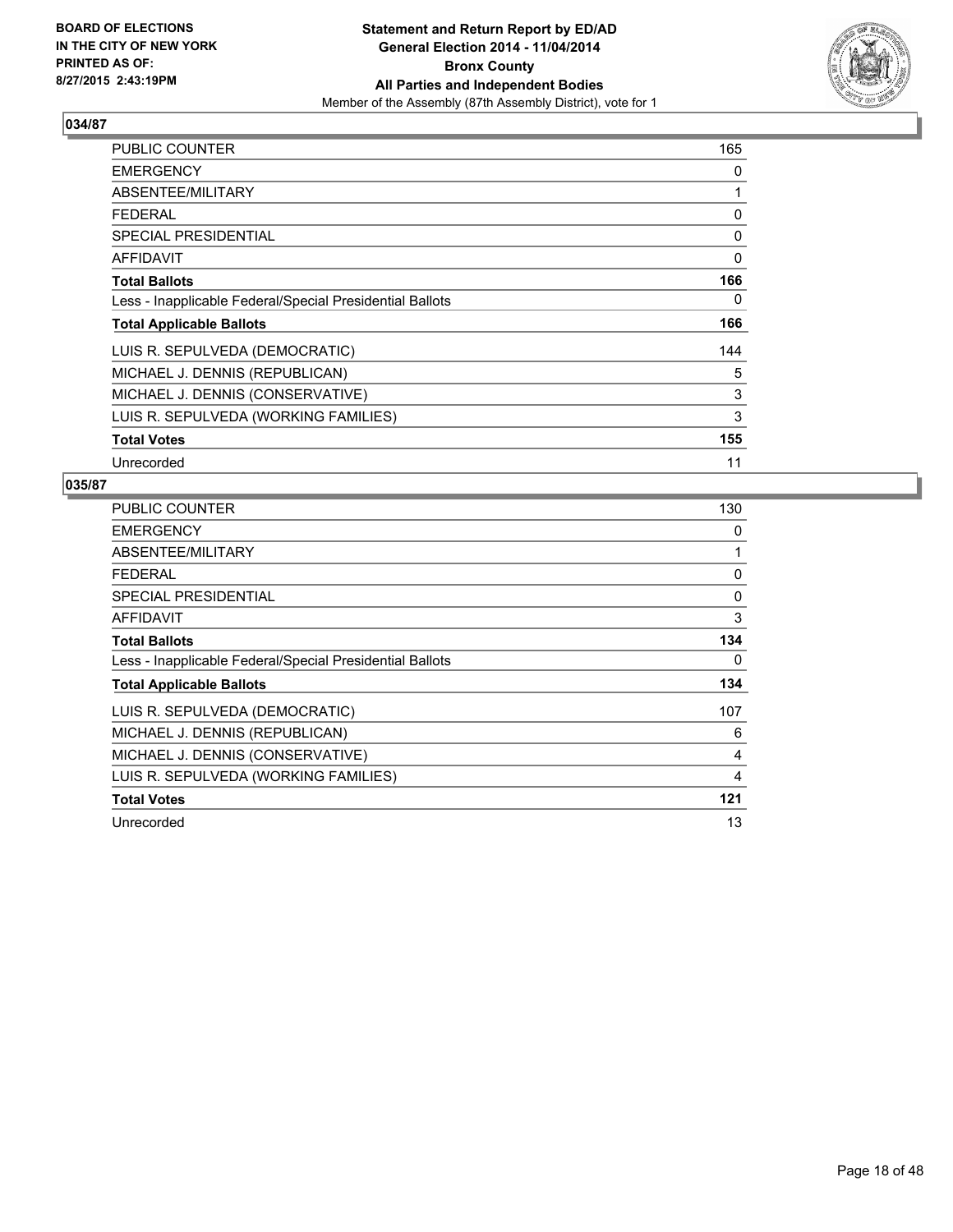

| <b>PUBLIC COUNTER</b>                                    | 150 |
|----------------------------------------------------------|-----|
| <b>EMERGENCY</b>                                         | 0   |
| ABSENTEE/MILITARY                                        | 0   |
| <b>FEDERAL</b>                                           | 1   |
| <b>SPECIAL PRESIDENTIAL</b>                              | 0   |
| <b>AFFIDAVIT</b>                                         | 1   |
| <b>Total Ballots</b>                                     | 152 |
| Less - Inapplicable Federal/Special Presidential Ballots | (1) |
| <b>Total Applicable Ballots</b>                          | 151 |
| LUIS R. SEPULVEDA (DEMOCRATIC)                           | 119 |
| MICHAEL J. DENNIS (REPUBLICAN)                           | 14  |
| MICHAEL J. DENNIS (CONSERVATIVE)                         | 1   |
| LUIS R. SEPULVEDA (WORKING FAMILIES)                     | 4   |
| <b>Total Votes</b>                                       | 138 |
| Unrecorded                                               | 13  |

| <b>PUBLIC COUNTER</b>                                    | 163 |
|----------------------------------------------------------|-----|
| <b>EMERGENCY</b>                                         | 0   |
| ABSENTEE/MILITARY                                        | 3   |
| <b>FEDERAL</b>                                           | 1   |
| <b>SPECIAL PRESIDENTIAL</b>                              | 0   |
| AFFIDAVIT                                                | 3   |
| <b>Total Ballots</b>                                     | 170 |
| Less - Inapplicable Federal/Special Presidential Ballots | (1) |
| <b>Total Applicable Ballots</b>                          | 169 |
| LUIS R. SEPULVEDA (DEMOCRATIC)                           | 139 |
| MICHAEL J. DENNIS (REPUBLICAN)                           | 11  |
| MICHAEL J. DENNIS (CONSERVATIVE)                         | 3   |
| LUIS R. SEPULVEDA (WORKING FAMILIES)                     | 5   |
| <b>Total Votes</b>                                       | 158 |
| Unrecorded                                               | 11  |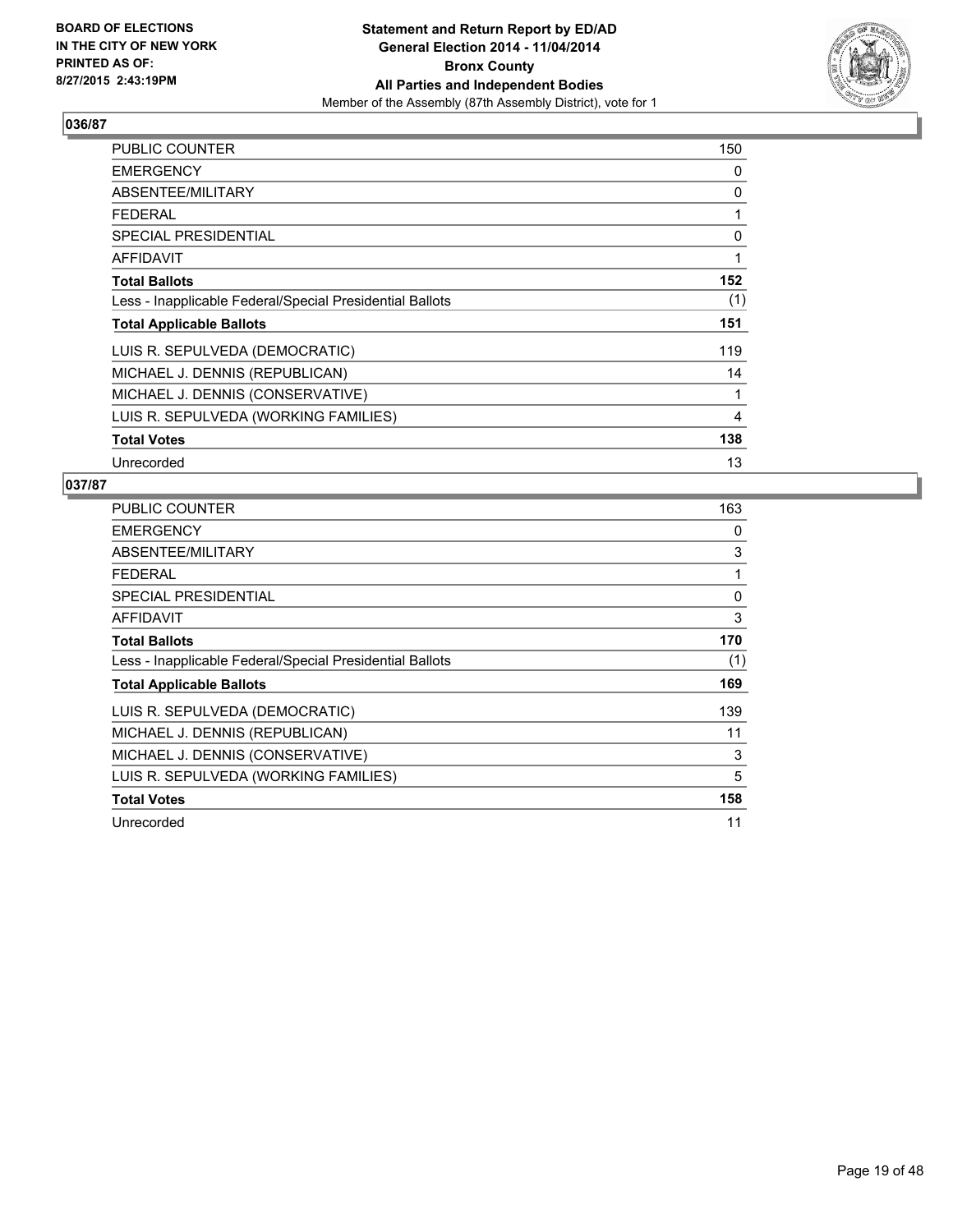

| PUBLIC COUNTER                                           | 178 |
|----------------------------------------------------------|-----|
| <b>EMERGENCY</b>                                         | 0   |
| ABSENTEE/MILITARY                                        | 2   |
| <b>FEDERAL</b>                                           | 0   |
| <b>SPECIAL PRESIDENTIAL</b>                              | 0   |
| <b>AFFIDAVIT</b>                                         | 2   |
| <b>Total Ballots</b>                                     | 182 |
| Less - Inapplicable Federal/Special Presidential Ballots | 0   |
| <b>Total Applicable Ballots</b>                          | 182 |
| LUIS R. SEPULVEDA (DEMOCRATIC)                           | 153 |
| MICHAEL J. DENNIS (REPUBLICAN)                           | 9   |
| MICHAEL J. DENNIS (CONSERVATIVE)                         | 1   |
| LUIS R. SEPULVEDA (WORKING FAMILIES)                     | 6   |
| <b>Total Votes</b>                                       | 169 |
| Unrecorded                                               | 13  |

| PUBLIC COUNTER                                           | 191 |
|----------------------------------------------------------|-----|
| <b>EMERGENCY</b>                                         | 0   |
| ABSENTEE/MILITARY                                        | 3   |
| <b>FEDERAL</b>                                           | 0   |
| <b>SPECIAL PRESIDENTIAL</b>                              | 0   |
| AFFIDAVIT                                                | 5   |
| <b>Total Ballots</b>                                     | 199 |
| Less - Inapplicable Federal/Special Presidential Ballots | 0   |
| <b>Total Applicable Ballots</b>                          | 199 |
| LUIS R. SEPULVEDA (DEMOCRATIC)                           | 155 |
| MICHAEL J. DENNIS (REPUBLICAN)                           | 12  |
| MICHAEL J. DENNIS (CONSERVATIVE)                         | 6   |
| LUIS R. SEPULVEDA (WORKING FAMILIES)                     | 16  |
| <b>Total Votes</b>                                       | 189 |
| Unrecorded                                               | 10  |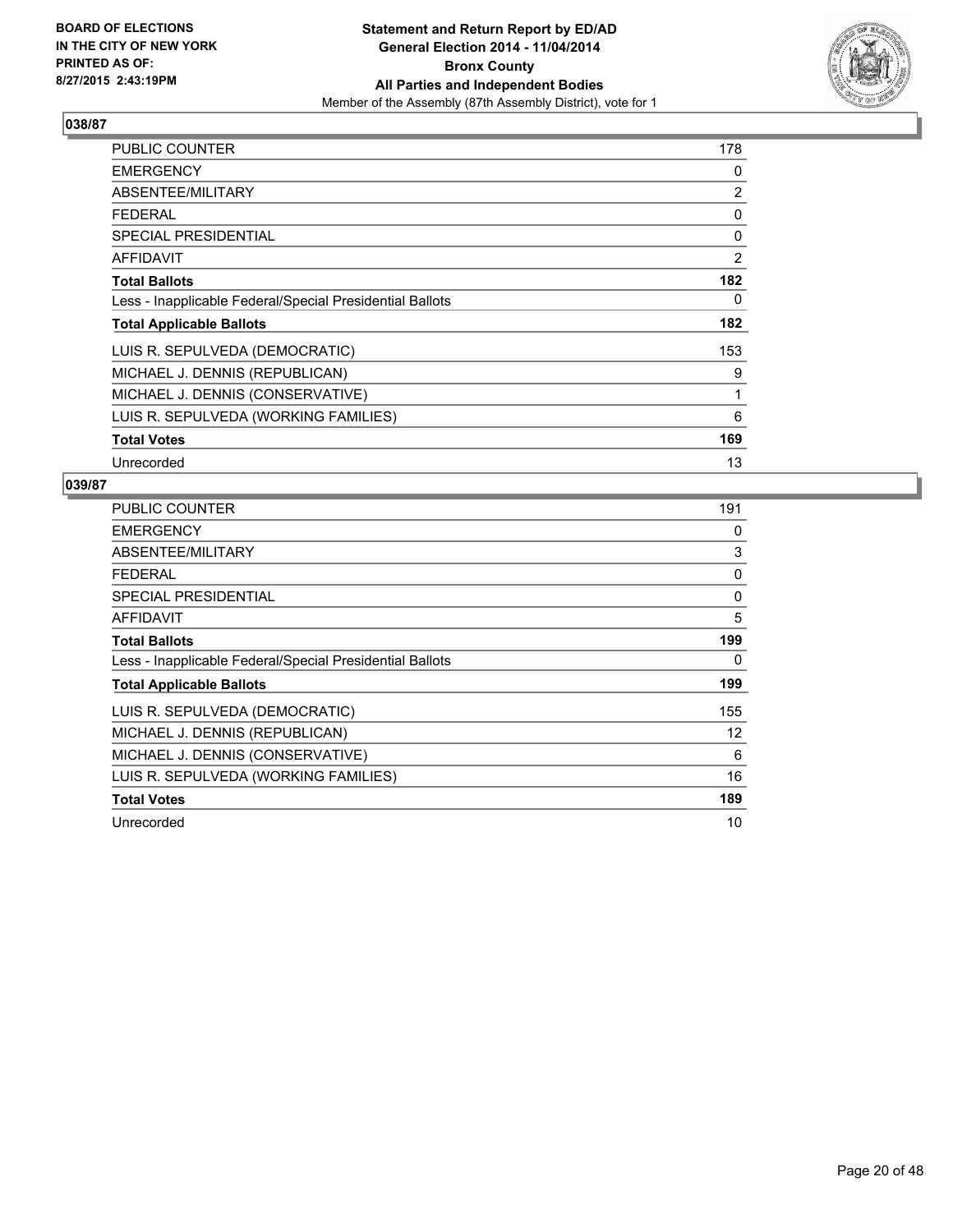

| PUBLIC COUNTER                                           | 227 |
|----------------------------------------------------------|-----|
| <b>EMERGENCY</b>                                         | 0   |
| ABSENTEE/MILITARY                                        | 1   |
| <b>FEDERAL</b>                                           | 1   |
| <b>SPECIAL PRESIDENTIAL</b>                              | 0   |
| <b>AFFIDAVIT</b>                                         | 3   |
| <b>Total Ballots</b>                                     | 232 |
| Less - Inapplicable Federal/Special Presidential Ballots | (1) |
| <b>Total Applicable Ballots</b>                          | 231 |
| LUIS R. SEPULVEDA (DEMOCRATIC)                           | 191 |
| MICHAEL J. DENNIS (REPUBLICAN)                           | 18  |
| MICHAEL J. DENNIS (CONSERVATIVE)                         | 4   |
| LUIS R. SEPULVEDA (WORKING FAMILIES)                     | 3   |
| <b>Total Votes</b>                                       | 216 |
| Unrecorded                                               | 15  |

| <b>PUBLIC COUNTER</b>                                    | 91 |
|----------------------------------------------------------|----|
| <b>EMERGENCY</b>                                         | 0  |
| ABSENTEE/MILITARY                                        | 1  |
| <b>FEDERAL</b>                                           | 0  |
| <b>SPECIAL PRESIDENTIAL</b>                              | 0  |
| AFFIDAVIT                                                | 1  |
| <b>Total Ballots</b>                                     | 93 |
| Less - Inapplicable Federal/Special Presidential Ballots | 0  |
| <b>Total Applicable Ballots</b>                          | 93 |
| LUIS R. SEPULVEDA (DEMOCRATIC)                           | 79 |
| MICHAEL J. DENNIS (REPUBLICAN)                           | 3  |
| MICHAEL J. DENNIS (CONSERVATIVE)                         | 2  |
| LUIS R. SEPULVEDA (WORKING FAMILIES)                     | 5  |
| <b>Total Votes</b>                                       | 89 |
| Unrecorded                                               | 4  |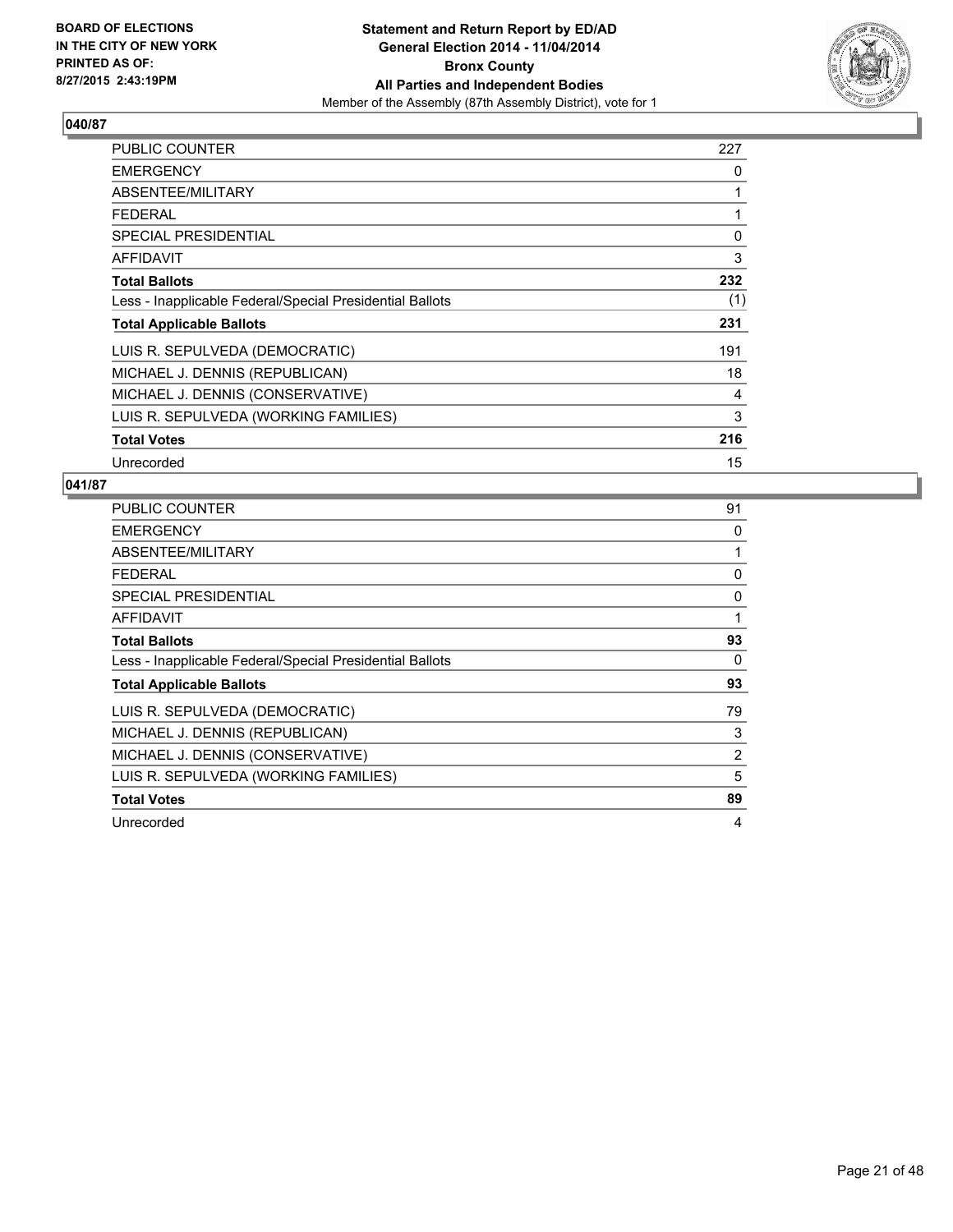

| PUBLIC COUNTER                                           | 179 |
|----------------------------------------------------------|-----|
| <b>EMERGENCY</b>                                         | 0   |
| ABSENTEE/MILITARY                                        | 2   |
| <b>FEDERAL</b>                                           | 0   |
| <b>SPECIAL PRESIDENTIAL</b>                              | 0   |
| AFFIDAVIT                                                | 4   |
| <b>Total Ballots</b>                                     | 185 |
| Less - Inapplicable Federal/Special Presidential Ballots | 0   |
| <b>Total Applicable Ballots</b>                          | 185 |
| LUIS R. SEPULVEDA (DEMOCRATIC)                           | 158 |
| MICHAEL J. DENNIS (REPUBLICAN)                           | 7   |
| MICHAEL J. DENNIS (CONSERVATIVE)                         | 1   |
| LUIS R. SEPULVEDA (WORKING FAMILIES)                     | 10  |
| <b>Total Votes</b>                                       | 176 |
| Unrecorded                                               | 9   |

| <b>PUBLIC COUNTER</b>                                    | 0        |
|----------------------------------------------------------|----------|
| <b>EMERGENCY</b>                                         | 0        |
| ABSENTEE/MILITARY                                        | 0        |
| <b>FEDERAL</b>                                           | 0        |
| SPECIAL PRESIDENTIAL                                     | 0        |
| <b>AFFIDAVIT</b>                                         | $\Omega$ |
| <b>Total Ballots</b>                                     | 0        |
| Less - Inapplicable Federal/Special Presidential Ballots | 0        |
| <b>Total Applicable Ballots</b>                          | 0        |
| LUIS R. SEPULVEDA (DEMOCRATIC)                           | 0        |
| MICHAEL J. DENNIS (REPUBLICAN)                           | $\Omega$ |
| MICHAEL J. DENNIS (CONSERVATIVE)                         | $\Omega$ |
| LUIS R. SEPULVEDA (WORKING FAMILIES)                     | 0        |
| <b>Total Votes</b>                                       | 0        |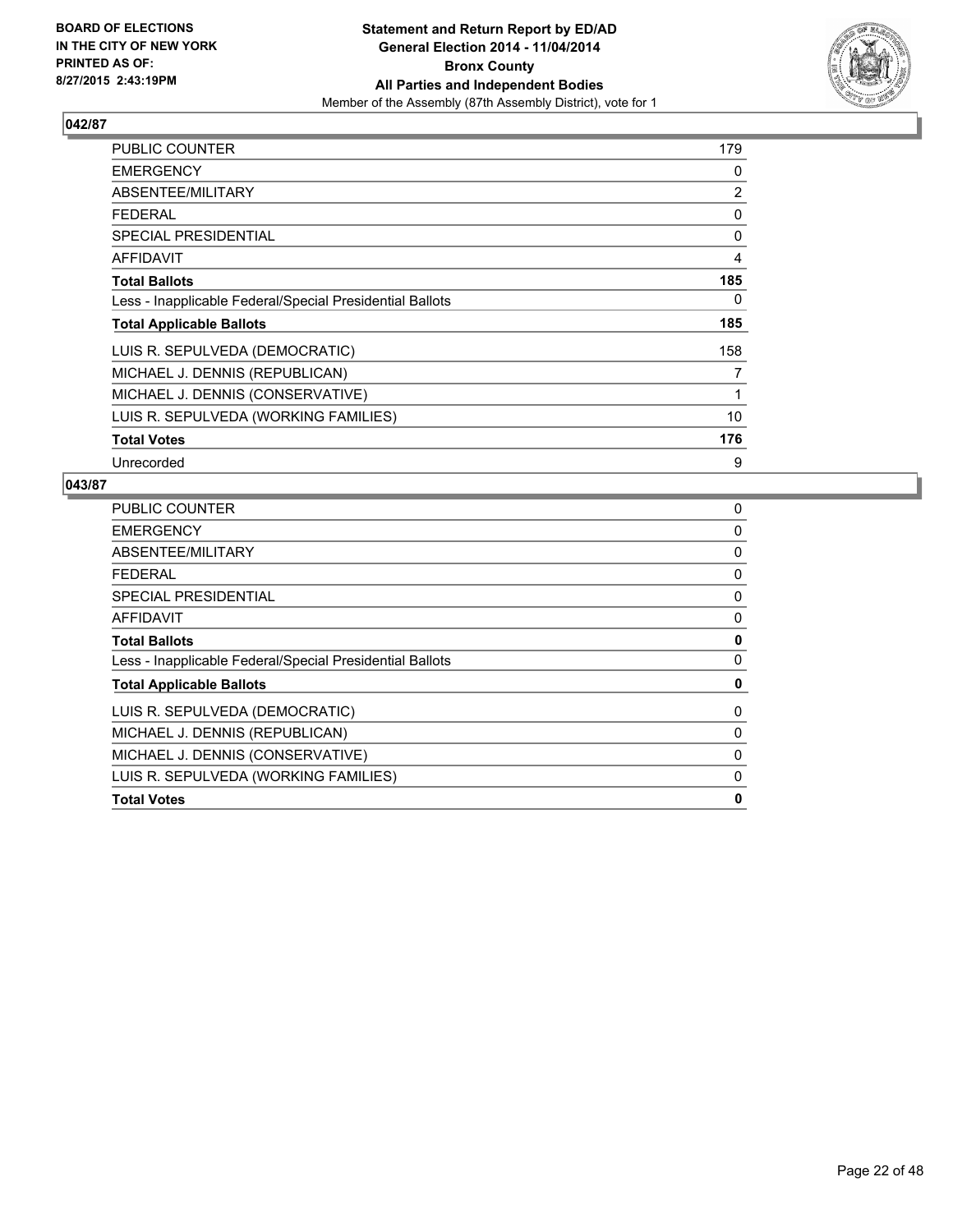

| <b>PUBLIC COUNTER</b>                                    | 38       |
|----------------------------------------------------------|----------|
| <b>EMERGENCY</b>                                         | 0        |
| ABSENTEE/MILITARY                                        | 1        |
| <b>FEDERAL</b>                                           | 0        |
| <b>SPECIAL PRESIDENTIAL</b>                              | 0        |
| <b>AFFIDAVIT</b>                                         | $\Omega$ |
| <b>Total Ballots</b>                                     | 39       |
| Less - Inapplicable Federal/Special Presidential Ballots | 0        |
| <b>Total Applicable Ballots</b>                          | 39       |
| LUIS R. SEPULVEDA (DEMOCRATIC)                           | 27       |
| MICHAEL J. DENNIS (REPUBLICAN)                           | 5        |
| MICHAEL J. DENNIS (CONSERVATIVE)                         | 2        |
| LUIS R. SEPULVEDA (WORKING FAMILIES)                     | 2        |
| <b>Total Votes</b>                                       | 36       |
| Unrecorded                                               | 3        |

| PUBLIC COUNTER                                           | 15       |
|----------------------------------------------------------|----------|
| <b>EMERGENCY</b>                                         | 0        |
| ABSENTEE/MILITARY                                        | 0        |
| <b>FEDERAL</b>                                           | 0        |
| <b>SPECIAL PRESIDENTIAL</b>                              | 0        |
| AFFIDAVIT                                                | 1        |
| <b>Total Ballots</b>                                     | 16       |
| Less - Inapplicable Federal/Special Presidential Ballots | 0        |
| <b>Total Applicable Ballots</b>                          | 16       |
| LUIS R. SEPULVEDA (DEMOCRATIC)                           | 10       |
| MICHAEL J. DENNIS (REPUBLICAN)                           | 2        |
| MICHAEL J. DENNIS (CONSERVATIVE)                         | 1        |
| LUIS R. SEPULVEDA (WORKING FAMILIES)                     | $\Omega$ |
| <b>Total Votes</b>                                       | 13       |
| Unrecorded                                               | 3        |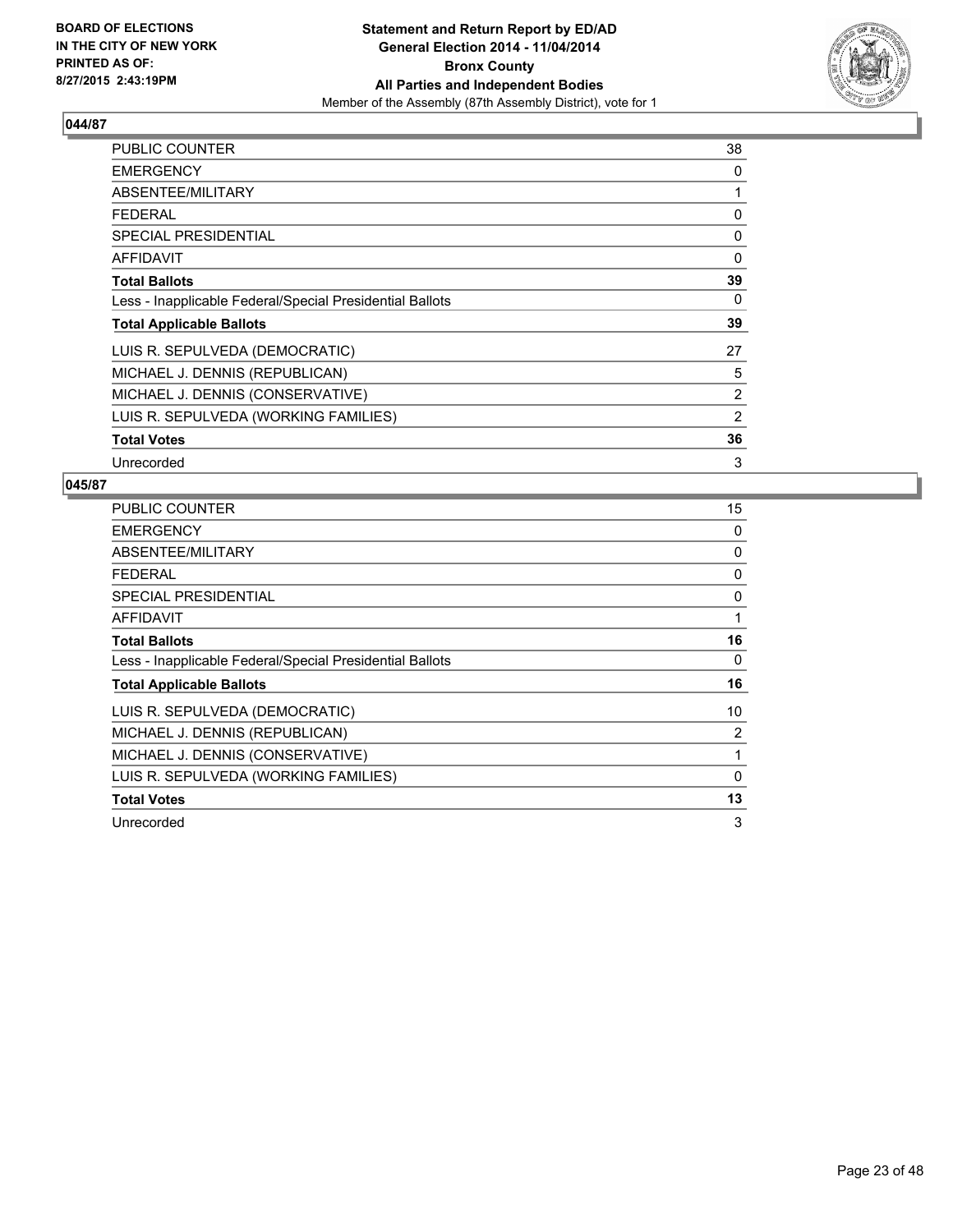

| <b>PUBLIC COUNTER</b>                                    | 125            |
|----------------------------------------------------------|----------------|
| <b>EMERGENCY</b>                                         | 0              |
| ABSENTEE/MILITARY                                        | 0              |
| <b>FEDERAL</b>                                           | 0              |
| <b>SPECIAL PRESIDENTIAL</b>                              | 0              |
| <b>AFFIDAVIT</b>                                         | 5              |
| <b>Total Ballots</b>                                     | 130            |
| Less - Inapplicable Federal/Special Presidential Ballots | 0              |
| <b>Total Applicable Ballots</b>                          | 130            |
| LUIS R. SEPULVEDA (DEMOCRATIC)                           | 94             |
| MICHAEL J. DENNIS (REPUBLICAN)                           | 12             |
| MICHAEL J. DENNIS (CONSERVATIVE)                         | 3              |
| LUIS R. SEPULVEDA (WORKING FAMILIES)                     | $\overline{7}$ |
| <b>Total Votes</b>                                       | 116            |
| Unrecorded                                               | 14             |

| <b>PUBLIC COUNTER</b>                                    | 305 |
|----------------------------------------------------------|-----|
| <b>EMERGENCY</b>                                         | 0   |
| ABSENTEE/MILITARY                                        | 3   |
| <b>FEDERAL</b>                                           | 0   |
| <b>SPECIAL PRESIDENTIAL</b>                              | 0   |
| <b>AFFIDAVIT</b>                                         | 3   |
| <b>Total Ballots</b>                                     | 311 |
| Less - Inapplicable Federal/Special Presidential Ballots | 0   |
| <b>Total Applicable Ballots</b>                          | 311 |
| LUIS R. SEPULVEDA (DEMOCRATIC)                           | 270 |
| MICHAEL J. DENNIS (REPUBLICAN)                           | 12  |
| MICHAEL J. DENNIS (CONSERVATIVE)                         | 3   |
| LUIS R. SEPULVEDA (WORKING FAMILIES)                     | 13  |
| <b>Total Votes</b>                                       | 298 |
| Unrecorded                                               | 13  |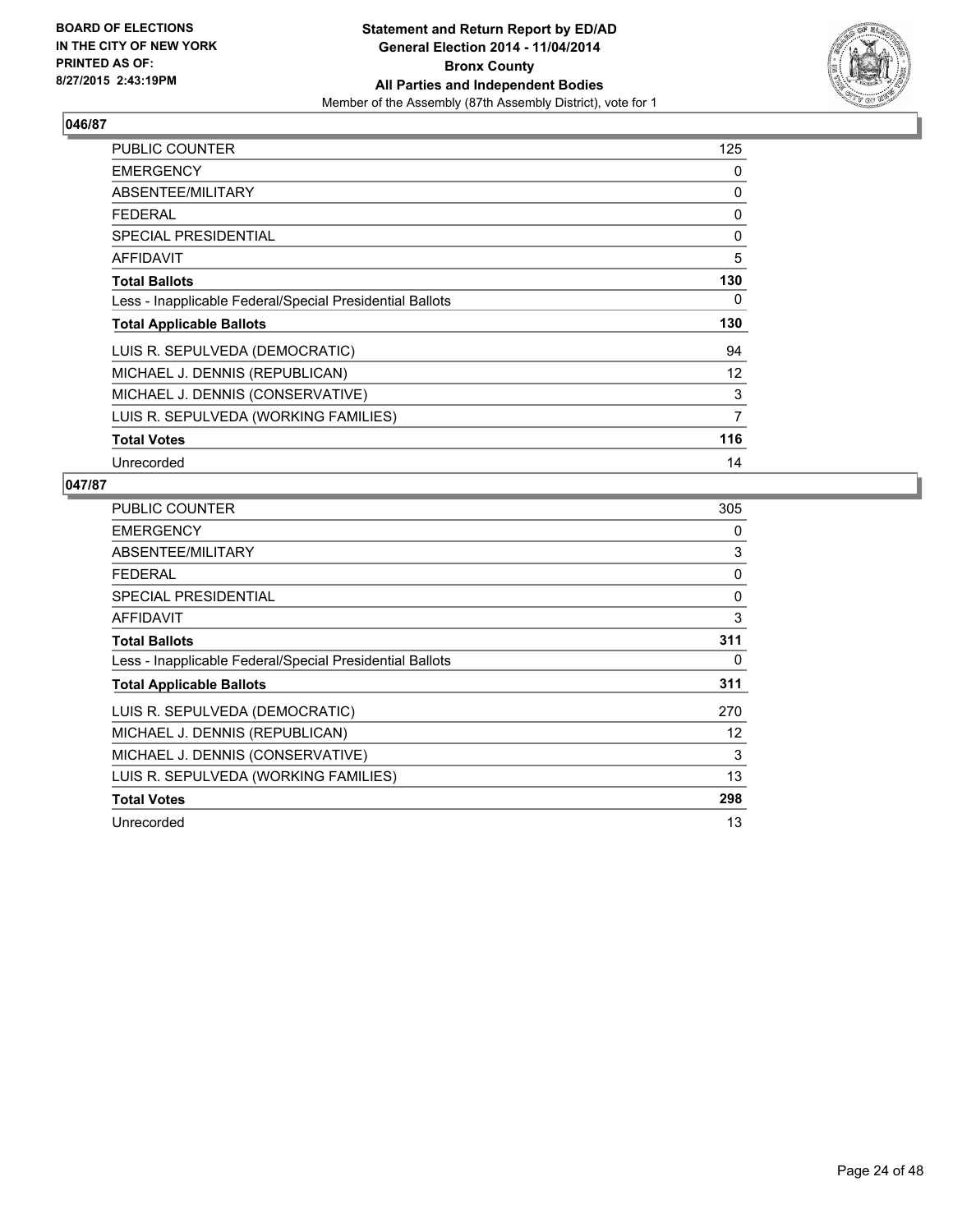

| <b>PUBLIC COUNTER</b>                                    | 295               |
|----------------------------------------------------------|-------------------|
| <b>EMERGENCY</b>                                         | 0                 |
| ABSENTEE/MILITARY                                        | 9                 |
| <b>FEDERAL</b>                                           | 1                 |
| <b>SPECIAL PRESIDENTIAL</b>                              | 0                 |
| <b>AFFIDAVIT</b>                                         | 9                 |
| <b>Total Ballots</b>                                     | 314               |
| Less - Inapplicable Federal/Special Presidential Ballots | (1)               |
| <b>Total Applicable Ballots</b>                          | 313               |
| LUIS R. SEPULVEDA (DEMOCRATIC)                           | 256               |
| MICHAEL J. DENNIS (REPUBLICAN)                           | $12 \overline{ }$ |
| MICHAEL J. DENNIS (CONSERVATIVE)                         | 6                 |
| LUIS R. SEPULVEDA (WORKING FAMILIES)                     | 11                |
| <b>Total Votes</b>                                       | 285               |
| Unrecorded                                               | 28                |

| <b>PUBLIC COUNTER</b>                                    | 240 |
|----------------------------------------------------------|-----|
| <b>EMERGENCY</b>                                         | 0   |
| ABSENTEE/MILITARY                                        | 3   |
| <b>FEDERAL</b>                                           | 3   |
| <b>SPECIAL PRESIDENTIAL</b>                              | 0   |
| <b>AFFIDAVIT</b>                                         | 2   |
| <b>Total Ballots</b>                                     | 248 |
| Less - Inapplicable Federal/Special Presidential Ballots | (3) |
| <b>Total Applicable Ballots</b>                          | 245 |
| LUIS R. SEPULVEDA (DEMOCRATIC)                           | 199 |
| MICHAEL J. DENNIS (REPUBLICAN)                           | 16  |
| MICHAEL J. DENNIS (CONSERVATIVE)                         | 5   |
| LUIS R. SEPULVEDA (WORKING FAMILIES)                     | 11  |
| UNATTRIBUTABLE WRITE-IN (WRITE-IN)                       | 1   |
| <b>Total Votes</b>                                       | 232 |
| Unrecorded                                               | 13  |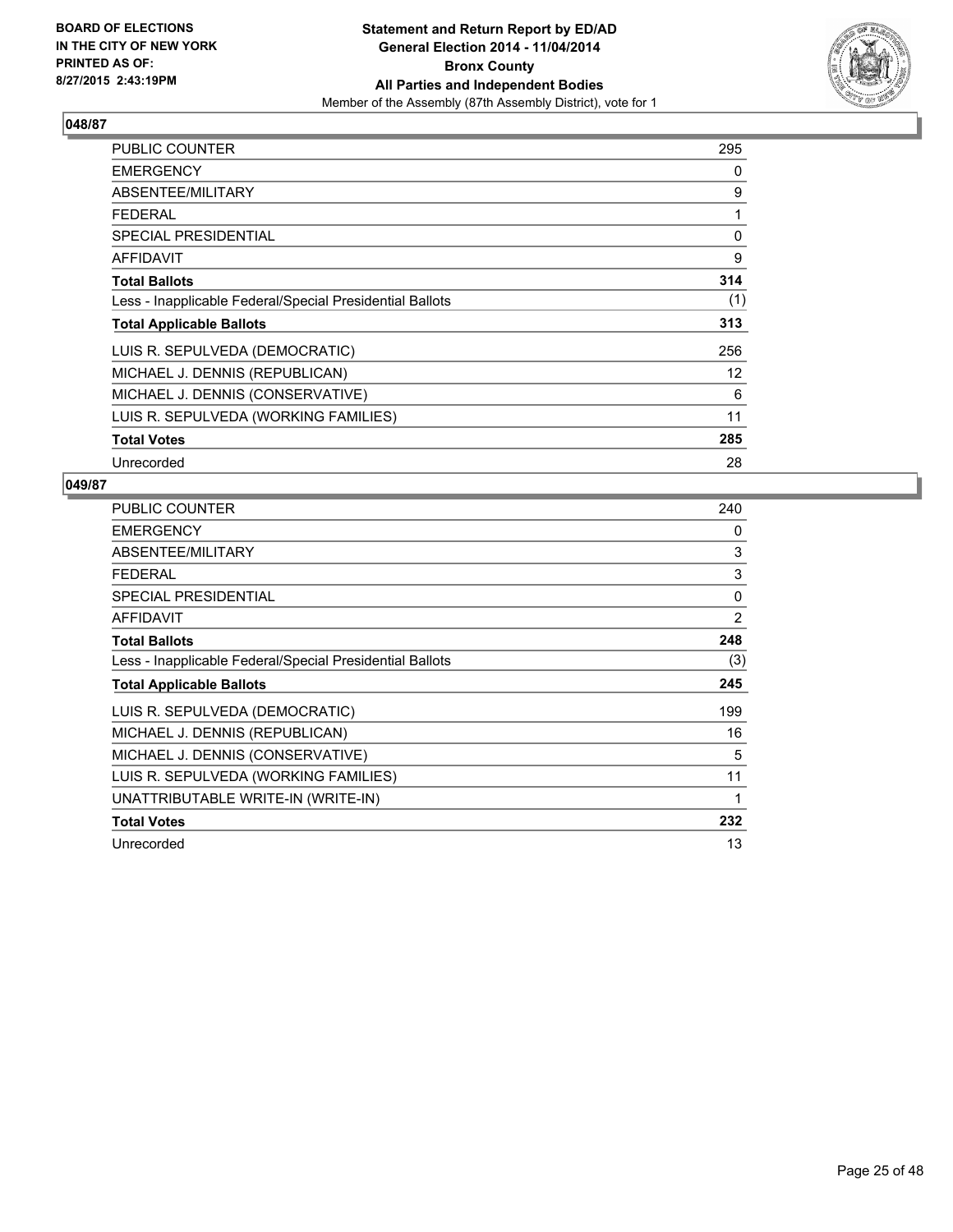

| PUBLIC COUNTER                                           | 266 |
|----------------------------------------------------------|-----|
| <b>EMERGENCY</b>                                         | 0   |
| ABSENTEE/MILITARY                                        | 3   |
| <b>FEDERAL</b>                                           | 0   |
| <b>SPECIAL PRESIDENTIAL</b>                              | 0   |
| <b>AFFIDAVIT</b>                                         | 3   |
| <b>Total Ballots</b>                                     | 272 |
| Less - Inapplicable Federal/Special Presidential Ballots | 0   |
| <b>Total Applicable Ballots</b>                          | 272 |
| LUIS R. SEPULVEDA (DEMOCRATIC)                           | 236 |
| MICHAEL J. DENNIS (REPUBLICAN)                           | 6   |
| MICHAEL J. DENNIS (CONSERVATIVE)                         | 5   |
| LUIS R. SEPULVEDA (WORKING FAMILIES)                     | 5   |
| UNATTRIBUTABLE WRITE-IN (WRITE-IN)                       | 1   |
| <b>Total Votes</b>                                       | 253 |
| Unrecorded                                               | 19  |

| <b>PUBLIC COUNTER</b>                                    | 308 |
|----------------------------------------------------------|-----|
| <b>EMERGENCY</b>                                         | 0   |
| ABSENTEE/MILITARY                                        | 0   |
| <b>FEDERAL</b>                                           | 0   |
| <b>SPECIAL PRESIDENTIAL</b>                              | 0   |
| <b>AFFIDAVIT</b>                                         | 4   |
| <b>Total Ballots</b>                                     | 312 |
| Less - Inapplicable Federal/Special Presidential Ballots | 0   |
| <b>Total Applicable Ballots</b>                          | 312 |
| LUIS R. SEPULVEDA (DEMOCRATIC)                           | 252 |
| MICHAEL J. DENNIS (REPUBLICAN)                           | 19  |
| MICHAEL J. DENNIS (CONSERVATIVE)                         | 4   |
| LUIS R. SEPULVEDA (WORKING FAMILIES)                     | 18  |
| <b>Total Votes</b>                                       | 293 |
| Unrecorded                                               | 19  |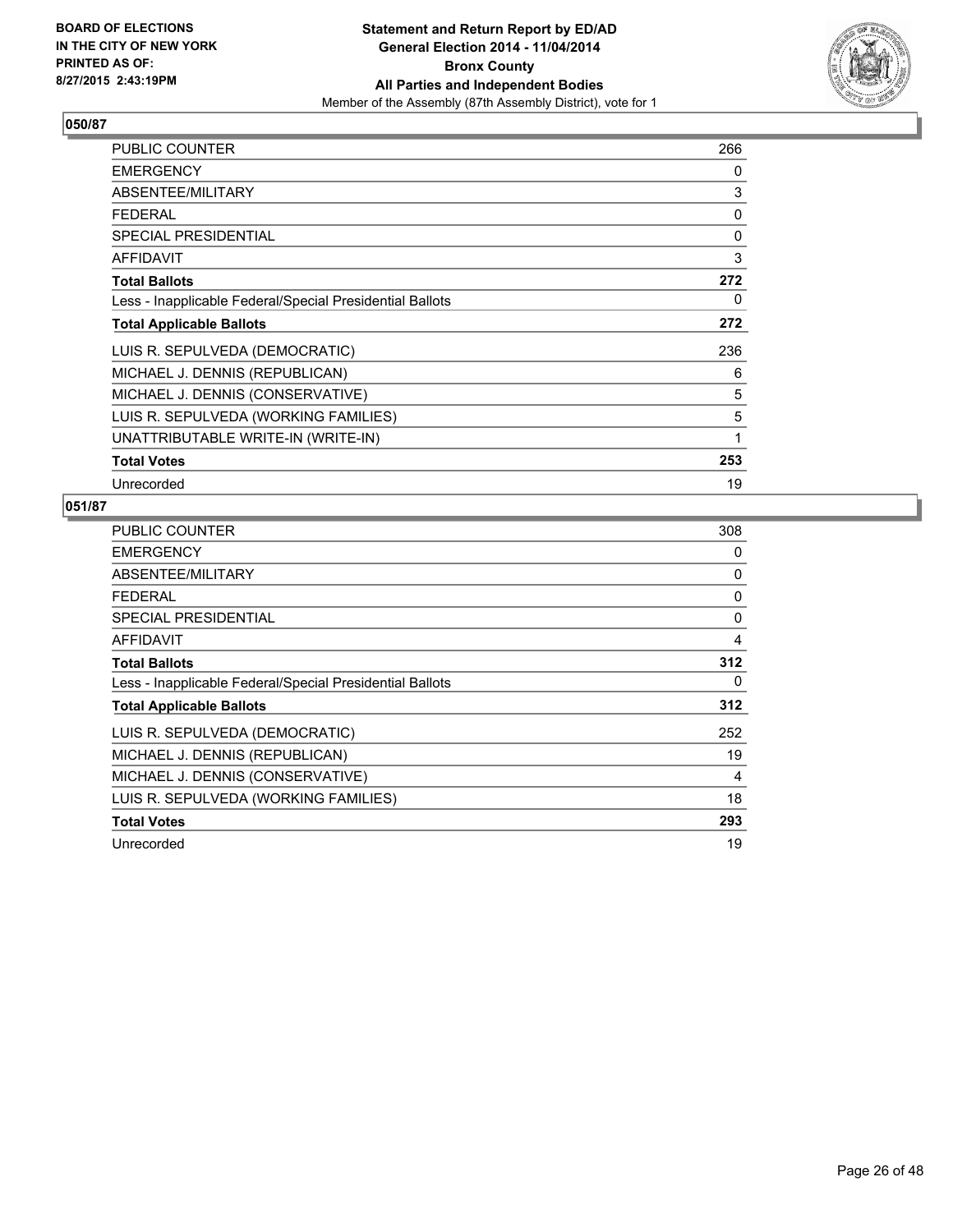

| PUBLIC COUNTER                                           | 266 |
|----------------------------------------------------------|-----|
| <b>EMERGENCY</b>                                         | 0   |
| ABSENTEE/MILITARY                                        | 4   |
| <b>FEDERAL</b>                                           | 1   |
| <b>SPECIAL PRESIDENTIAL</b>                              | 0   |
| AFFIDAVIT                                                | 4   |
| <b>Total Ballots</b>                                     | 275 |
| Less - Inapplicable Federal/Special Presidential Ballots | (1) |
| <b>Total Applicable Ballots</b>                          | 274 |
| LUIS R. SEPULVEDA (DEMOCRATIC)                           | 235 |
| MICHAEL J. DENNIS (REPUBLICAN)                           | 9   |
| MICHAEL J. DENNIS (CONSERVATIVE)                         | 4   |
| LUIS R. SEPULVEDA (WORKING FAMILIES)                     | 11  |
| <b>Total Votes</b>                                       | 259 |
| Unrecorded                                               | 15  |

| PUBLIC COUNTER                                           | 282 |
|----------------------------------------------------------|-----|
| <b>EMERGENCY</b>                                         | 0   |
| ABSENTEE/MILITARY                                        | 6   |
| <b>FEDERAL</b>                                           | 0   |
| <b>SPECIAL PRESIDENTIAL</b>                              | 0   |
| <b>AFFIDAVIT</b>                                         | 4   |
| <b>Total Ballots</b>                                     | 292 |
| Less - Inapplicable Federal/Special Presidential Ballots | 0   |
| <b>Total Applicable Ballots</b>                          | 292 |
| LUIS R. SEPULVEDA (DEMOCRATIC)                           | 253 |
| MICHAEL J. DENNIS (REPUBLICAN)                           | 11  |
| MICHAEL J. DENNIS (CONSERVATIVE)                         | 3   |
| LUIS R. SEPULVEDA (WORKING FAMILIES)                     | 10  |
| UNATTRIBUTABLE WRITE-IN (WRITE-IN)                       | 1   |
| <b>Total Votes</b>                                       | 278 |
| Unrecorded                                               | 14  |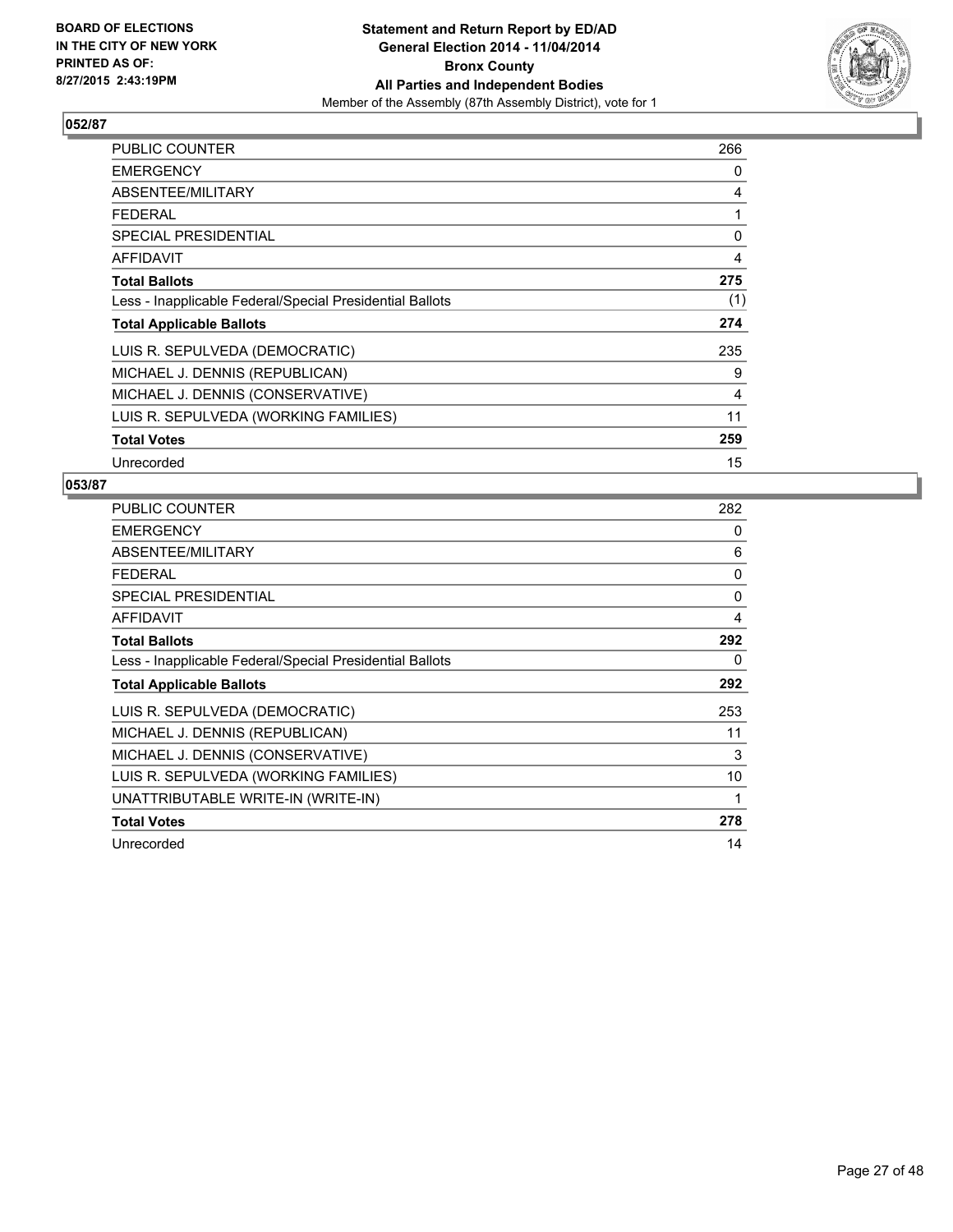

| PUBLIC COUNTER                                           | 233            |
|----------------------------------------------------------|----------------|
| <b>EMERGENCY</b>                                         | 0              |
| ABSENTEE/MILITARY                                        | 6              |
| <b>FEDERAL</b>                                           | $\overline{2}$ |
| <b>SPECIAL PRESIDENTIAL</b>                              | 0              |
| <b>AFFIDAVIT</b>                                         | 5              |
| <b>Total Ballots</b>                                     | 246            |
| Less - Inapplicable Federal/Special Presidential Ballots | (2)            |
| <b>Total Applicable Ballots</b>                          | 244            |
| LUIS R. SEPULVEDA (DEMOCRATIC)                           | 205            |
| MICHAEL J. DENNIS (REPUBLICAN)                           | 15             |
| MICHAEL J. DENNIS (CONSERVATIVE)                         | 2              |
| LUIS R. SEPULVEDA (WORKING FAMILIES)                     | 9              |
| UNATTRIBUTABLE WRITE-IN (WRITE-IN)                       | 1              |
| <b>Total Votes</b>                                       | 232            |
| Unrecorded                                               | 12             |

| <b>PUBLIC COUNTER</b>                                    | 187 |
|----------------------------------------------------------|-----|
| <b>EMERGENCY</b>                                         | 0   |
| ABSENTEE/MILITARY                                        | 6   |
| <b>FEDERAL</b>                                           | 0   |
| <b>SPECIAL PRESIDENTIAL</b>                              | 0   |
| <b>AFFIDAVIT</b>                                         | 1   |
| <b>Total Ballots</b>                                     | 194 |
| Less - Inapplicable Federal/Special Presidential Ballots | 0   |
| <b>Total Applicable Ballots</b>                          | 194 |
| LUIS R. SEPULVEDA (DEMOCRATIC)                           | 170 |
| MICHAEL J. DENNIS (REPUBLICAN)                           | 7   |
| MICHAEL J. DENNIS (CONSERVATIVE)                         | 1   |
| LUIS R. SEPULVEDA (WORKING FAMILIES)                     | 9   |
| <b>Total Votes</b>                                       | 187 |
| Unrecorded                                               | 7   |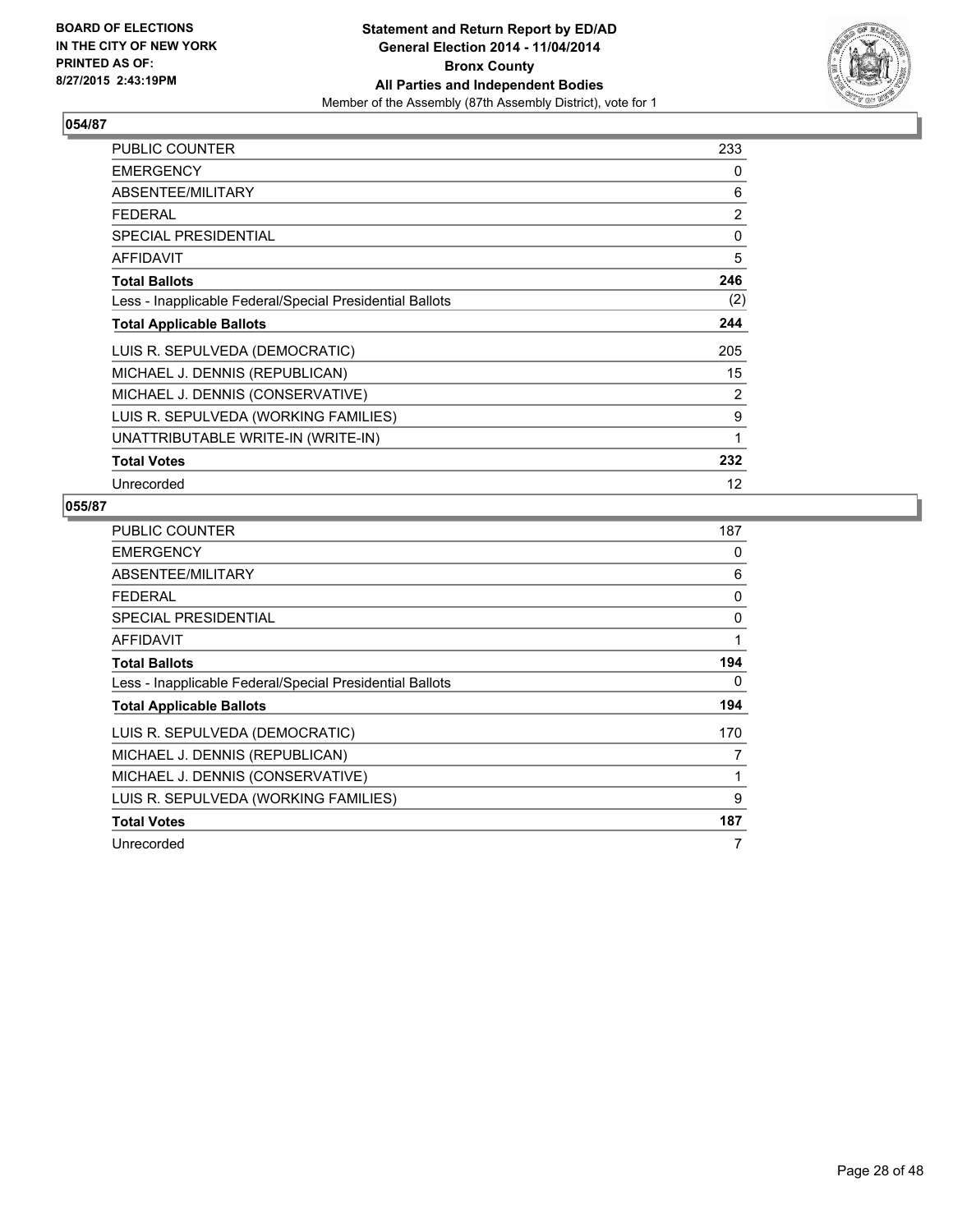

| <b>PUBLIC COUNTER</b>                                    | 224 |
|----------------------------------------------------------|-----|
| <b>EMERGENCY</b>                                         | 0   |
| ABSENTEE/MILITARY                                        | 6   |
| <b>FEDERAL</b>                                           | 3   |
| <b>SPECIAL PRESIDENTIAL</b>                              | 0   |
| <b>AFFIDAVIT</b>                                         | 4   |
| <b>Total Ballots</b>                                     | 237 |
| Less - Inapplicable Federal/Special Presidential Ballots | (3) |
| <b>Total Applicable Ballots</b>                          | 234 |
| LUIS R. SEPULVEDA (DEMOCRATIC)                           | 199 |
| MICHAEL J. DENNIS (REPUBLICAN)                           | 8   |
| MICHAEL J. DENNIS (CONSERVATIVE)                         | 2   |
| LUIS R. SEPULVEDA (WORKING FAMILIES)                     | 16  |
| <b>Total Votes</b>                                       | 225 |
| Unrecorded                                               | 9   |

| <b>PUBLIC COUNTER</b>                                    | 299 |
|----------------------------------------------------------|-----|
| <b>EMERGENCY</b>                                         | 0   |
| ABSENTEE/MILITARY                                        | 3   |
| <b>FEDERAL</b>                                           | 1   |
| <b>SPECIAL PRESIDENTIAL</b>                              | 0   |
| AFFIDAVIT                                                | 5   |
| <b>Total Ballots</b>                                     | 308 |
| Less - Inapplicable Federal/Special Presidential Ballots | (1) |
| <b>Total Applicable Ballots</b>                          | 307 |
| LUIS R. SEPULVEDA (DEMOCRATIC)                           | 266 |
| MICHAEL J. DENNIS (REPUBLICAN)                           | 17  |
| MICHAEL J. DENNIS (CONSERVATIVE)                         | 2   |
| LUIS R. SEPULVEDA (WORKING FAMILIES)                     | 9   |
| <b>Total Votes</b>                                       | 294 |
| Unrecorded                                               | 13  |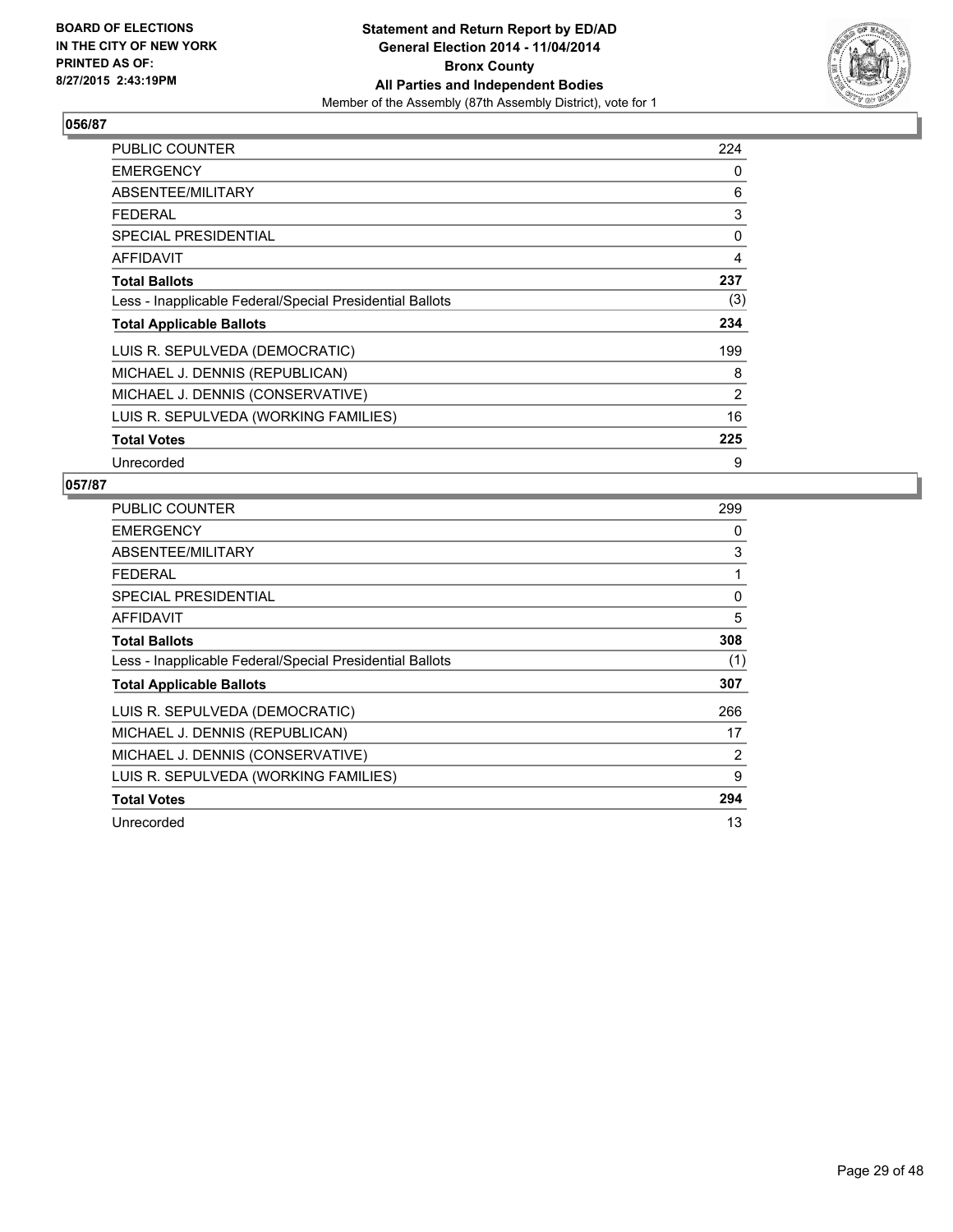

| <b>PUBLIC COUNTER</b>                                    | 124 |
|----------------------------------------------------------|-----|
| <b>EMERGENCY</b>                                         | 0   |
| ABSENTEE/MILITARY                                        | 5   |
| <b>FEDERAL</b>                                           | 0   |
| <b>SPECIAL PRESIDENTIAL</b>                              | 0   |
| <b>AFFIDAVIT</b>                                         | 6   |
| <b>Total Ballots</b>                                     | 135 |
| Less - Inapplicable Federal/Special Presidential Ballots | 0   |
| <b>Total Applicable Ballots</b>                          | 135 |
| LUIS R. SEPULVEDA (DEMOCRATIC)                           | 112 |
| MICHAEL J. DENNIS (REPUBLICAN)                           | 3   |
| MICHAEL J. DENNIS (CONSERVATIVE)                         | 2   |
| LUIS R. SEPULVEDA (WORKING FAMILIES)                     | 8   |
| <b>Total Votes</b>                                       | 125 |
| Unrecorded                                               | 10  |

| PUBLIC COUNTER                                           | 302 |
|----------------------------------------------------------|-----|
| <b>EMERGENCY</b>                                         | 0   |
| ABSENTEE/MILITARY                                        | 2   |
| <b>FEDERAL</b>                                           | 0   |
| <b>SPECIAL PRESIDENTIAL</b>                              | 0   |
| AFFIDAVIT                                                | 6   |
| <b>Total Ballots</b>                                     | 310 |
| Less - Inapplicable Federal/Special Presidential Ballots | 0   |
| <b>Total Applicable Ballots</b>                          | 310 |
| LUIS R. SEPULVEDA (DEMOCRATIC)                           | 266 |
| MICHAEL J. DENNIS (REPUBLICAN)                           | 13  |
| MICHAEL J. DENNIS (CONSERVATIVE)                         | 4   |
| LUIS R. SEPULVEDA (WORKING FAMILIES)                     | 12  |
| <b>Total Votes</b>                                       | 295 |
| Unrecorded                                               | 15  |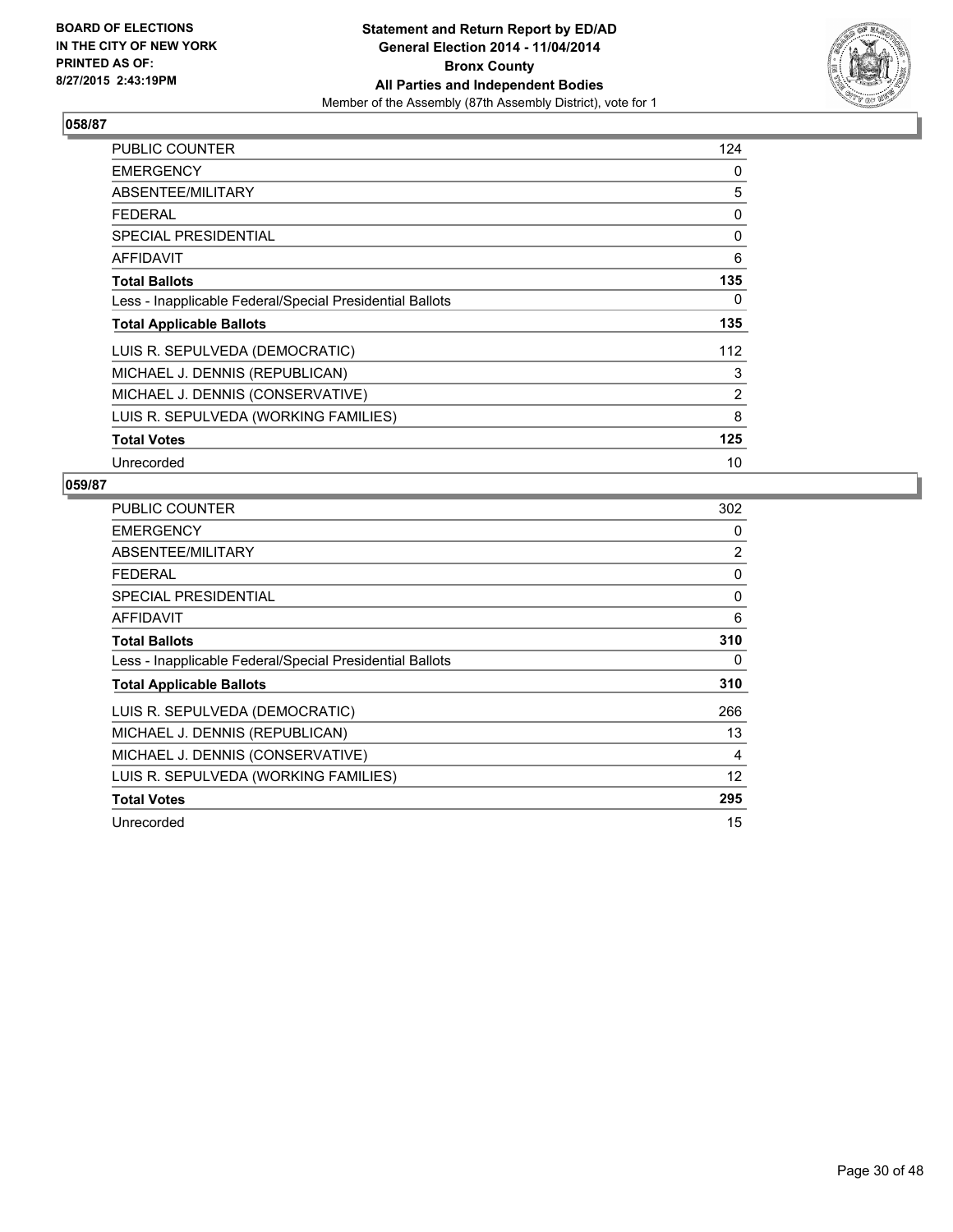

| <b>PUBLIC COUNTER</b>                                    | 188 |
|----------------------------------------------------------|-----|
| <b>EMERGENCY</b>                                         | 0   |
| ABSENTEE/MILITARY                                        | 3   |
| <b>FEDERAL</b>                                           | 0   |
| <b>SPECIAL PRESIDENTIAL</b>                              | 0   |
| <b>AFFIDAVIT</b>                                         | 1   |
| <b>Total Ballots</b>                                     | 192 |
| Less - Inapplicable Federal/Special Presidential Ballots | 0   |
| <b>Total Applicable Ballots</b>                          | 192 |
| LUIS R. SEPULVEDA (DEMOCRATIC)                           | 168 |
| MICHAEL J. DENNIS (REPUBLICAN)                           | 7   |
| MICHAEL J. DENNIS (CONSERVATIVE)                         | 2   |
| LUIS R. SEPULVEDA (WORKING FAMILIES)                     | 7   |
| <b>Total Votes</b>                                       | 184 |
| Unrecorded                                               | 8   |

| <b>PUBLIC COUNTER</b>                                    | 209 |
|----------------------------------------------------------|-----|
| <b>EMERGENCY</b>                                         | 0   |
| ABSENTEE/MILITARY                                        | 1   |
| <b>FEDERAL</b>                                           | 0   |
| <b>SPECIAL PRESIDENTIAL</b>                              | 0   |
| AFFIDAVIT                                                | 4   |
| <b>Total Ballots</b>                                     | 214 |
| Less - Inapplicable Federal/Special Presidential Ballots | 0   |
| <b>Total Applicable Ballots</b>                          | 214 |
| LUIS R. SEPULVEDA (DEMOCRATIC)                           | 189 |
| MICHAEL J. DENNIS (REPUBLICAN)                           | 6   |
| MICHAEL J. DENNIS (CONSERVATIVE)                         | 5   |
| LUIS R. SEPULVEDA (WORKING FAMILIES)                     | 8   |
| UNATTRIBUTABLE WRITE-IN (WRITE-IN)                       | 1   |
| <b>Total Votes</b>                                       | 209 |
| Unrecorded                                               | 5   |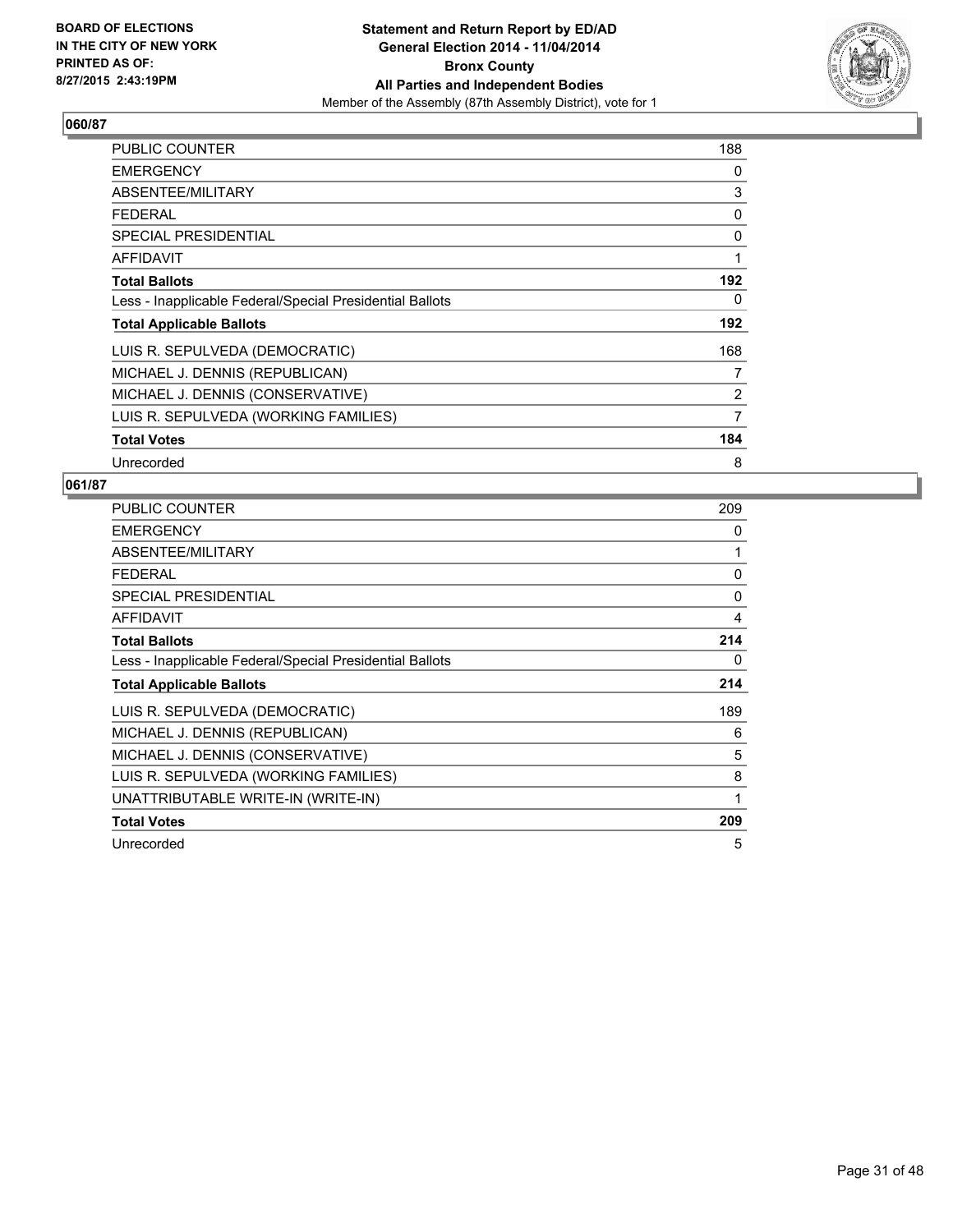

| PUBLIC COUNTER                                           | 268 |
|----------------------------------------------------------|-----|
| <b>EMERGENCY</b>                                         | 0   |
| ABSENTEE/MILITARY                                        | 7   |
| <b>FEDERAL</b>                                           | 0   |
| <b>SPECIAL PRESIDENTIAL</b>                              | 0   |
| <b>AFFIDAVIT</b>                                         | 4   |
| <b>Total Ballots</b>                                     | 279 |
| Less - Inapplicable Federal/Special Presidential Ballots | 0   |
| <b>Total Applicable Ballots</b>                          | 279 |
| LUIS R. SEPULVEDA (DEMOCRATIC)                           | 224 |
| MICHAEL J. DENNIS (REPUBLICAN)                           | 14  |
| MICHAEL J. DENNIS (CONSERVATIVE)                         | 6   |
| LUIS R. SEPULVEDA (WORKING FAMILIES)                     | 17  |
| <b>Total Votes</b>                                       | 261 |
| Unrecorded                                               | 18  |

#### **063/87**

| <b>PUBLIC COUNTER</b>                                    | 10             |
|----------------------------------------------------------|----------------|
| <b>EMERGENCY</b>                                         | 0              |
| ABSENTEE/MILITARY                                        | $\overline{2}$ |
| <b>FEDERAL</b>                                           | 0              |
| <b>SPECIAL PRESIDENTIAL</b>                              | 0              |
| <b>AFFIDAVIT</b>                                         | 0              |
| <b>Total Ballots</b>                                     | 12             |
| Less - Inapplicable Federal/Special Presidential Ballots | 0              |
| <b>Total Applicable Ballots</b>                          | 12             |
| LUIS R. SEPULVEDA (DEMOCRATIC)                           | 9              |
| MICHAEL J. DENNIS (REPUBLICAN)                           | $\overline{2}$ |
| MICHAEL J. DENNIS (CONSERVATIVE)                         | 0              |
| LUIS R. SEPULVEDA (WORKING FAMILIES)                     | 1              |
| <b>Total Votes</b>                                       | 12             |

| PUBLIC COUNTER                                           |   |
|----------------------------------------------------------|---|
| <b>EMERGENCY</b>                                         | 0 |
| ABSENTEE/MILITARY                                        | 0 |
| <b>FEDERAL</b>                                           | 0 |
| <b>SPECIAL PRESIDENTIAL</b>                              | 0 |
| AFFIDAVIT                                                | 0 |
| <b>Total Ballots</b>                                     |   |
| Less - Inapplicable Federal/Special Presidential Ballots | 0 |
| <b>Total Applicable Ballots</b>                          | 1 |
| LUIS R. SEPULVEDA (DEMOCRATIC)                           |   |
| MICHAEL J. DENNIS (REPUBLICAN)                           | 0 |
| MICHAEL J. DENNIS (CONSERVATIVE)                         | 0 |
| LUIS R. SEPULVEDA (WORKING FAMILIES)                     | 0 |
| <b>Total Votes</b>                                       | 1 |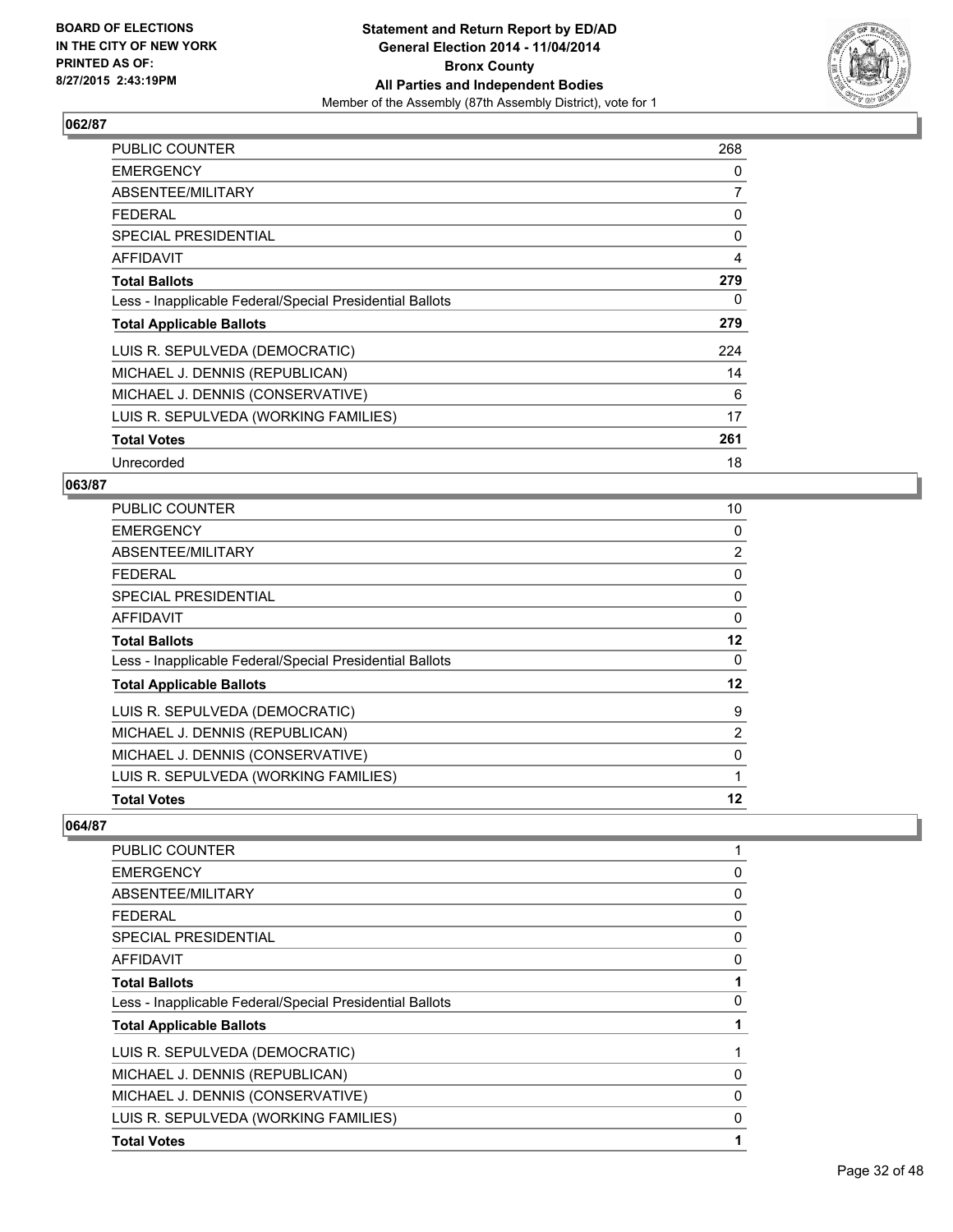

| <b>PUBLIC COUNTER</b>                                    | 97  |
|----------------------------------------------------------|-----|
| <b>EMERGENCY</b>                                         | 0   |
| ABSENTEE/MILITARY                                        | 2   |
| <b>FEDERAL</b>                                           | 1   |
| <b>SPECIAL PRESIDENTIAL</b>                              | 0   |
| <b>AFFIDAVIT</b>                                         | 6   |
| <b>Total Ballots</b>                                     | 106 |
| Less - Inapplicable Federal/Special Presidential Ballots | (1) |
| <b>Total Applicable Ballots</b>                          | 105 |
| LUIS R. SEPULVEDA (DEMOCRATIC)                           | 77  |
| MICHAEL J. DENNIS (REPUBLICAN)                           | 11  |
| MICHAEL J. DENNIS (CONSERVATIVE)                         | 3   |
| LUIS R. SEPULVEDA (WORKING FAMILIES)                     | 3   |
| <b>Total Votes</b>                                       | 94  |
| Unrecorded                                               | 11  |

| PUBLIC COUNTER                                           | 110 |
|----------------------------------------------------------|-----|
| <b>EMERGENCY</b>                                         | 0   |
| ABSENTEE/MILITARY                                        | 1   |
| <b>FEDERAL</b>                                           | 0   |
| SPECIAL PRESIDENTIAL                                     | 0   |
| AFFIDAVIT                                                | 3   |
| <b>Total Ballots</b>                                     | 114 |
| Less - Inapplicable Federal/Special Presidential Ballots | 0   |
| <b>Total Applicable Ballots</b>                          | 114 |
| LUIS R. SEPULVEDA (DEMOCRATIC)                           | 99  |
| MICHAEL J. DENNIS (REPUBLICAN)                           | 4   |
| MICHAEL J. DENNIS (CONSERVATIVE)                         | 3   |
| LUIS R. SEPULVEDA (WORKING FAMILIES)                     | 1   |
| <b>Total Votes</b>                                       | 107 |
| Unrecorded                                               | 7   |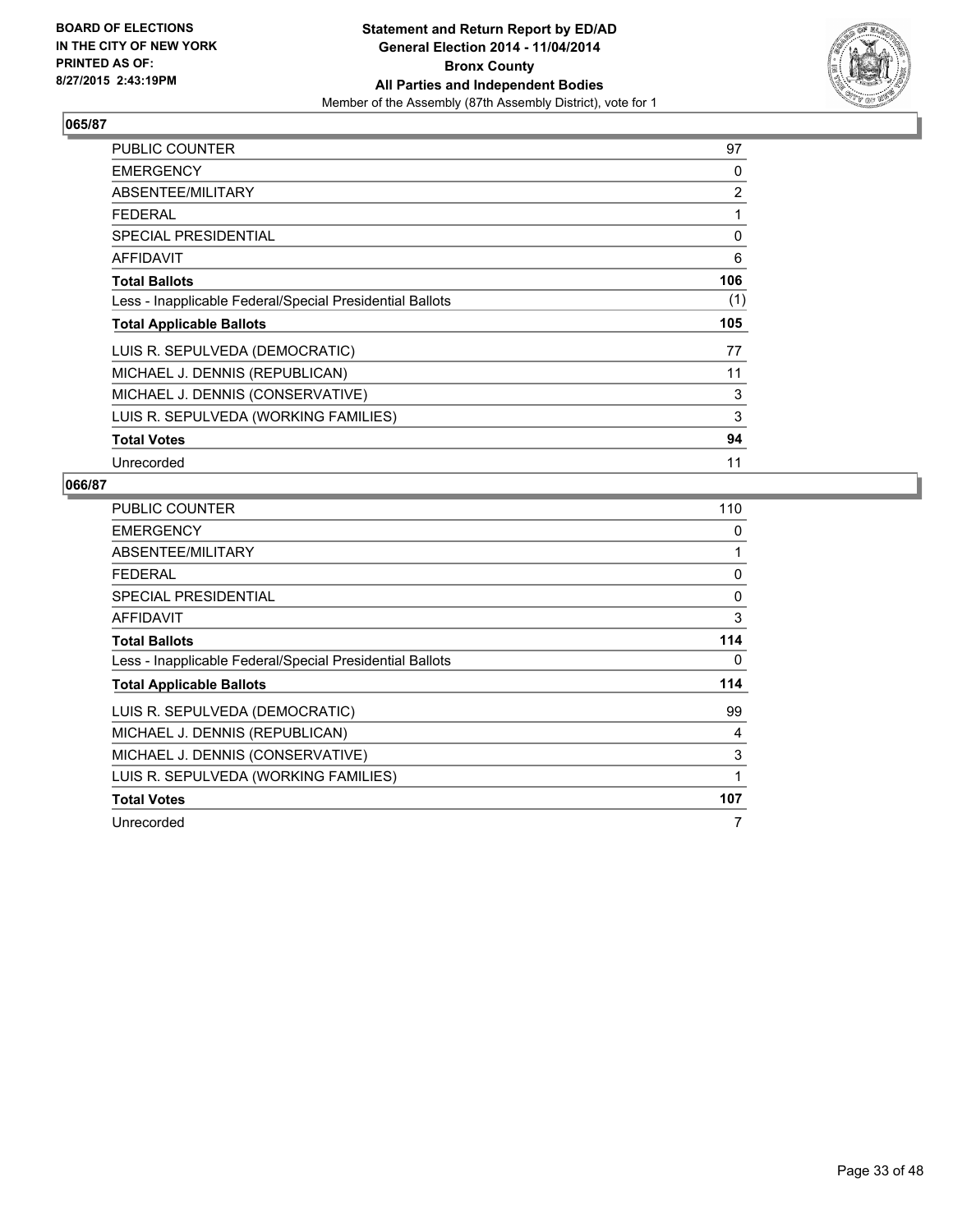

| <b>PUBLIC COUNTER</b>                                    | 88 |
|----------------------------------------------------------|----|
| <b>EMERGENCY</b>                                         | 0  |
| ABSENTEE/MILITARY                                        | 4  |
| <b>FEDERAL</b>                                           | 0  |
| <b>SPECIAL PRESIDENTIAL</b>                              | 0  |
| AFFIDAVIT                                                | 0  |
| <b>Total Ballots</b>                                     | 92 |
| Less - Inapplicable Federal/Special Presidential Ballots | 0  |
| <b>Total Applicable Ballots</b>                          | 92 |
| LUIS R. SEPULVEDA (DEMOCRATIC)                           | 75 |
| MICHAEL J. DENNIS (REPUBLICAN)                           | 8  |
| MICHAEL J. DENNIS (CONSERVATIVE)                         | 1  |
| LUIS R. SEPULVEDA (WORKING FAMILIES)                     | 6  |
| <b>Total Votes</b>                                       | 90 |
| Unrecorded                                               | 2  |

| <b>PUBLIC COUNTER</b>                                    | 171 |
|----------------------------------------------------------|-----|
| <b>EMERGENCY</b>                                         | 0   |
| ABSENTEE/MILITARY                                        | 2   |
| <b>FEDERAL</b>                                           | 1   |
| SPECIAL PRESIDENTIAL                                     | 0   |
| <b>AFFIDAVIT</b>                                         | 3   |
| <b>Total Ballots</b>                                     | 177 |
| Less - Inapplicable Federal/Special Presidential Ballots | (1) |
| <b>Total Applicable Ballots</b>                          | 176 |
| LUIS R. SEPULVEDA (DEMOCRATIC)                           | 132 |
| MICHAEL J. DENNIS (REPUBLICAN)                           | 22  |
| MICHAEL J. DENNIS (CONSERVATIVE)                         | 4   |
| LUIS R. SEPULVEDA (WORKING FAMILIES)                     | 9   |
| <b>Total Votes</b>                                       | 167 |
| Unrecorded                                               | 9   |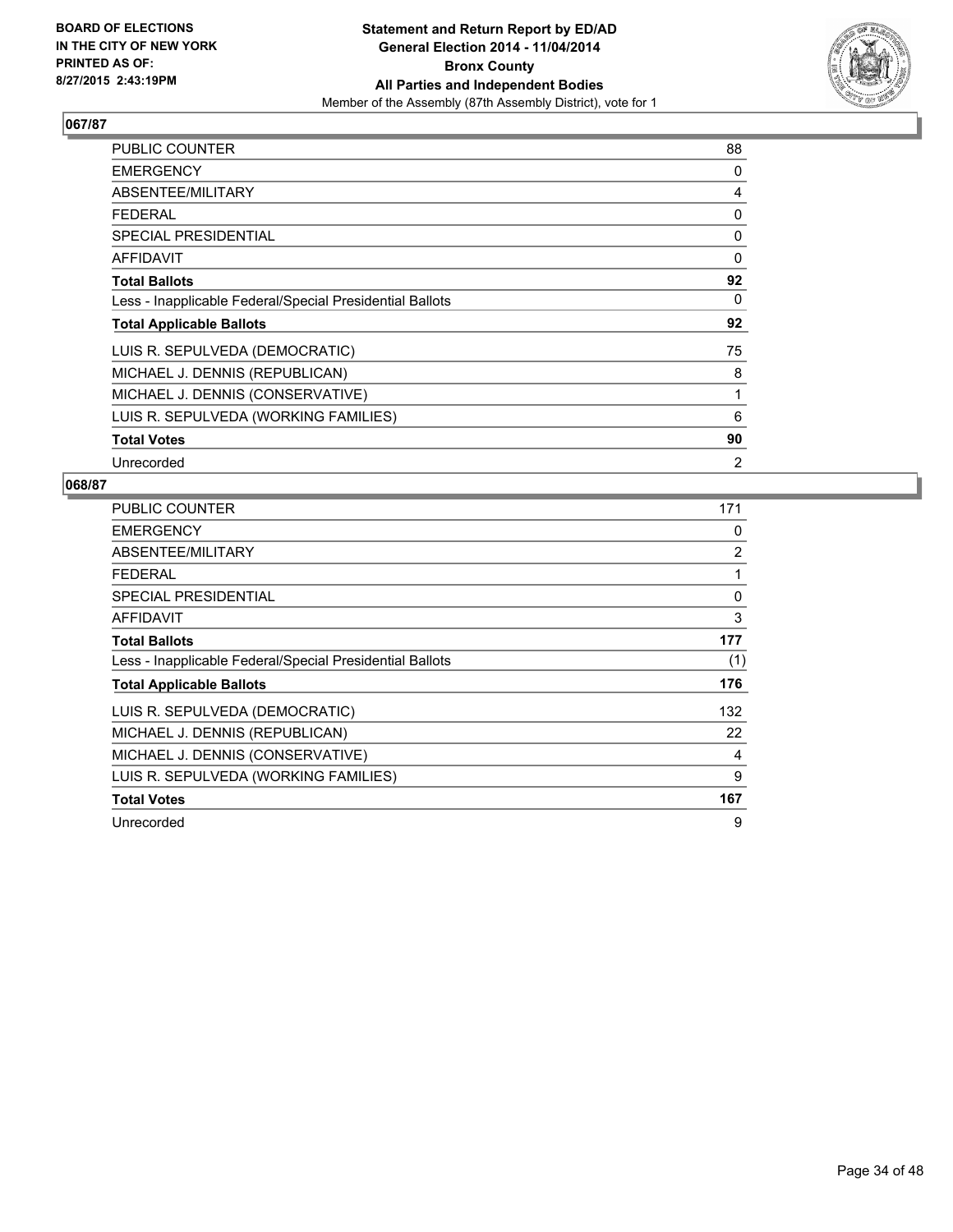

| <b>PUBLIC COUNTER</b>                                    | 152 |
|----------------------------------------------------------|-----|
| <b>EMERGENCY</b>                                         | 0   |
| ABSENTEE/MILITARY                                        | 14  |
| <b>FEDERAL</b>                                           | 0   |
| <b>SPECIAL PRESIDENTIAL</b>                              | 0   |
| <b>AFFIDAVIT</b>                                         | 2   |
| <b>Total Ballots</b>                                     | 168 |
| Less - Inapplicable Federal/Special Presidential Ballots | 0   |
| <b>Total Applicable Ballots</b>                          | 168 |
| LUIS R. SEPULVEDA (DEMOCRATIC)                           | 151 |
| MICHAEL J. DENNIS (REPUBLICAN)                           | 7   |
| MICHAEL J. DENNIS (CONSERVATIVE)                         | 2   |
| LUIS R. SEPULVEDA (WORKING FAMILIES)                     | 2   |
| <b>Total Votes</b>                                       | 162 |
| Unrecorded                                               | 6   |

| PUBLIC COUNTER                                           | 116 |
|----------------------------------------------------------|-----|
| <b>EMERGENCY</b>                                         | 0   |
| ABSENTEE/MILITARY                                        | 4   |
| <b>FEDERAL</b>                                           | 0   |
| <b>SPECIAL PRESIDENTIAL</b>                              | 0   |
| <b>AFFIDAVIT</b>                                         | 1   |
| <b>Total Ballots</b>                                     | 121 |
| Less - Inapplicable Federal/Special Presidential Ballots | 0   |
| <b>Total Applicable Ballots</b>                          | 121 |
| LUIS R. SEPULVEDA (DEMOCRATIC)                           | 115 |
| MICHAEL J. DENNIS (REPUBLICAN)                           | 0   |
| MICHAEL J. DENNIS (CONSERVATIVE)                         | 1   |
| LUIS R. SEPULVEDA (WORKING FAMILIES)                     | 3   |
| <b>Total Votes</b>                                       | 119 |
| Unrecorded                                               | 2   |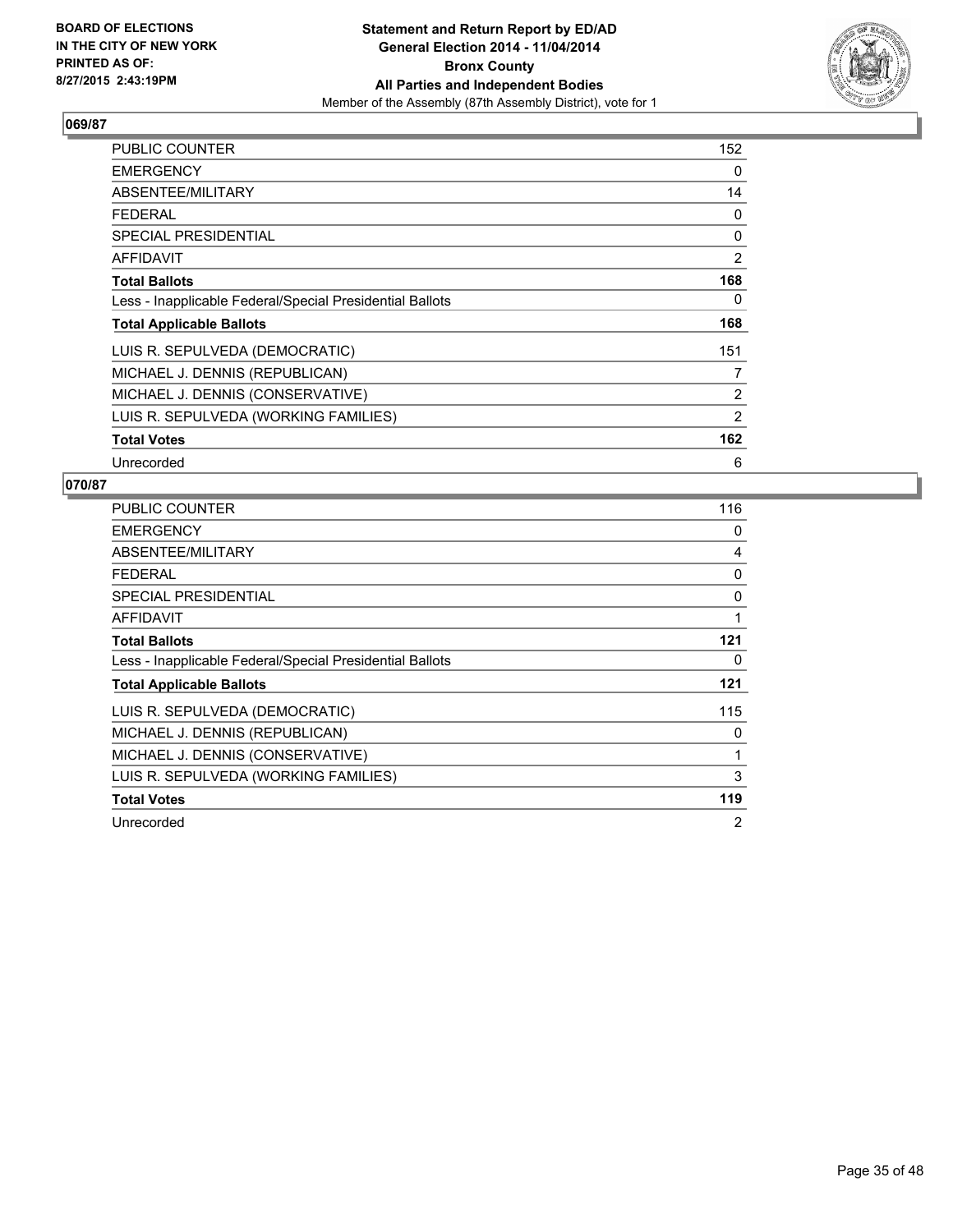

| <b>PUBLIC COUNTER</b>                                    | 81 |
|----------------------------------------------------------|----|
| <b>EMERGENCY</b>                                         | 0  |
| ABSENTEE/MILITARY                                        | 0  |
| <b>FEDERAL</b>                                           | 0  |
| <b>SPECIAL PRESIDENTIAL</b>                              | 0  |
| <b>AFFIDAVIT</b>                                         | 0  |
| <b>Total Ballots</b>                                     | 81 |
| Less - Inapplicable Federal/Special Presidential Ballots | 0  |
| <b>Total Applicable Ballots</b>                          | 81 |
| LUIS R. SEPULVEDA (DEMOCRATIC)                           | 71 |
| MICHAEL J. DENNIS (REPUBLICAN)                           | 1  |
| MICHAEL J. DENNIS (CONSERVATIVE)                         | 0  |
| LUIS R. SEPULVEDA (WORKING FAMILIES)                     | 3  |
| <b>Total Votes</b>                                       | 75 |
| Unrecorded                                               | 6  |

| <b>PUBLIC COUNTER</b>                                    | 94  |
|----------------------------------------------------------|-----|
| <b>EMERGENCY</b>                                         | 0   |
| ABSENTEE/MILITARY                                        | 5   |
| <b>FEDERAL</b>                                           | 1   |
| SPECIAL PRESIDENTIAL                                     | 0   |
| <b>AFFIDAVIT</b>                                         | 0   |
| <b>Total Ballots</b>                                     | 100 |
| Less - Inapplicable Federal/Special Presidential Ballots | (1) |
| <b>Total Applicable Ballots</b>                          | 99  |
| LUIS R. SEPULVEDA (DEMOCRATIC)                           | 70  |
| MICHAEL J. DENNIS (REPUBLICAN)                           | 17  |
| MICHAEL J. DENNIS (CONSERVATIVE)                         | 0   |
| LUIS R. SEPULVEDA (WORKING FAMILIES)                     | 4   |
| <b>Total Votes</b>                                       | 91  |
| Unrecorded                                               | 8   |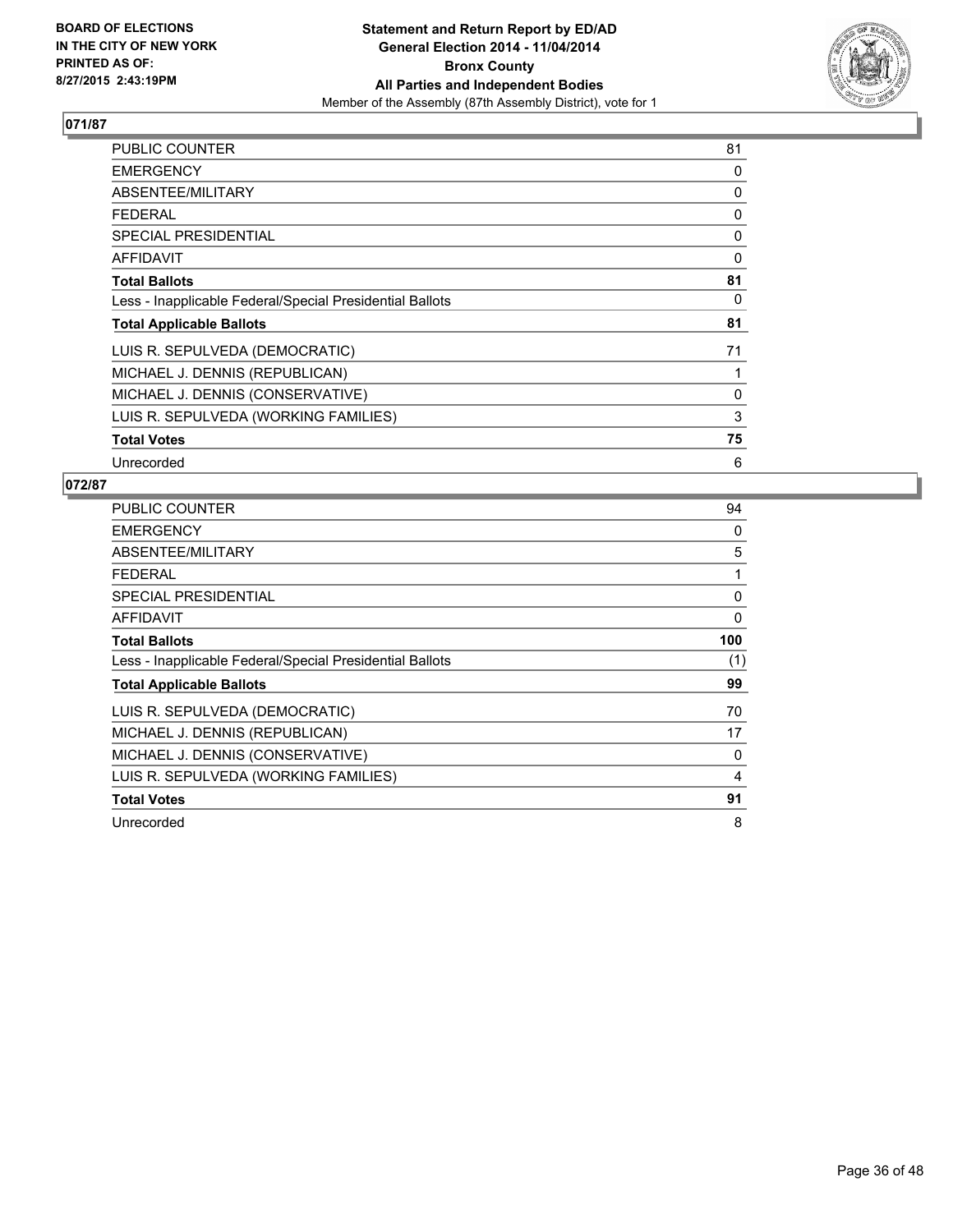

| <b>PUBLIC COUNTER</b>                                    | 29 |
|----------------------------------------------------------|----|
| <b>EMERGENCY</b>                                         | 0  |
| ABSENTEE/MILITARY                                        | 0  |
| <b>FEDERAL</b>                                           | 0  |
| <b>SPECIAL PRESIDENTIAL</b>                              | 0  |
| <b>AFFIDAVIT</b>                                         | 4  |
| <b>Total Ballots</b>                                     | 33 |
| Less - Inapplicable Federal/Special Presidential Ballots | 0  |
| <b>Total Applicable Ballots</b>                          | 33 |
| LUIS R. SEPULVEDA (DEMOCRATIC)                           | 23 |
| MICHAEL J. DENNIS (REPUBLICAN)                           | 4  |
| MICHAEL J. DENNIS (CONSERVATIVE)                         | 2  |
| LUIS R. SEPULVEDA (WORKING FAMILIES)                     | 2  |
| <b>Total Votes</b>                                       | 31 |
| Unrecorded                                               | 2  |

| <b>PUBLIC COUNTER</b>                                    | 186 |
|----------------------------------------------------------|-----|
| <b>EMERGENCY</b>                                         | 0   |
| ABSENTEE/MILITARY                                        | 1   |
| <b>FEDERAL</b>                                           | 0   |
| <b>SPECIAL PRESIDENTIAL</b>                              | 0   |
| <b>AFFIDAVIT</b>                                         | 3   |
| <b>Total Ballots</b>                                     | 190 |
| Less - Inapplicable Federal/Special Presidential Ballots | 0   |
| <b>Total Applicable Ballots</b>                          | 190 |
| LUIS R. SEPULVEDA (DEMOCRATIC)                           | 154 |
| MICHAEL J. DENNIS (REPUBLICAN)                           | 18  |
| MICHAEL J. DENNIS (CONSERVATIVE)                         | 3   |
| LUIS R. SEPULVEDA (WORKING FAMILIES)                     | 8   |
| <b>Total Votes</b>                                       | 183 |
| Unrecorded                                               | 7   |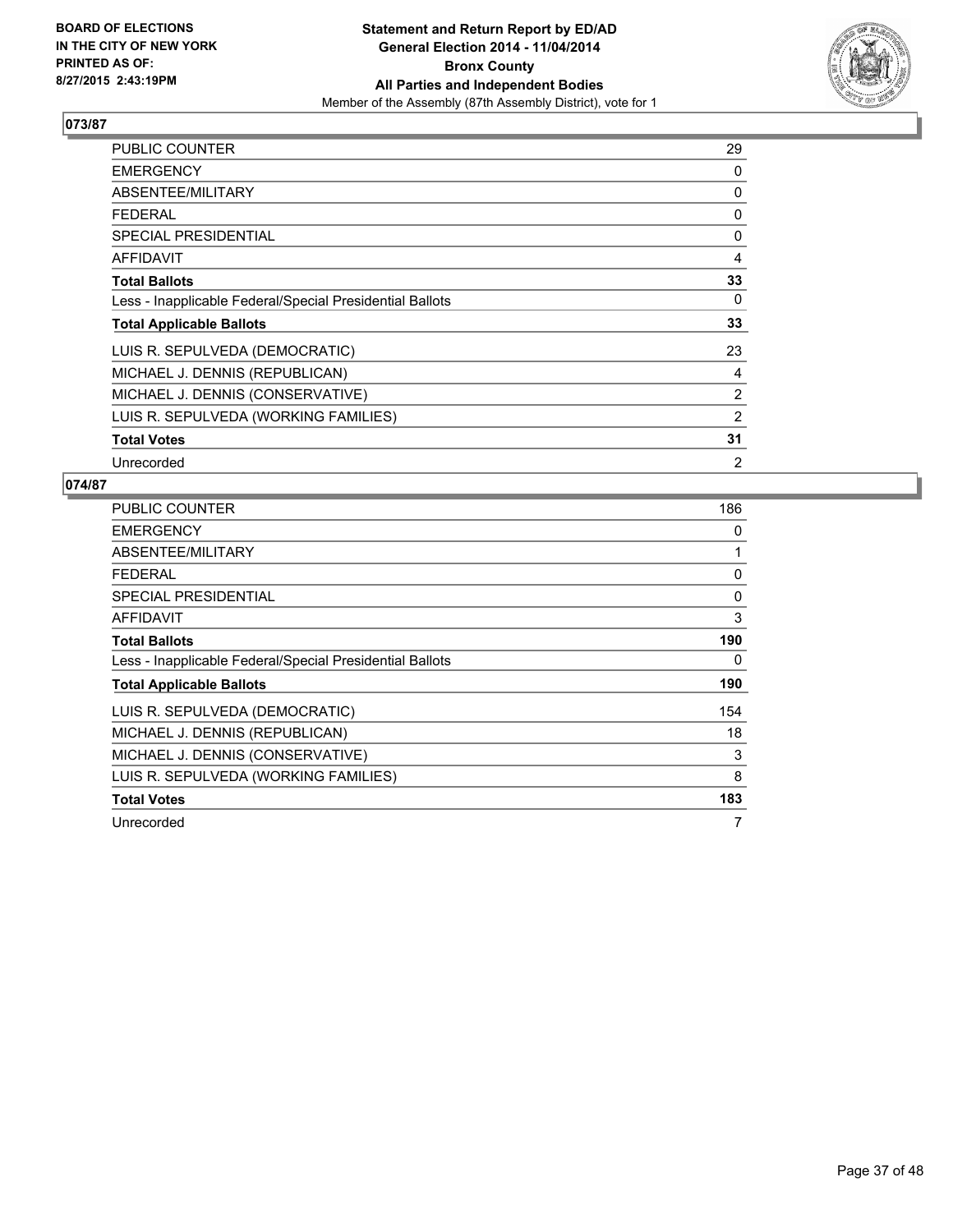

| <b>PUBLIC COUNTER</b>                                    | 158 |
|----------------------------------------------------------|-----|
| <b>EMERGENCY</b>                                         | 0   |
| ABSENTEE/MILITARY                                        | 0   |
| <b>FEDERAL</b>                                           | 0   |
| <b>SPECIAL PRESIDENTIAL</b>                              | 0   |
| <b>AFFIDAVIT</b>                                         | 4   |
| <b>Total Ballots</b>                                     | 162 |
| Less - Inapplicable Federal/Special Presidential Ballots | 0   |
| <b>Total Applicable Ballots</b>                          | 162 |
| LUIS R. SEPULVEDA (DEMOCRATIC)                           | 136 |
| MICHAEL J. DENNIS (REPUBLICAN)                           | 14  |
| MICHAEL J. DENNIS (CONSERVATIVE)                         | 2   |
| LUIS R. SEPULVEDA (WORKING FAMILIES)                     | 5   |
| <b>Total Votes</b>                                       | 157 |
| Unrecorded                                               | 5   |

| <b>PUBLIC COUNTER</b>                                    | 151 |
|----------------------------------------------------------|-----|
| <b>EMERGENCY</b>                                         | 0   |
| ABSENTEE/MILITARY                                        | 1   |
| <b>FEDERAL</b>                                           | 0   |
| SPECIAL PRESIDENTIAL                                     | 0   |
| <b>AFFIDAVIT</b>                                         | 1   |
| <b>Total Ballots</b>                                     | 153 |
| Less - Inapplicable Federal/Special Presidential Ballots | 0   |
| <b>Total Applicable Ballots</b>                          | 153 |
| LUIS R. SEPULVEDA (DEMOCRATIC)                           | 122 |
| MICHAEL J. DENNIS (REPUBLICAN)                           | 9   |
| MICHAEL J. DENNIS (CONSERVATIVE)                         | 5   |
| LUIS R. SEPULVEDA (WORKING FAMILIES)                     | 7   |
| <b>Total Votes</b>                                       | 143 |
| Unrecorded                                               | 10  |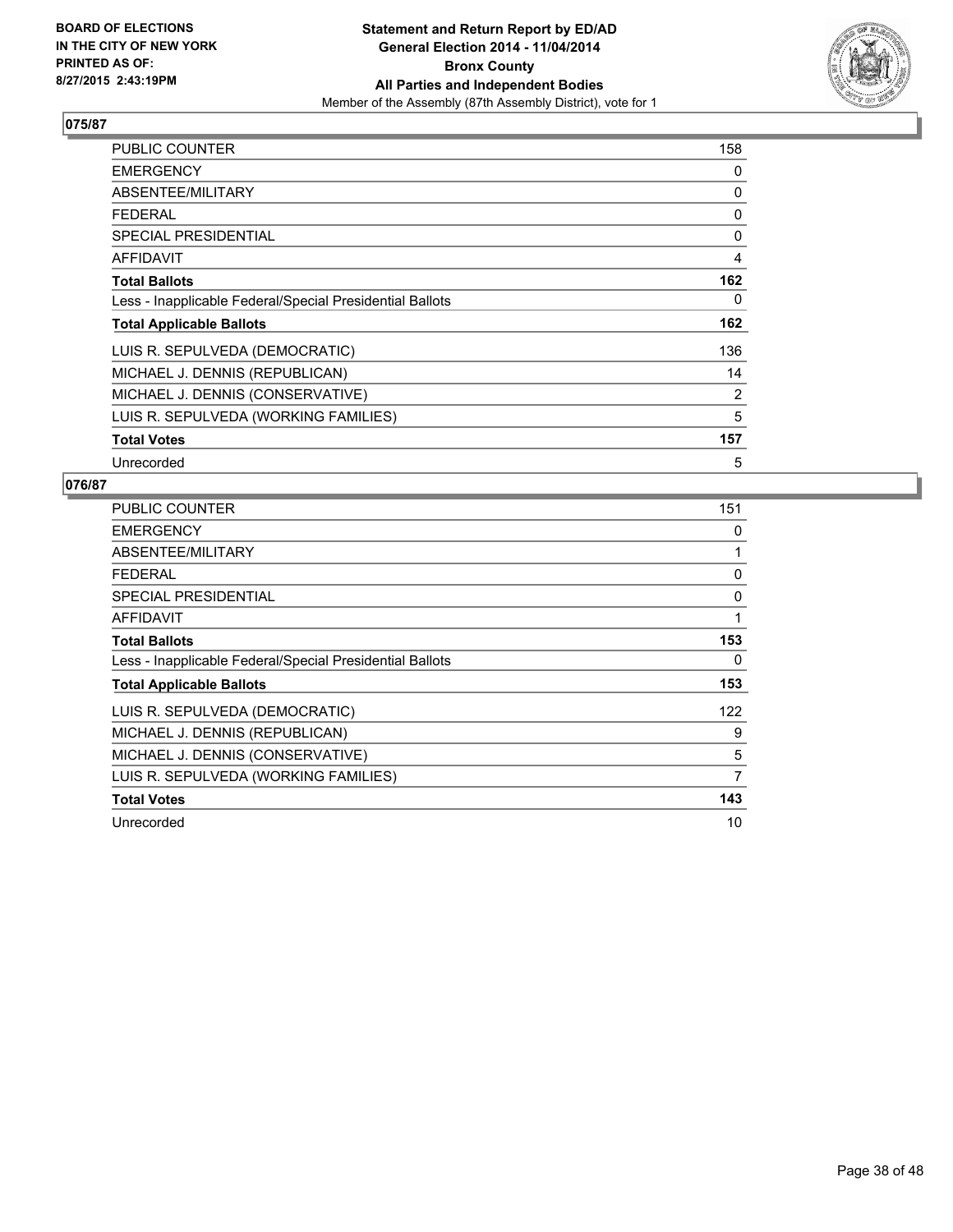

| <b>PUBLIC COUNTER</b>                                    | 142 |
|----------------------------------------------------------|-----|
| <b>EMERGENCY</b>                                         | 0   |
| ABSENTEE/MILITARY                                        | 0   |
| <b>FEDERAL</b>                                           | 0   |
| <b>SPECIAL PRESIDENTIAL</b>                              | 0   |
| <b>AFFIDAVIT</b>                                         | 4   |
| <b>Total Ballots</b>                                     | 146 |
| Less - Inapplicable Federal/Special Presidential Ballots | 0   |
| <b>Total Applicable Ballots</b>                          | 146 |
| LUIS R. SEPULVEDA (DEMOCRATIC)                           | 125 |
| MICHAEL J. DENNIS (REPUBLICAN)                           | 10  |
| MICHAEL J. DENNIS (CONSERVATIVE)                         | 1   |
| LUIS R. SEPULVEDA (WORKING FAMILIES)                     | 7   |
| <b>Total Votes</b>                                       | 143 |
| Unrecorded                                               | 3   |

| <b>PUBLIC COUNTER</b>                                    | 211 |
|----------------------------------------------------------|-----|
| <b>EMERGENCY</b>                                         | 0   |
| ABSENTEE/MILITARY                                        | 0   |
| <b>FEDERAL</b>                                           | 0   |
| <b>SPECIAL PRESIDENTIAL</b>                              | 0   |
| <b>AFFIDAVIT</b>                                         | 1   |
| <b>Total Ballots</b>                                     | 212 |
| Less - Inapplicable Federal/Special Presidential Ballots | 0   |
| <b>Total Applicable Ballots</b>                          | 212 |
| LUIS R. SEPULVEDA (DEMOCRATIC)                           | 181 |
| MICHAEL J. DENNIS (REPUBLICAN)                           | 15  |
| MICHAEL J. DENNIS (CONSERVATIVE)                         | 3   |
| LUIS R. SEPULVEDA (WORKING FAMILIES)                     | 5   |
| <b>Total Votes</b>                                       | 204 |
| Unrecorded                                               | 8   |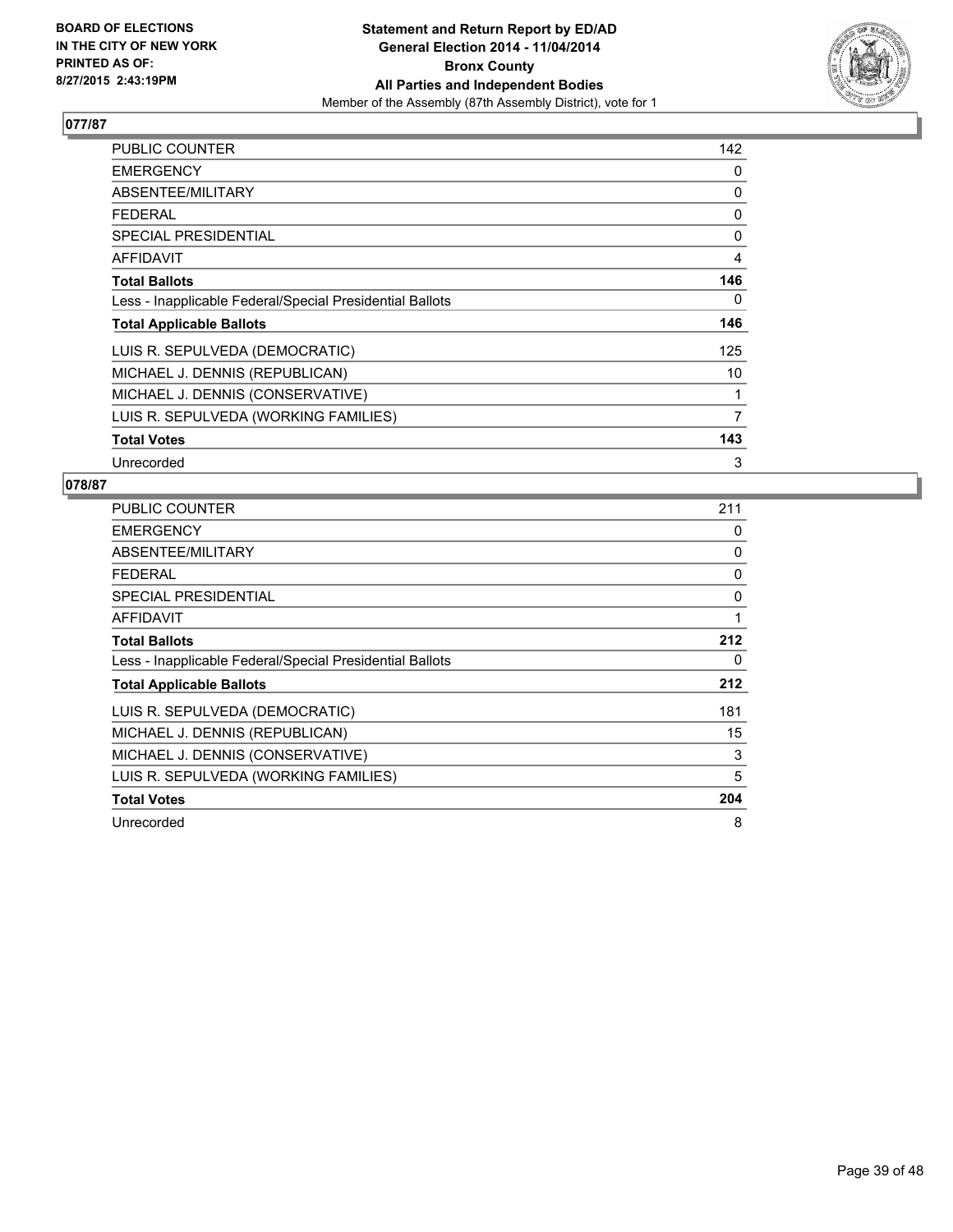

| <b>PUBLIC COUNTER</b>                                    | 30       |
|----------------------------------------------------------|----------|
| <b>EMERGENCY</b>                                         | 0        |
| ABSENTEE/MILITARY                                        | 0        |
| <b>FEDERAL</b>                                           | 0        |
| <b>SPECIAL PRESIDENTIAL</b>                              | 0        |
| AFFIDAVIT                                                | 1        |
| <b>Total Ballots</b>                                     | 31       |
| Less - Inapplicable Federal/Special Presidential Ballots | 0        |
| <b>Total Applicable Ballots</b>                          | 31       |
| LUIS R. SEPULVEDA (DEMOCRATIC)                           | 27       |
| MICHAEL J. DENNIS (REPUBLICAN)                           | 1        |
| MICHAEL J. DENNIS (CONSERVATIVE)                         | 1        |
| LUIS R. SEPULVEDA (WORKING FAMILIES)                     | $\Omega$ |
| <b>Total Votes</b>                                       | 29       |
| Unrecorded                                               | 2        |

| PUBLIC COUNTER                                           | 129      |
|----------------------------------------------------------|----------|
| <b>EMERGENCY</b>                                         | 0        |
| ABSENTEE/MILITARY                                        | 2        |
| <b>FEDERAL</b>                                           | 0        |
| <b>SPECIAL PRESIDENTIAL</b>                              | 0        |
| <b>AFFIDAVIT</b>                                         | $\Omega$ |
| <b>Total Ballots</b>                                     | 131      |
| Less - Inapplicable Federal/Special Presidential Ballots | 0        |
| <b>Total Applicable Ballots</b>                          | 131      |
| LUIS R. SEPULVEDA (DEMOCRATIC)                           | 115      |
| MICHAEL J. DENNIS (REPUBLICAN)                           | 6        |
| MICHAEL J. DENNIS (CONSERVATIVE)                         | 0        |
| LUIS R. SEPULVEDA (WORKING FAMILIES)                     | 3        |
| WALTER NESTLER (WRITE-IN)                                | 1        |
| <b>Total Votes</b>                                       | 125      |
| Unrecorded                                               | 6        |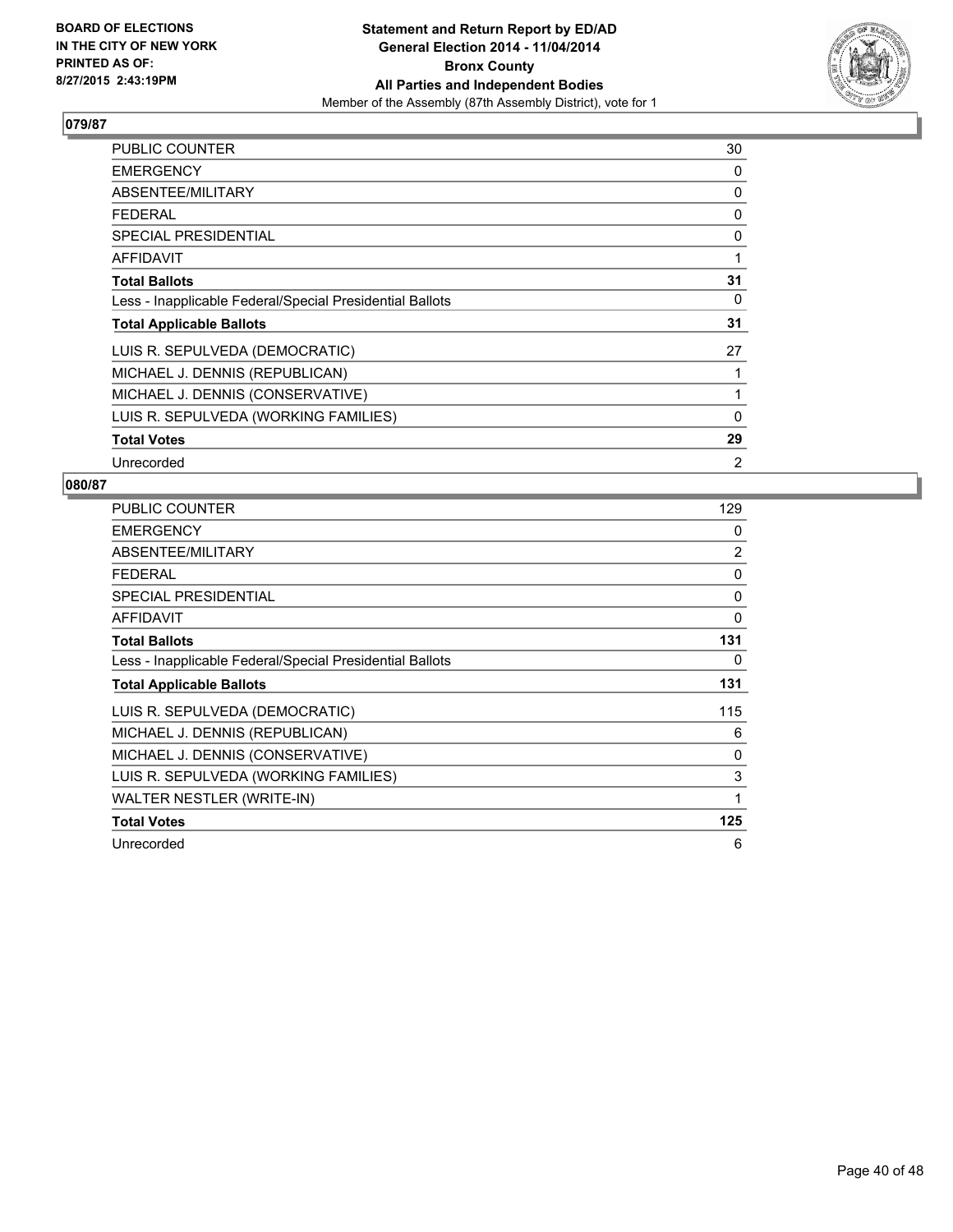

| PUBLIC COUNTER                                           | 145 |
|----------------------------------------------------------|-----|
| <b>EMERGENCY</b>                                         | 0   |
| ABSENTEE/MILITARY                                        | 0   |
| <b>FEDERAL</b>                                           | 0   |
| <b>SPECIAL PRESIDENTIAL</b>                              | 0   |
| AFFIDAVIT                                                | 2   |
| <b>Total Ballots</b>                                     | 147 |
| Less - Inapplicable Federal/Special Presidential Ballots | 0   |
| <b>Total Applicable Ballots</b>                          | 147 |
| LUIS R. SEPULVEDA (DEMOCRATIC)                           | 125 |
| MICHAEL J. DENNIS (REPUBLICAN)                           | 8   |
| MICHAEL J. DENNIS (CONSERVATIVE)                         | 4   |
| LUIS R. SEPULVEDA (WORKING FAMILIES)                     | 6   |
| <b>Total Votes</b>                                       | 143 |
| Unrecorded                                               | 4   |

| PUBLIC COUNTER                                           | 99  |
|----------------------------------------------------------|-----|
| <b>EMERGENCY</b>                                         | 0   |
| ABSENTEE/MILITARY                                        |     |
| <b>FEDERAL</b>                                           | 0   |
| SPECIAL PRESIDENTIAL                                     | 0   |
| AFFIDAVIT                                                | 1   |
| <b>Total Ballots</b>                                     | 101 |
| Less - Inapplicable Federal/Special Presidential Ballots | 0   |
| <b>Total Applicable Ballots</b>                          | 101 |
| LUIS R. SEPULVEDA (DEMOCRATIC)                           | 89  |
| MICHAEL J. DENNIS (REPUBLICAN)                           | 4   |
| MICHAEL J. DENNIS (CONSERVATIVE)                         | 1   |
| LUIS R. SEPULVEDA (WORKING FAMILIES)                     | 3   |
| <b>Total Votes</b>                                       | 97  |
| Unrecorded                                               | 4   |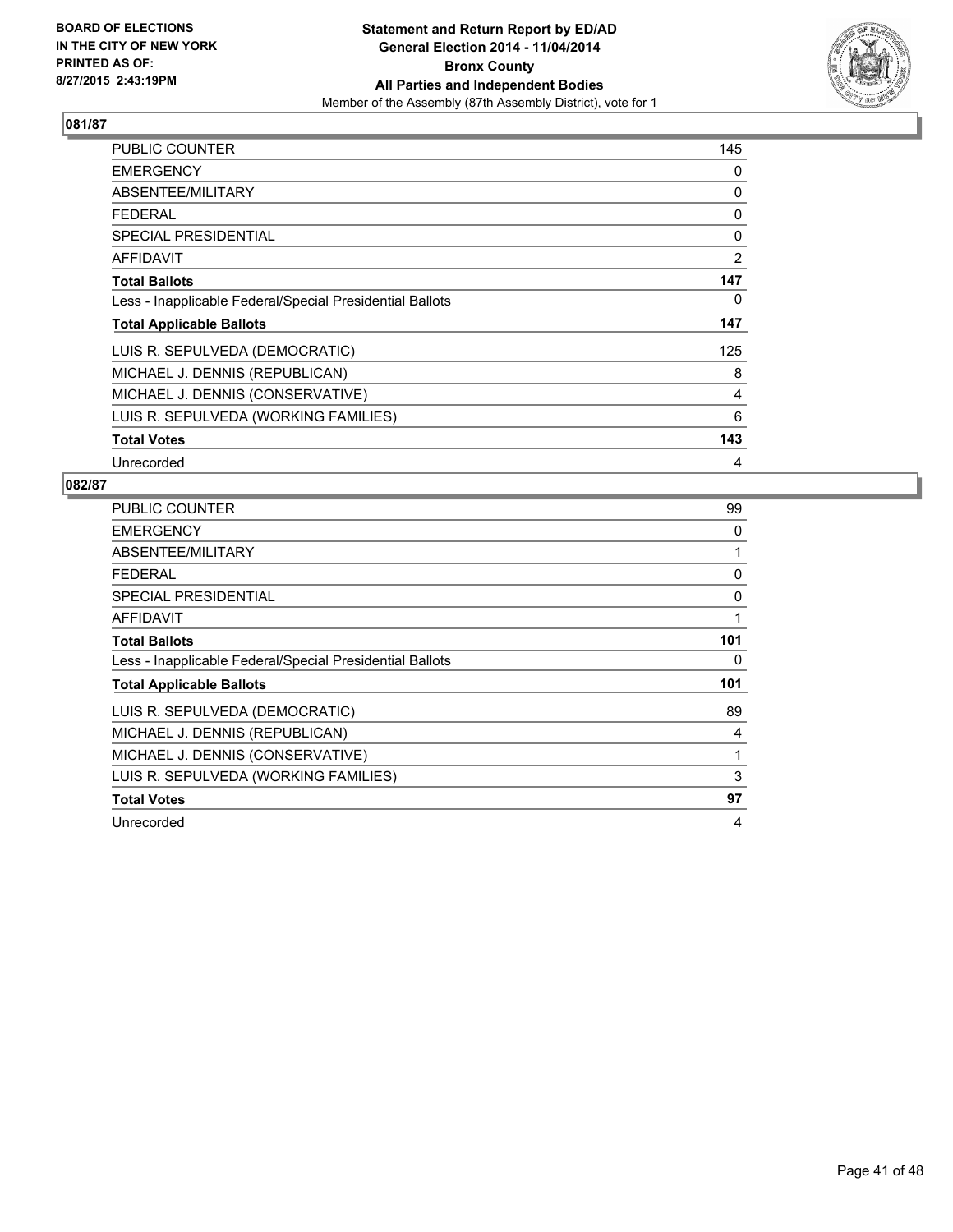

| <b>PUBLIC COUNTER</b>                                    | 0        |
|----------------------------------------------------------|----------|
| <b>EMERGENCY</b>                                         | $\Omega$ |
| ABSENTEE/MILITARY                                        | 15       |
| <b>FEDERAL</b>                                           | 0        |
| <b>SPECIAL PRESIDENTIAL</b>                              | 0        |
| <b>AFFIDAVIT</b>                                         | 0        |
| <b>Total Ballots</b>                                     | 15       |
| Less - Inapplicable Federal/Special Presidential Ballots | 0        |
| <b>Total Applicable Ballots</b>                          | 15       |
| LUIS R. SEPULVEDA (DEMOCRATIC)                           | 7        |
| MICHAEL J. DENNIS (REPUBLICAN)                           | 6        |
| MICHAEL J. DENNIS (CONSERVATIVE)                         | 1        |
| LUIS R. SEPULVEDA (WORKING FAMILIES)                     | 0        |
| <b>Total Votes</b>                                       | 14       |
| Unrecorded                                               | 1        |

| <b>PUBLIC COUNTER</b>                                    | 196 |
|----------------------------------------------------------|-----|
| <b>EMERGENCY</b>                                         | 0   |
| ABSENTEE/MILITARY                                        | 1   |
| <b>FEDERAL</b>                                           | 0   |
| SPECIAL PRESIDENTIAL                                     | 0   |
| AFFIDAVIT                                                | 4   |
| <b>Total Ballots</b>                                     | 201 |
| Less - Inapplicable Federal/Special Presidential Ballots | 0   |
| <b>Total Applicable Ballots</b>                          | 201 |
| LUIS R. SEPULVEDA (DEMOCRATIC)                           | 174 |
| MICHAEL J. DENNIS (REPUBLICAN)                           | 7   |
| MICHAEL J. DENNIS (CONSERVATIVE)                         | 0   |
| LUIS R. SEPULVEDA (WORKING FAMILIES)                     | 8   |
| <b>Total Votes</b>                                       | 189 |
| Unrecorded                                               | 12  |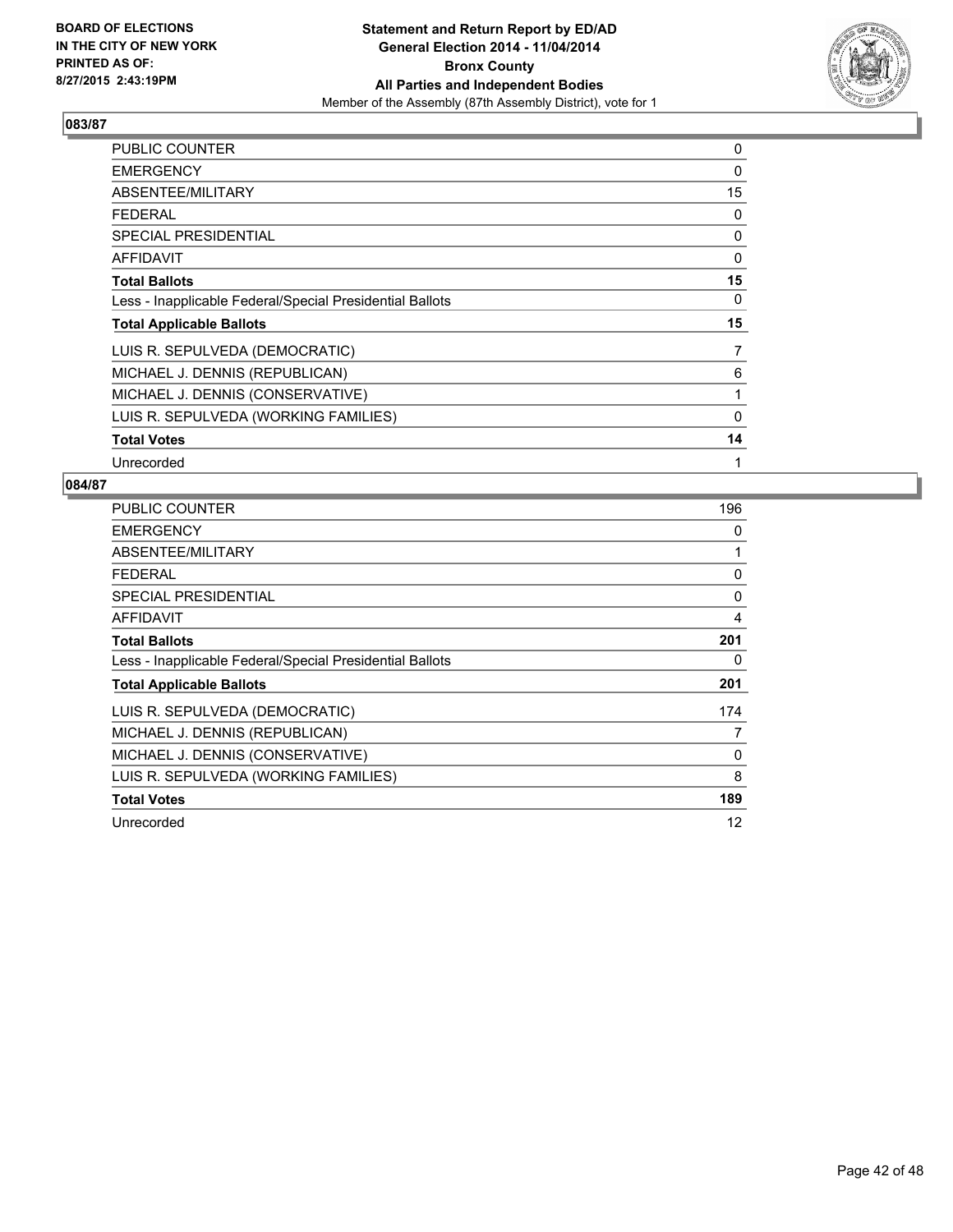

| PUBLIC COUNTER                                           | 228 |
|----------------------------------------------------------|-----|
| <b>EMERGENCY</b>                                         | 0   |
| ABSENTEE/MILITARY                                        | 0   |
| <b>FEDERAL</b>                                           | 0   |
| <b>SPECIAL PRESIDENTIAL</b>                              | 0   |
| AFFIDAVIT                                                | 5   |
| <b>Total Ballots</b>                                     | 233 |
| Less - Inapplicable Federal/Special Presidential Ballots | 0   |
| <b>Total Applicable Ballots</b>                          | 233 |
| LUIS R. SEPULVEDA (DEMOCRATIC)                           | 202 |
| MICHAEL J. DENNIS (REPUBLICAN)                           | 10  |
| MICHAEL J. DENNIS (CONSERVATIVE)                         | 1   |
| LUIS R. SEPULVEDA (WORKING FAMILIES)                     | 10  |
| <b>Total Votes</b>                                       | 223 |
| Unrecorded                                               | 10  |

| <b>PUBLIC COUNTER</b>                                    | 53             |
|----------------------------------------------------------|----------------|
| <b>EMERGENCY</b>                                         | 0              |
| ABSENTEE/MILITARY                                        | $\overline{2}$ |
| <b>FEDERAL</b>                                           | 0              |
| SPECIAL PRESIDENTIAL                                     | 0              |
| AFFIDAVIT                                                | 2              |
| <b>Total Ballots</b>                                     | 57             |
| Less - Inapplicable Federal/Special Presidential Ballots | 0              |
| <b>Total Applicable Ballots</b>                          | 57             |
| LUIS R. SEPULVEDA (DEMOCRATIC)                           | 47             |
| MICHAEL J. DENNIS (REPUBLICAN)                           | 1              |
| MICHAEL J. DENNIS (CONSERVATIVE)                         | 0              |
| LUIS R. SEPULVEDA (WORKING FAMILIES)                     | 2              |
| <b>Total Votes</b>                                       | 50             |
| Unrecorded                                               |                |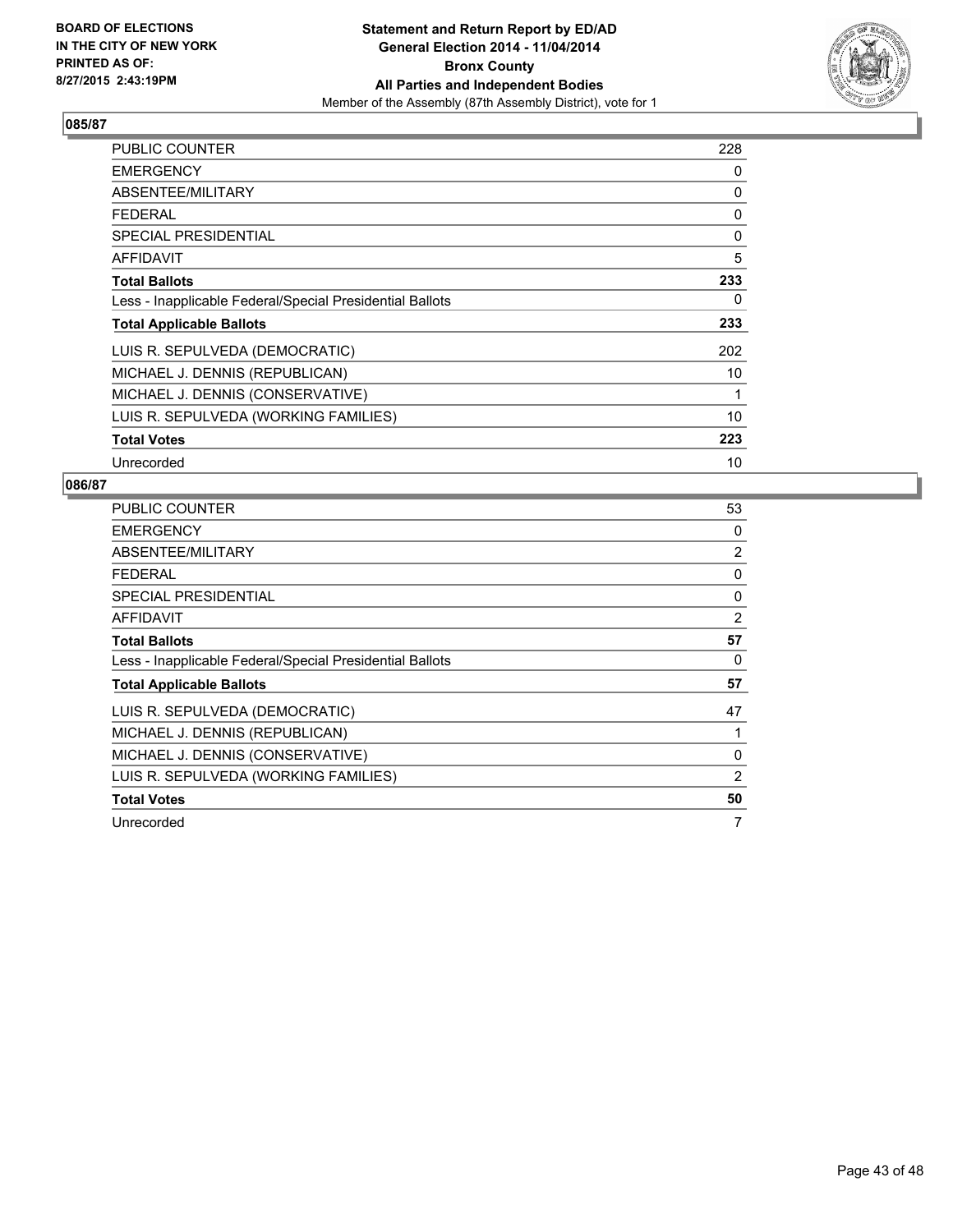

| <b>PUBLIC COUNTER</b>                                    | 358 |
|----------------------------------------------------------|-----|
| <b>EMERGENCY</b>                                         | 0   |
| ABSENTEE/MILITARY                                        | 6   |
| <b>FEDERAL</b>                                           | 0   |
| <b>SPECIAL PRESIDENTIAL</b>                              | 0   |
| <b>AFFIDAVIT</b>                                         | 0   |
| <b>Total Ballots</b>                                     | 364 |
| Less - Inapplicable Federal/Special Presidential Ballots | 0   |
| <b>Total Applicable Ballots</b>                          | 364 |
| LUIS R. SEPULVEDA (DEMOCRATIC)                           | 316 |
| MICHAEL J. DENNIS (REPUBLICAN)                           | 9   |
| MICHAEL J. DENNIS (CONSERVATIVE)                         | 4   |
| LUIS R. SEPULVEDA (WORKING FAMILIES)                     | 14  |
| <b>Total Votes</b>                                       | 343 |
| Unrecorded                                               | 21  |

| PUBLIC COUNTER                                           | 155            |
|----------------------------------------------------------|----------------|
| <b>EMERGENCY</b>                                         | 0              |
| ABSENTEE/MILITARY                                        | $\overline{2}$ |
| <b>FEDERAL</b>                                           | 0              |
| SPECIAL PRESIDENTIAL                                     | 0              |
| AFFIDAVIT                                                | 1              |
| <b>Total Ballots</b>                                     | 158            |
| Less - Inapplicable Federal/Special Presidential Ballots | 0              |
| <b>Total Applicable Ballots</b>                          | 158            |
| LUIS R. SEPULVEDA (DEMOCRATIC)                           | 135            |
| MICHAEL J. DENNIS (REPUBLICAN)                           | 4              |
| MICHAEL J. DENNIS (CONSERVATIVE)                         | 1              |
| LUIS R. SEPULVEDA (WORKING FAMILIES)                     | 4              |
| <b>Total Votes</b>                                       | 144            |
| Unrecorded                                               | 14             |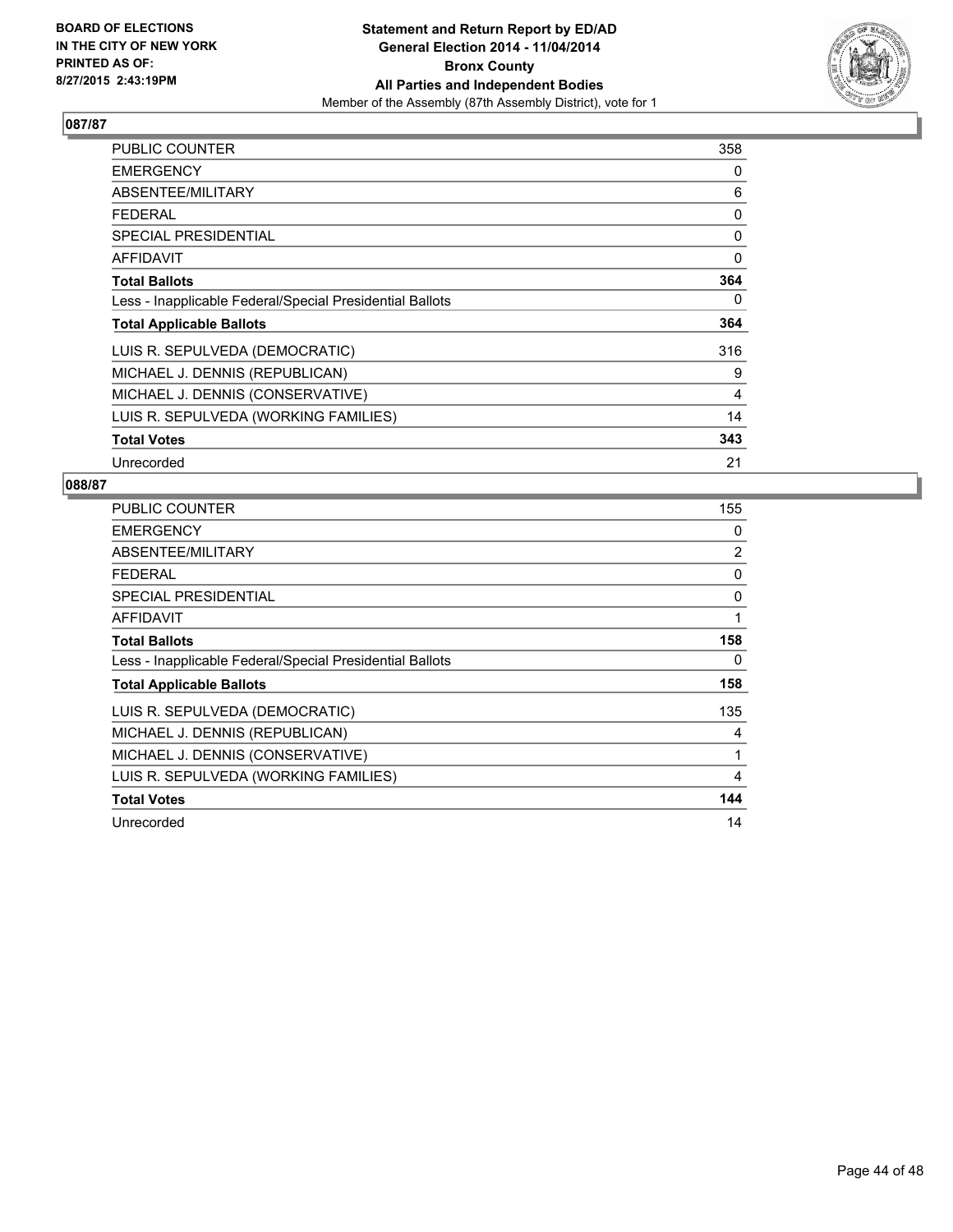

| <b>PUBLIC COUNTER</b>                                    | 142            |
|----------------------------------------------------------|----------------|
| <b>EMERGENCY</b>                                         | 0              |
| ABSENTEE/MILITARY                                        | 7              |
| <b>FEDERAL</b>                                           | 0              |
| SPECIAL PRESIDENTIAL                                     | 0              |
| <b>AFFIDAVIT</b>                                         | $\overline{2}$ |
| <b>Total Ballots</b>                                     | 151            |
| Less - Inapplicable Federal/Special Presidential Ballots | 0              |
| <b>Total Applicable Ballots</b>                          | 151            |
| LUIS R. SEPULVEDA (DEMOCRATIC)                           | 133            |
| MICHAEL J. DENNIS (REPUBLICAN)                           | 3              |
| MICHAEL J. DENNIS (CONSERVATIVE)                         | 1              |
| LUIS R. SEPULVEDA (WORKING FAMILIES)                     | $\overline{2}$ |
| NATE RIVER (WRITE-IN)                                    | 1              |
| UNATTRIBUTABLE WRITE-IN (WRITE-IN)                       | 1              |
| <b>Total Votes</b>                                       | 141            |
| Unrecorded                                               | 10             |

| 0 |
|---|
| 0 |
| 0 |
| 0 |
| 0 |
| 0 |
| 0 |
| 0 |
| 0 |
| 0 |
| 0 |
| 0 |
| 0 |
| 0 |
|   |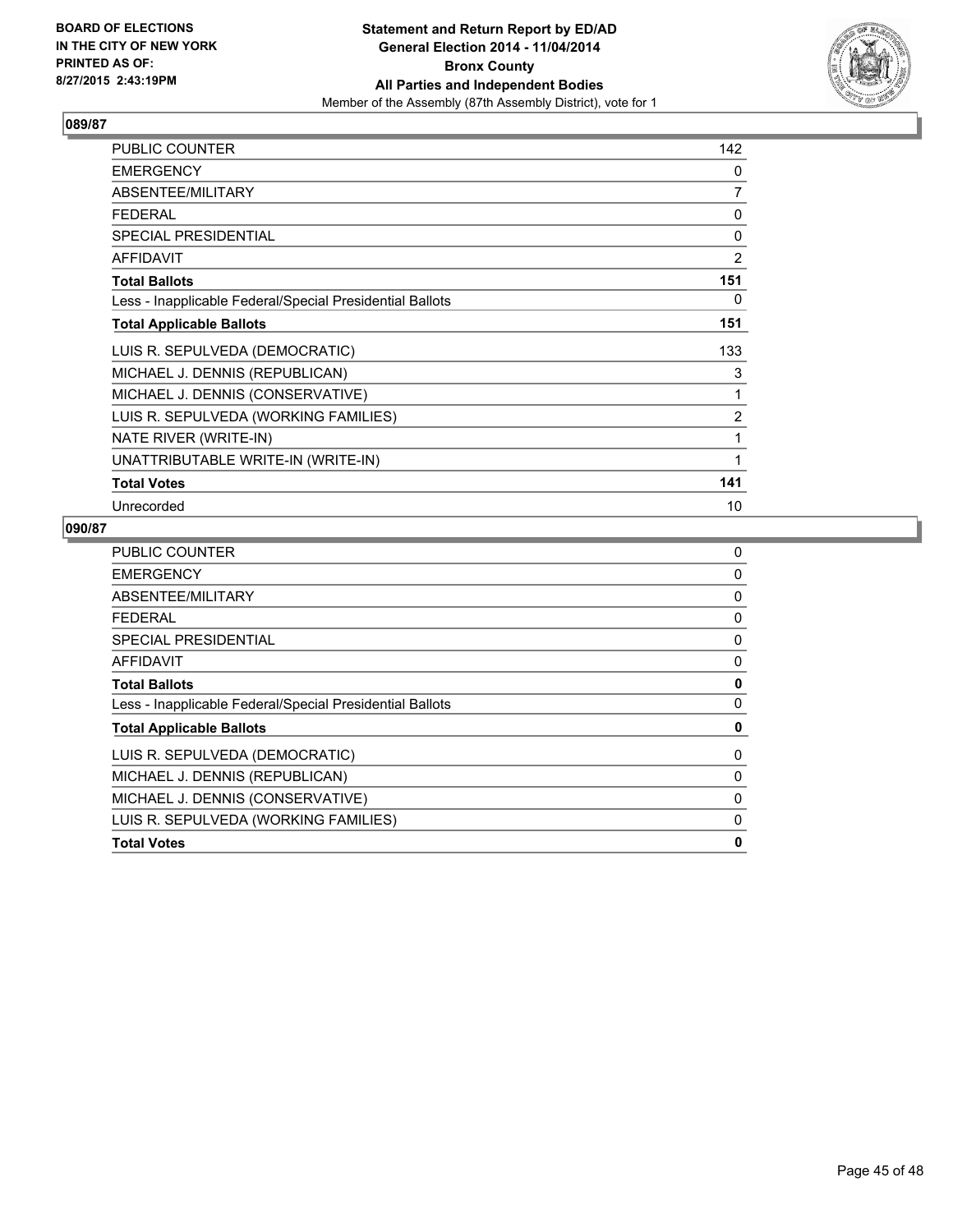

| <b>PUBLIC COUNTER</b>                                    | 0 |
|----------------------------------------------------------|---|
| <b>EMERGENCY</b>                                         | 0 |
| ABSENTEE/MILITARY                                        | 0 |
| <b>FEDERAL</b>                                           | 0 |
| <b>SPECIAL PRESIDENTIAL</b>                              | 0 |
| AFFIDAVIT                                                | 0 |
| <b>Total Ballots</b>                                     | 0 |
| Less - Inapplicable Federal/Special Presidential Ballots | 0 |
| <b>Total Applicable Ballots</b>                          | 0 |
| LUIS R. SEPULVEDA (DEMOCRATIC)                           | 0 |
| MICHAEL J. DENNIS (REPUBLICAN)                           | 0 |
| MICHAEL J. DENNIS (CONSERVATIVE)                         | 0 |
| LUIS R. SEPULVEDA (WORKING FAMILIES)                     | 0 |
| <b>Total Votes</b>                                       | 0 |

#### **092/87**

| <b>PUBLIC COUNTER</b>                                    | 0 |
|----------------------------------------------------------|---|
| <b>EMERGENCY</b>                                         | 0 |
| <b>ABSENTEE/MILITARY</b>                                 | 0 |
| FEDERAL                                                  | 0 |
| <b>SPECIAL PRESIDENTIAL</b>                              | 0 |
| <b>AFFIDAVIT</b>                                         | 0 |
| <b>Total Ballots</b>                                     | 0 |
| Less - Inapplicable Federal/Special Presidential Ballots | 0 |
| <b>Total Applicable Ballots</b>                          | 0 |
| LUIS R. SEPULVEDA (DEMOCRATIC)                           | 0 |
| MICHAEL J. DENNIS (REPUBLICAN)                           | 0 |
| MICHAEL J. DENNIS (CONSERVATIVE)                         | 0 |
| LUIS R. SEPULVEDA (WORKING FAMILIES)                     | 0 |
| <b>Total Votes</b>                                       | 0 |

| <b>PUBLIC COUNTER</b>                                    | 0        |
|----------------------------------------------------------|----------|
| <b>EMERGENCY</b>                                         | 0        |
| ABSENTEE/MILITARY                                        | 0        |
| <b>FEDERAL</b>                                           | 0        |
| <b>SPECIAL PRESIDENTIAL</b>                              | 0        |
| <b>AFFIDAVIT</b>                                         | 0        |
| <b>Total Ballots</b>                                     | 0        |
| Less - Inapplicable Federal/Special Presidential Ballots | $\Omega$ |
| <b>Total Applicable Ballots</b>                          | 0        |
| LUIS R. SEPULVEDA (DEMOCRATIC)                           | 0        |
| MICHAEL J. DENNIS (REPUBLICAN)                           | 0        |
| MICHAEL J. DENNIS (CONSERVATIVE)                         | 0        |
| LUIS R. SEPULVEDA (WORKING FAMILIES)                     | 0        |
| <b>Total Votes</b>                                       | 0        |
|                                                          |          |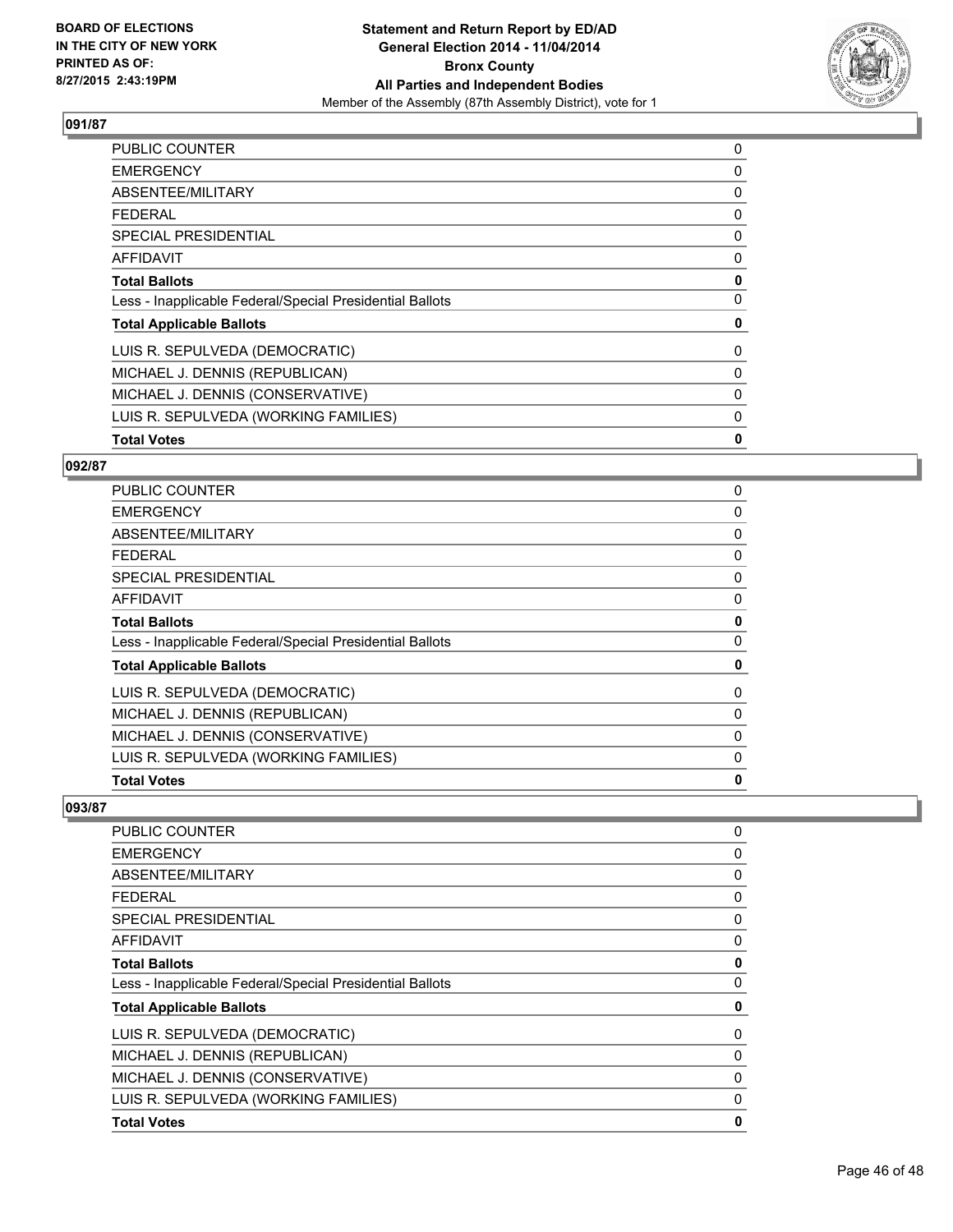

| <b>PUBLIC COUNTER</b>                                    | 0 |
|----------------------------------------------------------|---|
| <b>EMERGENCY</b>                                         | 0 |
| ABSENTEE/MILITARY                                        | 0 |
| <b>FEDERAL</b>                                           | 0 |
| <b>SPECIAL PRESIDENTIAL</b>                              | 0 |
| <b>AFFIDAVIT</b>                                         | 0 |
| <b>Total Ballots</b>                                     | 0 |
| Less - Inapplicable Federal/Special Presidential Ballots | 0 |
| <b>Total Applicable Ballots</b>                          | 0 |
| LUIS R. SEPULVEDA (DEMOCRATIC)                           | 0 |
| MICHAEL J. DENNIS (REPUBLICAN)                           | 0 |
| MICHAEL J. DENNIS (CONSERVATIVE)                         | 0 |
| LUIS R. SEPULVEDA (WORKING FAMILIES)                     | 0 |
| <b>Total Votes</b>                                       | 0 |

| <b>PUBLIC COUNTER</b>                                    | 0            |
|----------------------------------------------------------|--------------|
| <b>EMERGENCY</b>                                         | 0            |
| ABSENTEE/MILITARY                                        | 0            |
| <b>FEDERAL</b>                                           | 0            |
| SPECIAL PRESIDENTIAL                                     | 0            |
| <b>AFFIDAVIT</b>                                         | 0            |
| <b>Total Ballots</b>                                     | 0            |
| Less - Inapplicable Federal/Special Presidential Ballots | 0            |
| <b>Total Applicable Ballots</b>                          | 0            |
| LUIS R. SEPULVEDA (DEMOCRATIC)                           | 0            |
| MICHAEL J. DENNIS (REPUBLICAN)                           | 0            |
| MICHAEL J. DENNIS (CONSERVATIVE)                         | 0            |
| LUIS R. SEPULVEDA (WORKING FAMILIES)                     | 0            |
| <b>Total Votes</b>                                       | $\mathbf{0}$ |